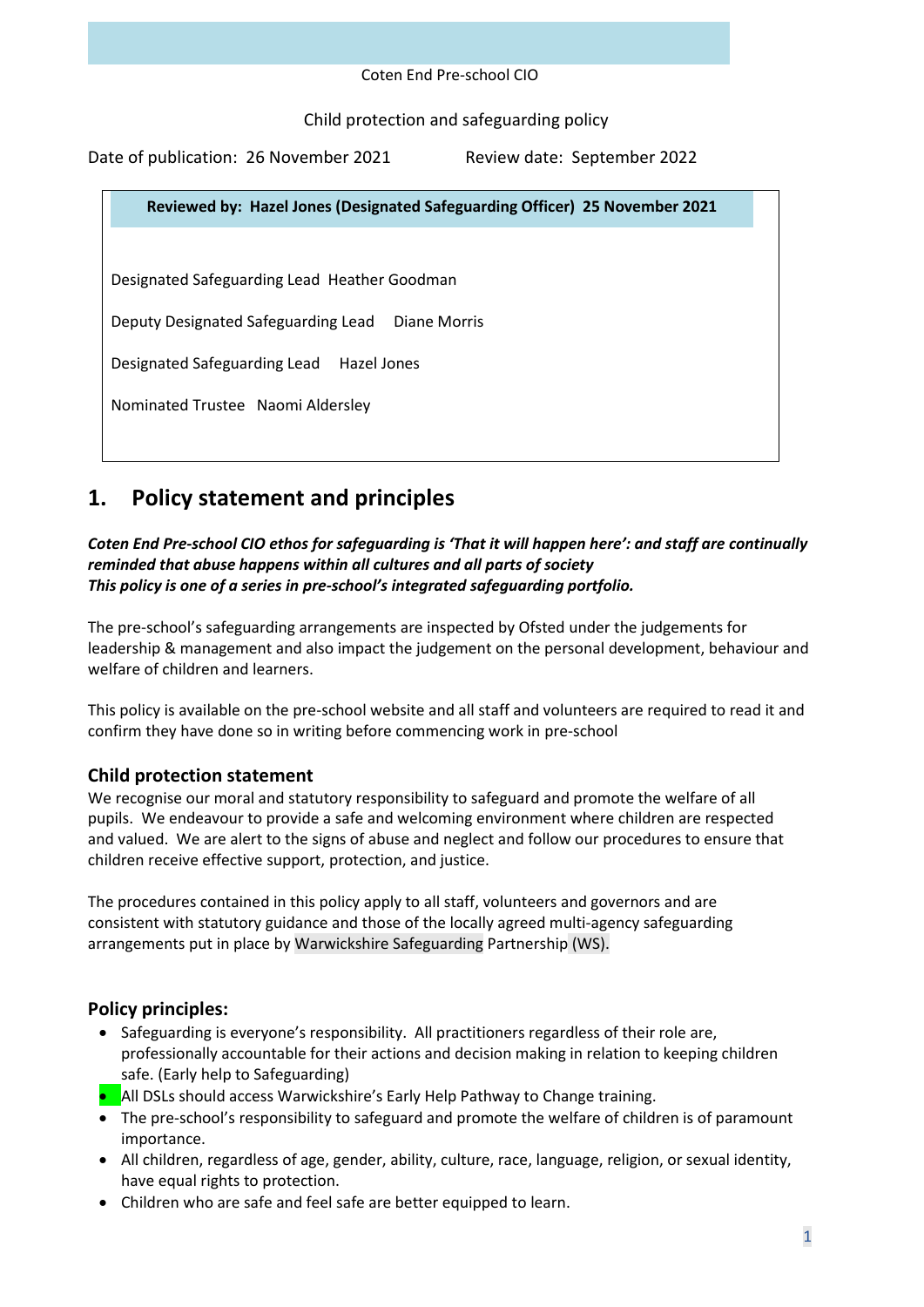- This pre-school is committed to safeguarding and promoting the welfare of children and young people and expects all staff and volunteers to share this commitment. All adults at the pre-school are required to take all welfare concerns seriously and to encourage children and young people to talk to them about anything that worries them. Staff will always act in the best interests of children.
- Due to their day-to-day contact with pupils, staff in pre-school are uniquely placed to observe changes in children's behaviour and the outward signs of abuse, neglect, exploitation, and radicalisation. Children may also turn to a trusted adult in pre-school when they are in distress or at risk. It is vital that all pre-school staff are alert to the signs of abuse, are approachable and trusted by children, listen actively to children, and understand the procedures for reporting their concerns. The pre-school will act on identified concerns and will provide early help to prevent concerns from escalating.
- All staff have an equal responsibility to act on any suspicion or disclosure that may suggest a child is at risk of harm at home, in the community or in pre-school.
- All staff members will maintain an attitude of 'It could happen here' where safeguarding is concerned. When concerned about the welfare of a child, staff members should always act in the interests of the child.
- If, at any point, there is a risk of immediate serious harm to a child a referral will be made to Children's Social Care and/or the Police immediately. **Anybody can make a referral**. If the child's situation does not appear to be improving, any staff member with concerns should press the Designated Safeguarding Lead (DSL) for re-consideration.
- If a member of staff remains concerned about a child, they can discuss their concerns with the the manager or the designated trustee, another DSL or contact the Integrated Front Door (Previously known as Education Lead) for additional advice as necessary (contact details in section 28 below).
- Pupils and staff involved in child protection issues will receive appropriate support.
- This policy will reference online abuse and abuse that will take place in person, please be aware that they are not mutually exclusive, and children can experience these types of abuse simultaneously.
- This policy will refer to harassment. Harassment is determined legally as behaviour from one person towards at least one other which is intended to cause alarm or distress. Sexual harassment is meant, in the context of this policy, as unwanted conduct of a sexual nature, whether occurring online or offline
- This policy will be reviewed at least annually unless an incident, new legislation or guidance suggests the need for an interim review. Representatives of the whole pre-school community pupils, parents, staff, volunteers, and trustees will be involved in reviewing, shaping, and developing the school/college's safeguarding arrangements and child protection policy.

### **Policy aims:**

- To provide all staff with the necessary information to enable them to meet their safeguarding and child protection responsibilities;
- To ensure consistent good practice;
- To demonstrate the settings commitment with regard to safeguarding and child protection to pupils, parents, and other partners;
- To contribute to the settings safeguarding portfolio.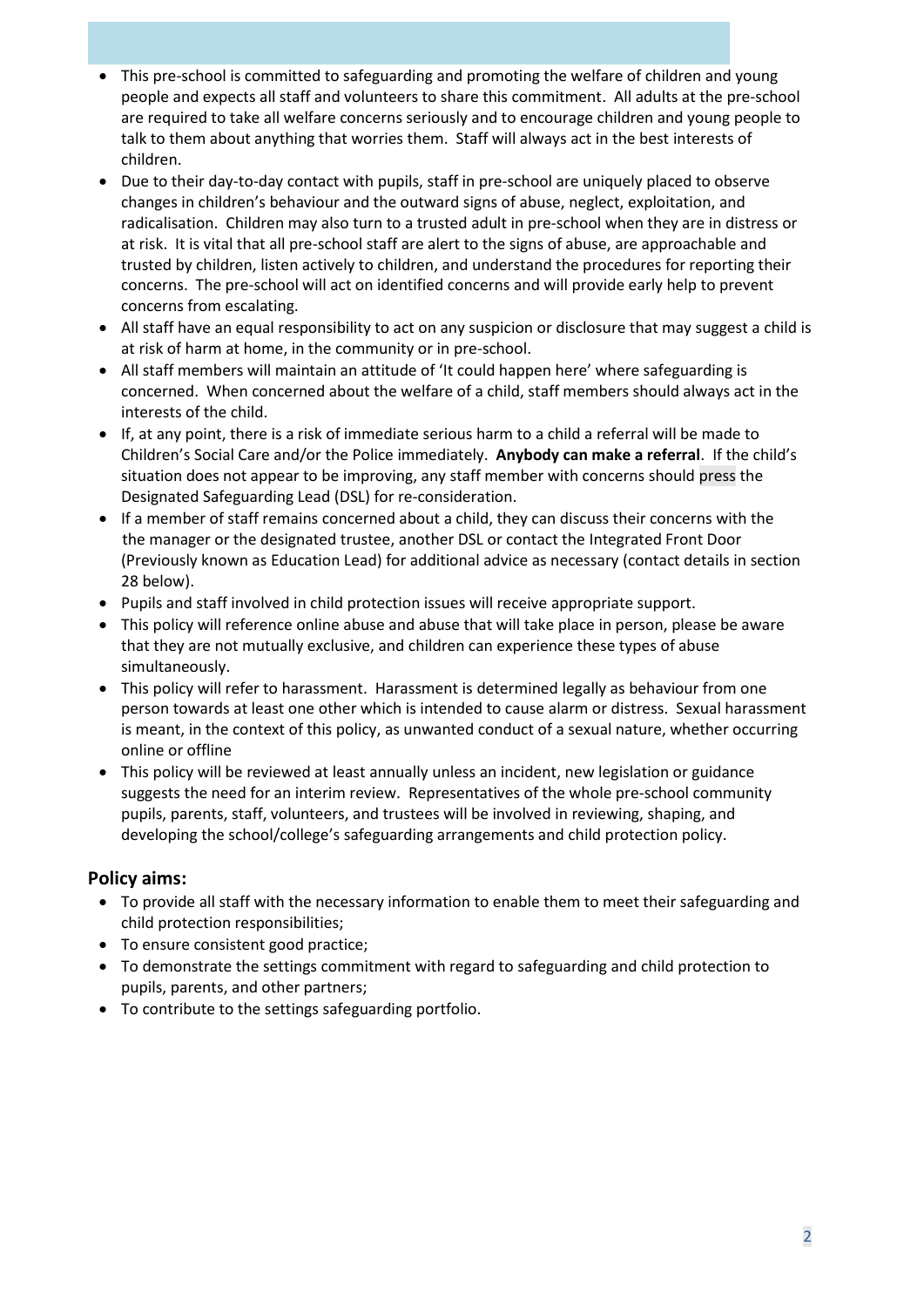#### **Terminology**

**Safeguarding** and promoting the welfare of children refers to the process of protecting children from maltreatment; preventing the impairment of children's mental and physical health or development; ensuring that children grow up in circumstances consistent with the provision of safe and effective care; and taking action to enable all children to have the best outcomes.

**Child protection** refers to the processes undertaken to protect children who have been identified as suffering or at risk of suffering significant harm.

**Staff** refers to all those working for or on behalf of the school, full-time or part-time, temporary or permanent, in either a paid or voluntary capacity.

**Child** includes everyone under the age of 18.

**Parent** refers to birth parents and other adults who are in a parenting role, for example step-parents, foster carers and adoptive parents.

## **2. Safeguarding legislation and guidance**

- The **Teachers' Standards** state that Early Years Practitioners must have regard for the need to safeguard pupils' well-being, in accordance with statutory provisions; and uphold public trust in the teaching profession as part of their professional duties.
- The statutory guidance **Working Together to Safeguard Children (DfE 2018)** covers the legislative requirements and expectations of individual services (including schools and colleges) to safeguard and promote the welfare of children. It also provides the framework for the three local safeguarding partners (the local authority; a clinical commissioning group for an area, any part of which falls within the local authority; and the chief officer of Police for a Police area, any part of which falls within the local authority area) to make arrangements to work together to safeguard and promote the welfare of local children including identifying and responding to their needs. The guidance confirms that it applies, in its entirety, to all schools.
- The statutory guidance **Keeping Children Safe in Education (DfE 2021)** is issued under Section 175 of the Education Act 2002, the Education (Independent School Standards) Regulations 2014 and the Non-Maintained Special Schools (England) Regulations 2015. Schools and colleges must have regard to this guidance when carrying out their duties to safeguard and promote the welfare of children.
- All staff must read Part One of **Keeping Children Safe in Education 2021.** Staff can find a copy in pre-schools office and on Breath. In addition, all staff who work directly with children must read Part Five and Annex A
- **What to do if you're worried a child is being abused 2015 - Advice for practitioners** is nonstatutory advice which helps practitioners (everyone who works with children) to identify abuse and neglect and take appropriate action *this can be found in the office and on Breath*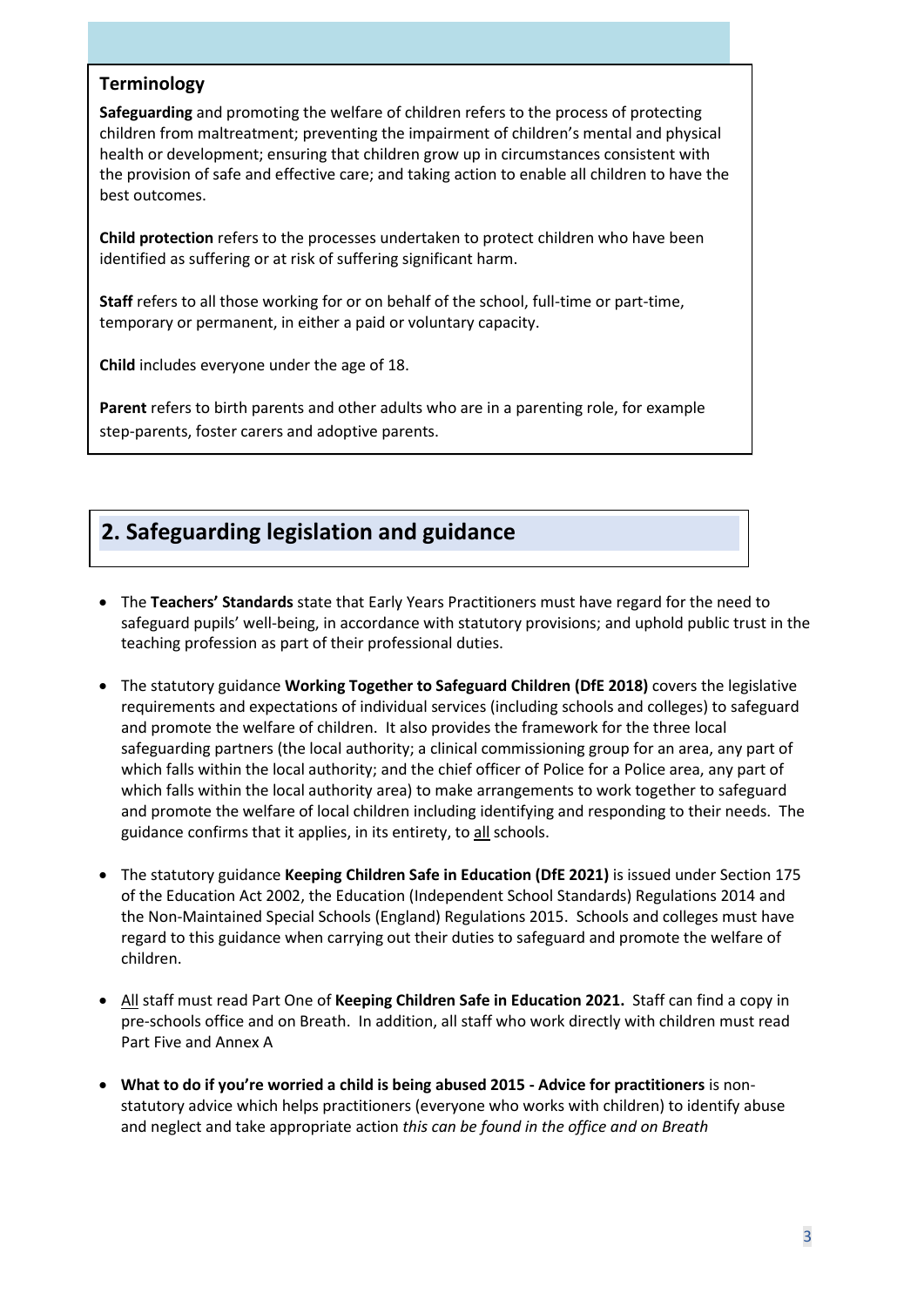## **3. Roles and responsibilities**

| <b>Key personnel</b>                                              |  |  |  |
|-------------------------------------------------------------------|--|--|--|
| The Designated Safeguarding Lead (DSL) is Heather Goodman         |  |  |  |
| Contact details: email: safeguarding@cotenendpreschool.org.uk     |  |  |  |
| Tel: 01926491873                                                  |  |  |  |
| <b>Designated Safeguarding Lead is Hazel Jones</b>                |  |  |  |
| Contact details: email: info@cotenendpreschool.org.uk             |  |  |  |
| Tel: 01926491873                                                  |  |  |  |
| The Deputy Designated Safeguarding Lead is Diane Morris           |  |  |  |
| Contact details: email: senco@cotenendpreschool.org.uk            |  |  |  |
| Tel: 01926491873                                                  |  |  |  |
| <b>Nominated Trustee is Naomi Aldersley</b>                       |  |  |  |
| Early Help co-ordinators Hazel Jones Heather Goodman Diane Morris |  |  |  |
|                                                                   |  |  |  |

All settings are required to appoint a member of the senior leadership team to co-ordinate child protection arrangements and to ensure that there are appropriate cover arrangements.

### **The Designated Safeguarding Lead (DSL)**:

- is a senior member of staff from the settings leadership team and therefore has the status and authority within the setting to carry out the duties of the post, including committing resources and supporting and directing other staff
- takes lead responsibility for safeguarding and child protection (including online safety) in the setting, which will not be delegated although the activities of the DSL may be delegated to appropriately trained deputies. The role and responsibility are explicit in the role holder's job description
- is appropriately trained (including Prevent training), receives refresher training at two-yearly intervals and regularly (at least annually) updates their knowledge and skills to keep up with any developments relevant to their role
- acts as a source of advice, support, and expertise to the pre-school community
- encourages a culture of listening to children and taking account of their wishes and feelings
- is alert to the specific needs of children in need; those with special educational needs; children who are looked after or were previously looked after; children who have a social worker; and young carers; and oversees the provision of effective pastoral support to all of those children, promoting their educational outcomes by sharing information about their welfare, circumstances and needs with teachers and other staff as appropriate
- works closely with the SENCo; the designated teacher for children who are looked after or were previously looked after; staff with designated responsibility for promoting children's mental health and emotional wellbeing; the ICT lead (including online and digital safety) and whether to make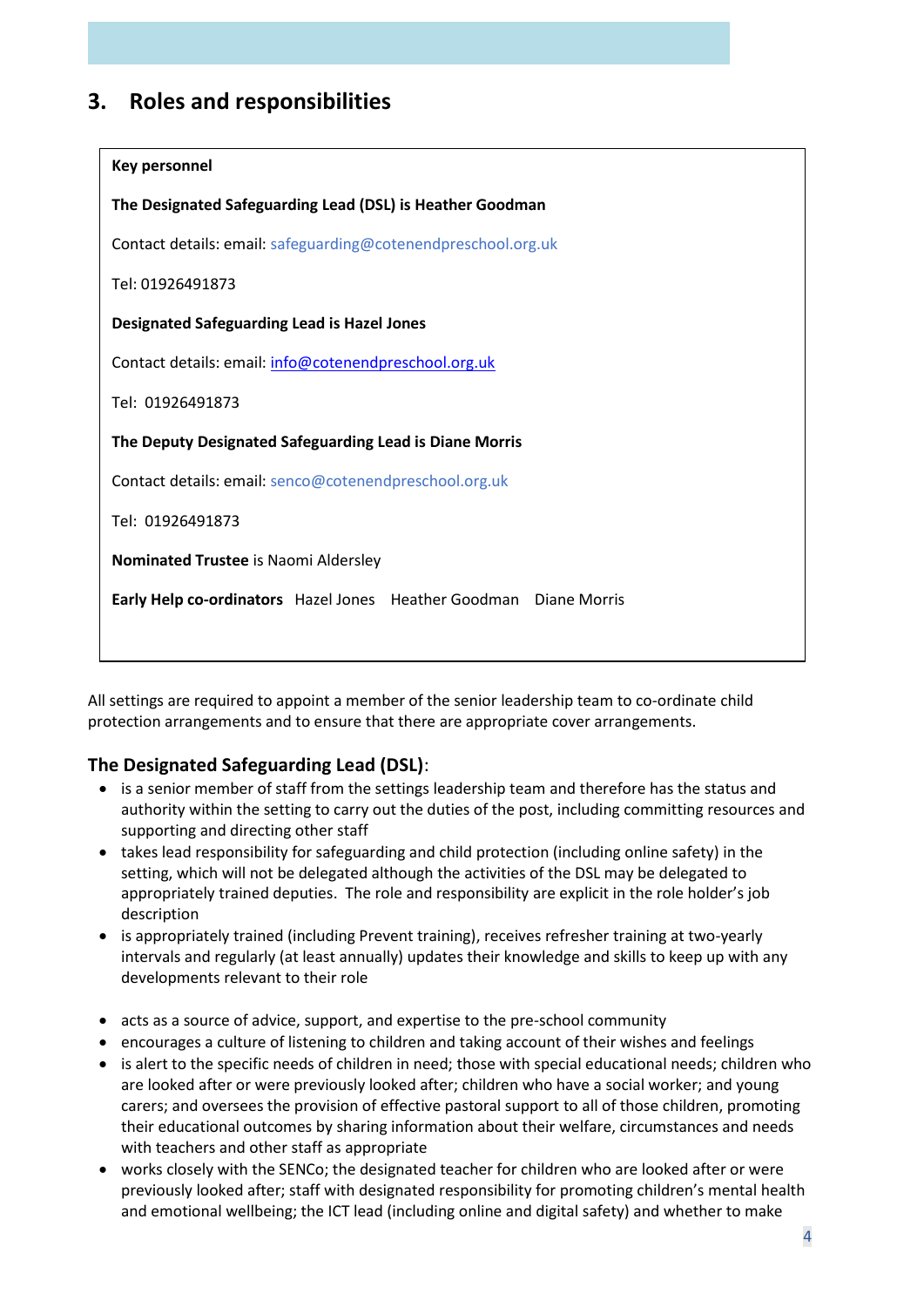referrals to relevant partner agencies

- has a working knowledge of locally agreed multi-agency safeguarding arrangements and procedures put in place by WS
- has an understanding of the early help process by attending WCC's early help training to ensure effective support, assessment and understanding of children's additional needs to inform appropriate provision of early help and intervention
- keeps detailed and accurate written records of all concerns, ensuring that such records are stored securely and flagged, but kept separate from, the pupil's general file
- refers cases of suspected abuse to Children's Social Care or the Police as appropriate; and, where a crime may have been committed, refers cases to the Police
- refers cases using the prescribed pro forma to Children's Social Care and the Prevent policing team for a joint assessment where there is a concern that a child is at risk of radicalisation; and to the Channel panel if subsequently advised to do so
- ensures that staff do everything they can to support social workers and contribute to assessments of children when Children's Social Care become involved
- notifies Children's Social Care if a child with a child protection plan is absent without explanation at intervals as defined in the plan
- ensures that, when a pupil under the age of 18 years leaves the setting, all child protection records are passed to the new setting/school (separately from the main pupil file and ensuring secure transit) and confirmation of receipt is obtained. If the child is the subject of an open case to Children's Social Care, the pupil's social worker is also informed
- considers whether to share any information about a child leaving the setting with the receiving school/setting provider in advance so that the receiving setting is appropriately informed in order to support the child as effectively as possible and plan for her/his arrival
- attends and/or contributes to child protection conferences, strategy meetings and multi-agency exploitation meetings
- co-ordinates the pre-schools contribution to child protection plans as part of core groups, attending and actively participating in core group meetings
- develops effective links with relevant statutory and voluntary agencies including Warwickshire Safeguarding
- ensures that all staff sign to indicate that they have read and understand the child protection and safeguarding policy; the staff behaviour policy (code of conduct); the behaviour policy; and Part 1 of *Keeping Children Safe in Education 2021* and also Part 5 and Annex B of *Keeping Children Safe in Education 2021*
- ensures that all staff understand that if they have **any concerns** about a child's welfare, they should act on them immediately, either by speaking to the DSL (or a deputy) or, in exceptional circumstances, taking responsibility to make a referral to Children's Social Care
- ensures that all staff know how to make a referral as in sections 27-29 of this policy
- has a working knowledge of relevant national guidance in respect of all specific safeguarding issues highlighted in sections 31-54 (pages 11-16) and Annex B (page 125) of *Keeping Children Safe in Education 2021*, ensuring that all staff receive necessary training, information and guidance
- understands the unique risks associated with online safety and ensures that staff are trained to have the requisite knowledge and up to date capability to keep children safe whilst they are online
- understands the relevance of data protection legislation and regulations, especially the Data Protection Act 2018 and General Data Protection Regulation (GDPR) in respect of safeguarding children
- ensures that the child protection and safeguarding policy and procedures are reviewed and updated at least annually, working with the whole settings community of pupils, parents, staff, volunteers, and trustees
- liaises with the nominated trustee as appropriate
- keeps a record of staff attendance at child protection training
- makes the child protection and safeguarding policy available publicly, i.e. on pre-schools website or by other means
- ensures parents are aware of the settings role in safeguarding and that referrals about suspected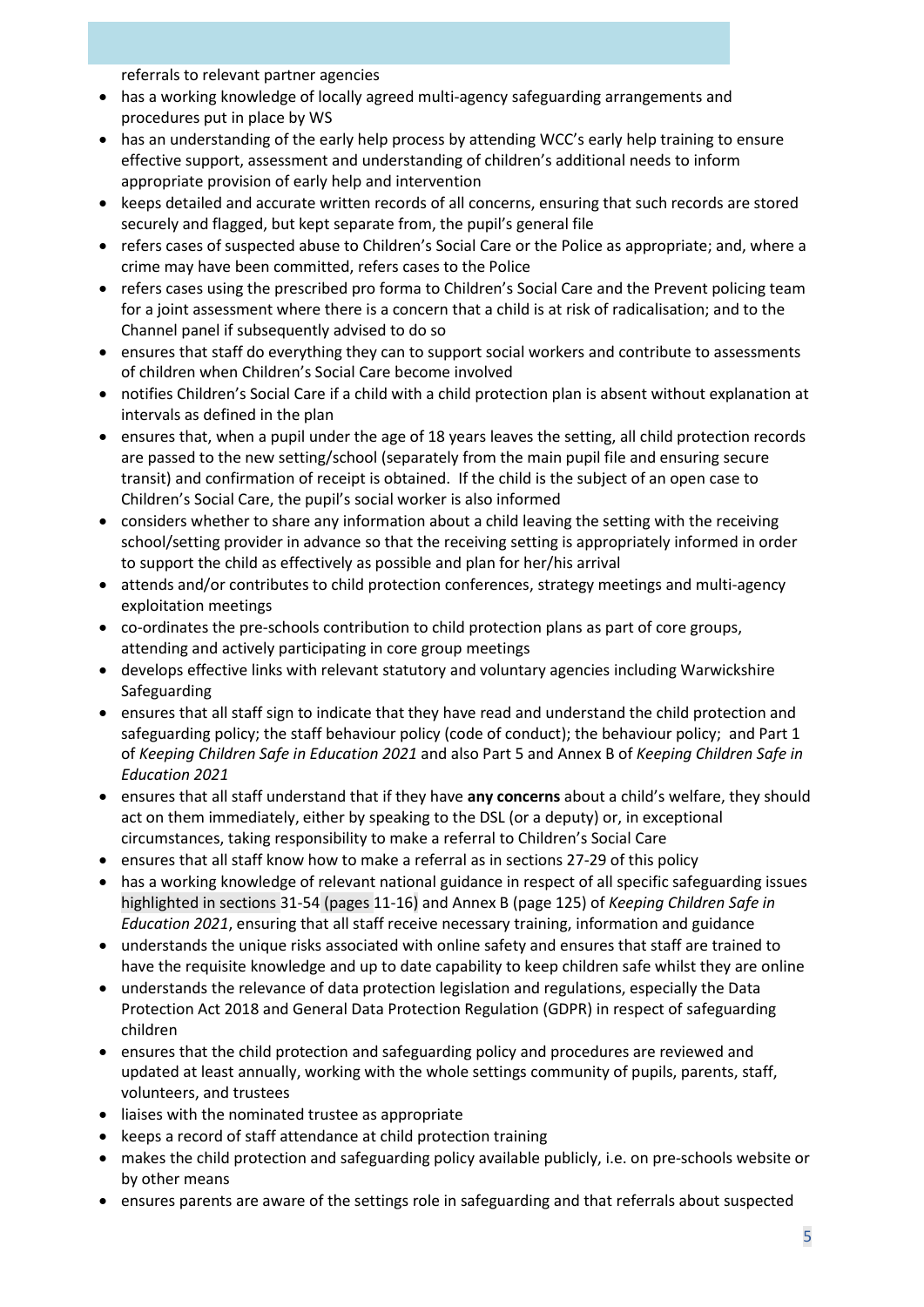abuse and neglect may be made

- ensures that the setting holds more than one emergency contact number for every child
- ensures that the manager is aware of the responsibility under *Working Together 2018* to refer all allegations that a child has been harmed by or that children may be at risk of harm from a member of staff or volunteer to the Designated Officer (DO) in the Local Authority within one working day prior to any internal investigation; and to the Disclosure and Barring Service (DBS) as appropriate

### **The Deputy Designated Safeguarding Lead(s)**

Is/are appropriately trained to the same standard as the DSL and supports the DSL with safeguarding matters as appropriate. In the absence of the DSL, carries out those functions necessary to ensure the ongoing safety and protection of pupils. The role and responsibility are explicit in the role holder's job description. In the event of the long-term absence of the DSL, the deputy will assume all the functions of the DSL as above.

### **The governing body**

- appoints a Designated Safeguarding Lead who is a member of the senior leadership team and who has undertaken training in inter-agency working, in addition to basic child protection training
- ensures that the DSL role is explicit in the role holder's job description (and also the job description of any Deputy Designated Safeguarding Leads) and that safeguarding responsibilities are identified explicitly in the job/role descriptions of every member of staff and volunteer
- ensures that the DSL or a Deputy DSL is always available during opening hours for staff to discuss any safeguarding concerns. The DSL or a Deputy DSL will generally be expected to be available in person but in exceptional circumstances availability will be via telephone and/or Skype or other such media
- ensures that the setting has a child protection policy and procedures, including a staff code of conduct, that are consistent with local safeguarding partnership and statutory requirements, reviewed annually and made available publicly on the website or by other means
- ensures that the setting has procedures for dealing with allegations of abuse made against members of staff and volunteers including allegations made against the manager and allegations against other children
- follows safer recruitment procedures that include statutory checks on the suitability of staff to work with children and disqualification from providing childcare regulations
- develops an induction strategy that ensures all staff, including the manager and volunteers receive information about the settings safeguarding arrangements, Staff Behaviour Policy (Code of Conduct) and the role of the DSL on induction
- develops a training strategy that ensures all staff, including the manager, and volunteers receive appropriate and regularly updated safeguarding and child protection training (including online safety) and updates as required (at least annually) to provide them with the relevant skills and knowledge to safeguard children effectively in line with any requirements of WS. The training strategy will also ensure that the DSL receives refresher training and regular updates as defined under the DSL's duties above
- ensures that all staff, including temporary staff and volunteers, are provided with copies of or access to the pre-school's child protection and safeguarding policy and Staff Behaviour Policy (code of conduct) before they start work at the school
- ensures that the setting contributes to inter-agency working and plans
- ensures that the setting provides effective pastoral care and participates in the early help Pathway to Change process for pupils with additional needs in order to provide a co-ordinated offer of early help
- teaches pupils about safeguarding and how to keep themselves safe at all times, including when online, as part of a broad and balanced curriculum

The governing body nominates a member to be responsible for liaising with the Local Authority and other agencies in the event of an allegation being made against the manager.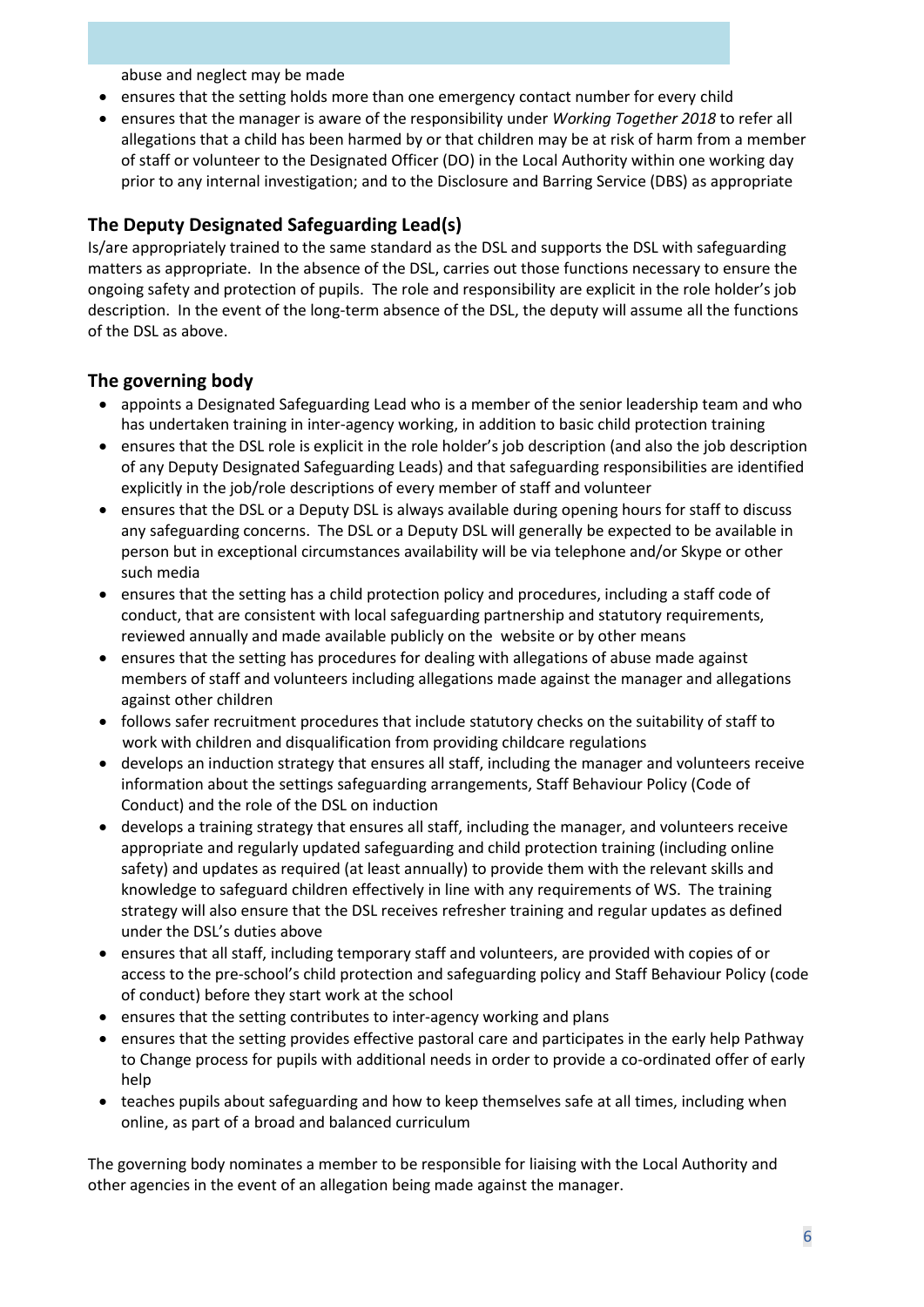The governing body also identifies a named governor to take leadership responsibility for the preschools safeguarding arrangements. That governor will maintain regular contact with the DSL and will ensure that the governing body receives regular reports about safeguarding activity at the setting.

It is the responsibility of the governing body to ensure that the pre-school's safeguarding, recruitment and managing allegations procedures take into account the procedures and practice of the Local Authority, local safeguarding partnership and national guidance.

The school will submit a response to WS's annual schools' safeguarding audit. This will highlight how the governing body's duties have been carried out. An action plan will be drawn up and any weaknesses will be rectified in accordance with that plan.

#### **The manager:**

- ensures that the child protection policy and procedures are understood and implemented by all staff
- allocates sufficient time, training, support, and resources, including cover arrangements when necessary, to enable the DSL and deputy/s to carry out their roles effectively, including the assessment of pupils and attendance at strategy discussions and other necessary meetings
- supports the designated person for looked after children to promote the educational achievement of any pupils who are looked after by the Local Authority and who have left care through adoption, special guardianship or child arrangement orders or who were adopted from state care outside England and Wales
- ensures that all staff have the skills, knowledge and understanding necessary to keep looked after and previously looked after children safe
- ensures that all staff feel able to raise concerns about poor or unsafe practice and that such concerns are handled sensitively and in accordance with the whistleblowing procedure
- ensures that the culture of the setting supports the provision of effective pastoral care and early help
- ensures that staff do everything they can to support social workers when Children's Social Care become involved
- ensures that pupils are provided with opportunities throughout the curriculum to learn about safeguarding and how to keep themselves safe at all times, including when online, as part of a broad and balanced curriculum
- refers all allegations that a child has been harmed by or that children may be at risk of harm from a member of staff or volunteer to the Designated Officer in the Local Authority within one working day prior to any internal investigation
- ensures that anyone who has harmed or may pose a risk of harm to a child is referred to the Disclosure and Barring Service, as advised by the Designated Officer
- appoints a case officer who will be a member of the senior leadership team to investigate allegations concerning members of staff and volunteers and/or act as a point of contact for the member of staff/volunteer against whom the allegation is made

## **4. Good practice guidelines and staff code of conduct**

To meet and maintain our responsibilities towards pupils, we identify standards of good practice and set out our expectations of staff in the staff behaviour policy, which all members of staff and volunteers are required to read and sign before starting work in the school. In summary, our expectations of staff include:

- treating all pupils with respect
- setting a good example by conducting ourselves appropriately
- involving pupils in decisions that affect them
- encouraging positive, respectful, and safe behaviour among pupils
- being a good listener
- being alert to changes in pupils' behaviour and to signs of abuse and neglect and exploitation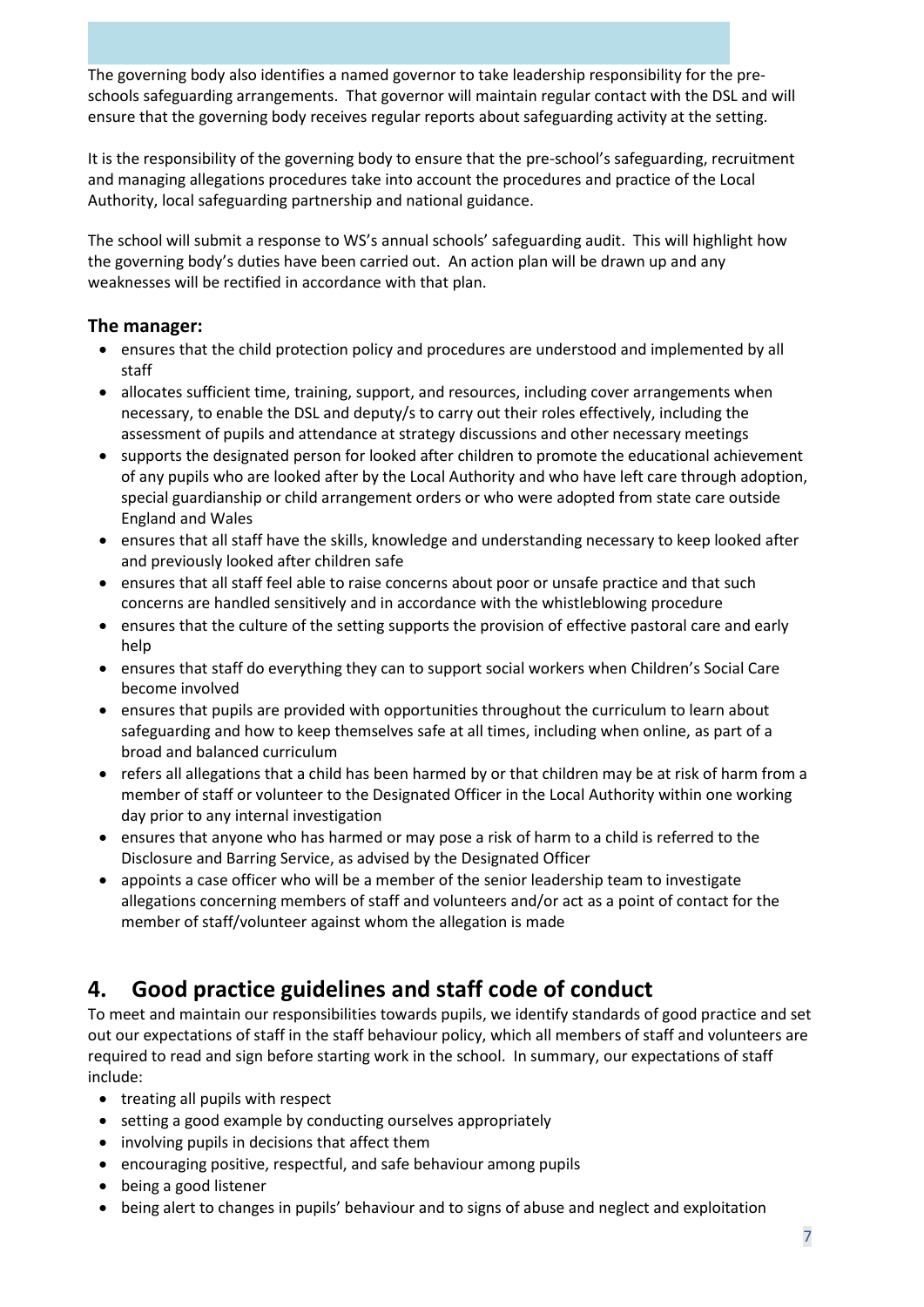- recognising that challenging behaviour and mental health difficulties may be an indicator of abuse
- reading and understanding the pre-school's child protection policy, staff behaviour policy (code of conduct) and guidance documents on wider safeguarding issues, for example bullying, behaviour, physical contact, criminal and sexual exploitation, extremism, online safety, and informationsharing
- asking the pupil's permission before initiating physical contact, such as assisting with dressing and administering first aid
- maintaining appropriate standards of conversation and interaction with and between pupils and avoiding the use of sexualised or derogatory language
- *not participating in, tolerating or dismissing sexual violence or sexual harassment as "banter", "part of growing up", "just having a laugh" or "boys being boys".*
- *making clear that sexual violence and sexual harassment is not acceptable, will never be tolerated and is not an inevitable part of growing up; and*
- *challenging behaviours (potentially criminal in nature) which constitute sexual harassment, such as grabbing bottoms, breasts, and genitalia and lifting skirts*
- being aware that the personal and family circumstances and lifestyles of some pupils lead to an increased risk of abuse
- applying the use of reasonable force and physical intervention only as a last resort and in compliance with pre-school procedures and WS guidance
- referring all concerns about a pupil's safety and welfare to the DSL or, if necessary, directly to the Police or Children's Social Care
- following the pre-school's rules regarding communication and relationships with pupils, including via social media
- referring all allegations against members of staff, volunteers or other adults that work with children and any concerns about breaches of the Staff Behaviour policy directly to the manager and any similar allegations against or concerns about the headteacher directly to the chair of governors.

## **5. Abuse of position of trust**

All pre-school staff are aware that inappropriate behaviour towards pupils is unacceptable and that their conduct towards pupils must be beyond reproach.

In addition, staff should understand that, under the Sexual Offences Act 2003, it is an offence for a person over the age of 18 to have a sexual relationship with a person under the age of 18, where that person is in a position of trust, even if the relationship is consensual. This means that any sexual activity between a member of the pre-school staff and a pupil under 18 may be a criminal offence, even if that pupil is over the age of consent.

## **6. Children who may be particularly vulnerable**

Some children are more vulnerable to abuse and neglect than others. Several factors may contribute to that increased vulnerability, including prejudice and discrimination; isolation; social exclusion; communication issues; a reluctance on the part of some adults to accept that abuse can occur; as well as an individual child's personality, behaviour, disability, mental and physical health needs and family circumstances.

To ensure that all our pupils receive equal protection, we will give special consideration to children who are:

- disabled, have special educational needs or have mental health needs
- young carers
- affected by parental substance misuse, domestic abuse and violence or parental mental health needs
- asylum seekers
- looked after by the Local Authority, otherwise living away from home or were previously looked after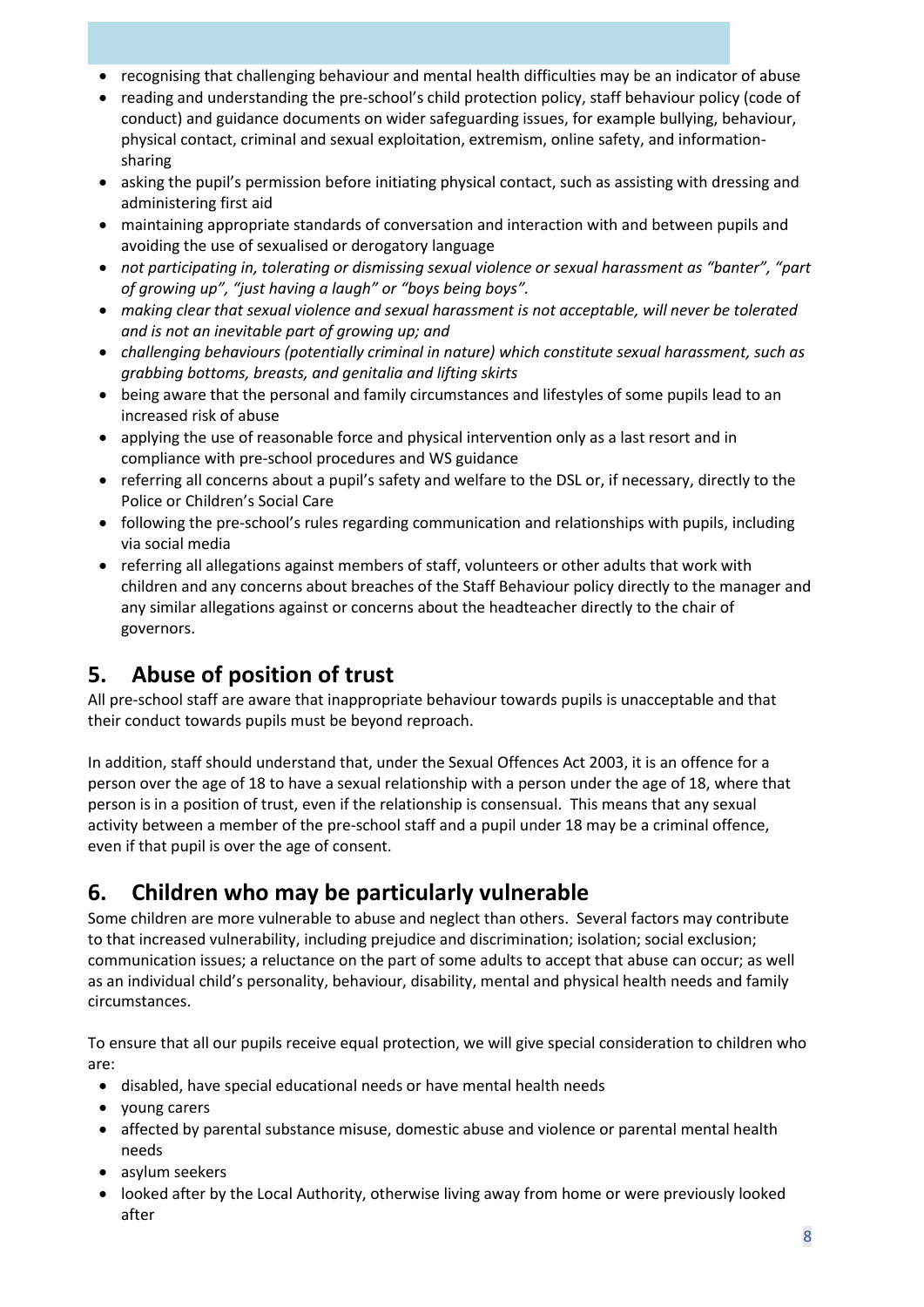- in receipt of support and services from a social worker
- vulnerable to being bullied, or engaging in bullying behaviours
- living away from home or in temporary accommodation
- living transient lifestyles
- living in chaotic and unsupportive home situations
- vulnerable to discrimination and maltreatment on the grounds of race, ethnicity, religion, disability, or sexuality
- at risk of child sexual exploitation (CSE) and/or child criminal exploitation
- at risk from or are involved with serious violent crime
- do not have English as a first language
- at risk of female genital mutilation (FGM)
- at risk of forced marriage
- at risk of being drawn into extremism

This list provides examples of additionally vulnerable groups and is not exhaustive. Special consideration includes the provision of safeguarding information and resources in community languages and accessible formats for children and parents/carers with communication needs.

## **7. Children with special educational needs and disabilities or have mental health needs**

Children with special educational needs (SEN), disabilities or who have mental health needs can face additional safeguarding challenges. Additional barriers can exist when recognising abuse and neglect in this group of children, which can include:

- assumptions that indicators of possible abuse such as behaviour, mood and injury relate to the child's disability or mental health issues without further exploration;
- the potential for children with SEN and disabilities being disproportionately impacted by behaviours such as bullying, without outwardly showing any signs; and
- communication barriers and difficulties in overcoming those barriers.

Staff are trained to manage these additional barriers to ensure this group of children are appropriately safeguarded; and are aware that mental health difficulties can, in some cases, be an indicator that a child has suffered or is at risk of suffering abuse, neglect or exploitation.

Staff are not expected or trained to diagnose mental health conditions or issues but they will record and report any concerns about a child's mental health to the Designated Safeguarding Lead as with any other safeguarding concern, recognising that mental health concerns may be an outcome and/or indicator of wider safeguarding issues and concerns.

### **8. Early Help and use of the Pathway to Change process**

Pre-school staff are particularly important as they are in a position to identify concerns early, provide help for children, promote children's welfare, and prevent concerns from escalating.

The pre-school recognises that providing timely early help is more effective in promoting the welfare of children than reacting later. DSLs are accountable and responsible for ensuring the identified needs of children are acted upon early; without delay and as soon as the problem emerges which may be at any point in a child's life.

*Keeping Children Safe in Education 2021* emphasises that **all** staff should be aware of the early help process and understand their role in it. All DSLs should be trained in the Warwickshire Early Help Processes. All staff are therefore trained and required to notice any concerns about children which may help to identify those that would benefit from early help.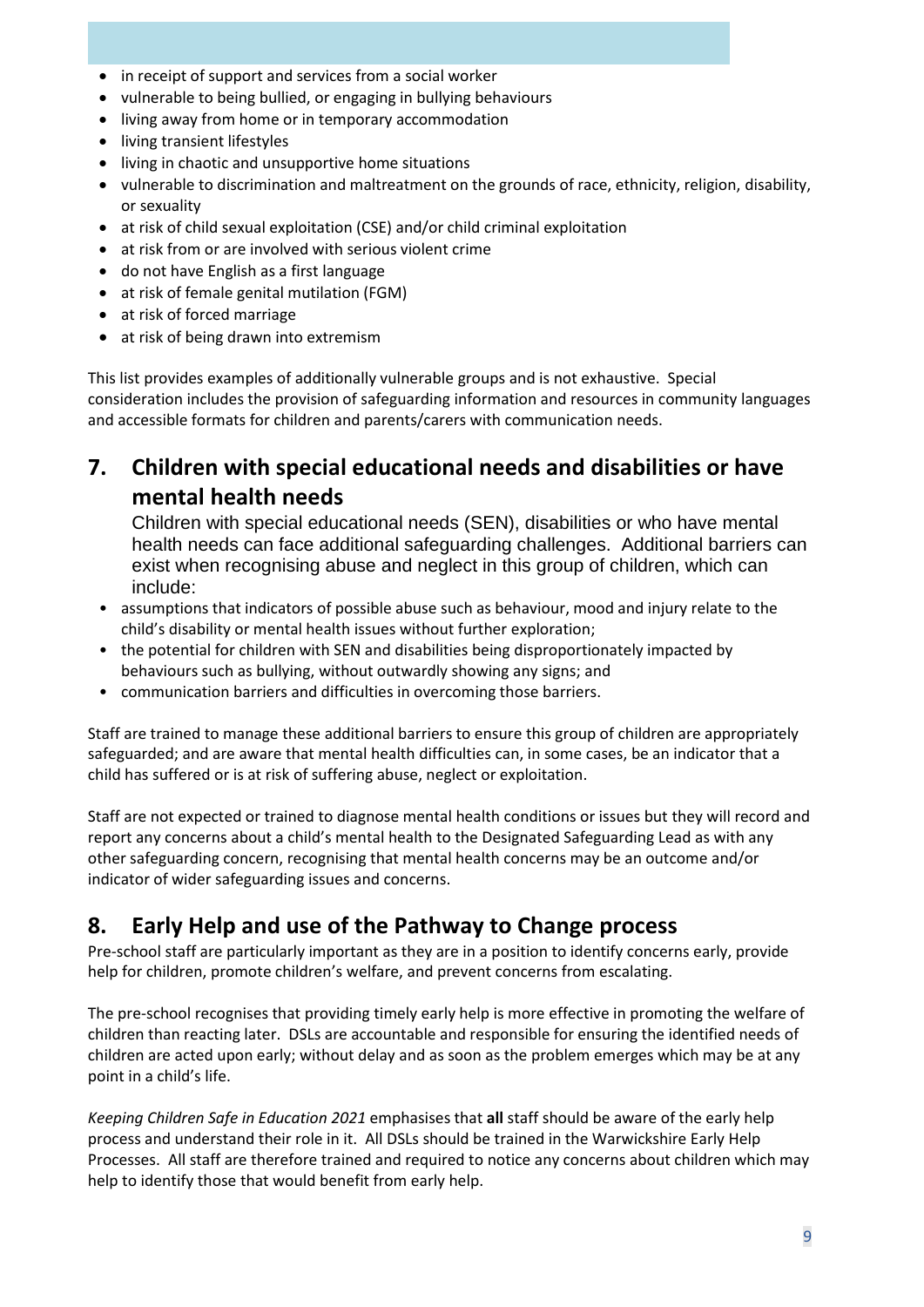Pre-school will record concerns using their designated safeguarding recording systems and to share their concerns with the Designated Safeguarding Lead (or a Deputy DSL), who is most likely to have a complete picture and be the most appropriate person to decide how best to respond to any concerns. The DSL may delegate the initiation of the Early Help Pathway to Change process to an appropriate trained member of the pre-school staff. The DSL is responsible and accountable for overseeing and managing Early Help but the process including acting as lead professional can be undertaken by for example your SENDCo, manager seen to be appropriate for your setting.

Early help might be simple pastoral support and something the setting is able to address with parents so that the child's needs are met quickly and easily. The setting will keep a record of any such help to record clear targets, actions for all parties including parents/carers and progress, using WCC Pathway to Change documentation as appropriate. Early Help paperwork is available for schools/ settings to use in order to support families prior to the requirement of formalised Early Help being initiated. The Spectrum of Support document 2021 will enable practitioners to understand the level of needs presented by families and what support may be required. The document can be found on staff documents in BreathHR

It will be necessary to take time to understand a child and family's needs and to fully appreciate their circumstances in a more structured way. Children and families may also need support from a range of local agencies beyond pre-school, where it has been identified that a multi-agency coordinated response would best meet their needs and support their family, with parental consent.

The Early Help Pathway to Change is a restorative approach which helps to identify what support the family require by working WITH them, through the use of a coordinated assessment. The Early Help Pathway to Change aims to prevent the child's needs escalating to a point where intervention would be required via a statutory assessment under the Children Act 1989. Practitioners should seek to reassure Children and Families that this approach is designed to prevent needs from escalating and should be looked on as a positive and proactive way of addressing needs early in partnership with the family.

The setting is committed to working in partnership with children, parents and other agencies to:

- identify situations in which children and/or their families would benefit from early help;
- act without delay by signposting to the Family Support Line or Family Information Service for earlier identified needs;
- undertake an assessment of the need for early help when that is appropriate, using the Early Help Pathway to Change process; and
- provide targeted early help services to address the assessed needs of a child and their family, developing an action plan that will focus on activity to improve the child's outcomes.

The setting will be particularly alert to the potential need for early help for any child who:

- is disabled and has specific additional needs;
- has special educational needs (whether or not they have a statutory education, health and care plan);
- is a young carer;
- is showing signs of being drawn into anti-social or criminal behaviour including gang involvement and association with organised crime groups;
- is frequently missing/goes missing from care or from home;
- is missing from education;
- is misusing drugs or alcohol themselves;
- is at risk of modern slavery, trafficking or exploitation;
- is in a family whose circumstances present challenges for the child, such as substance abuse, adult mental health issues or domestic abuse; TOXIC TRIAGE.
- has returned home to their family from care;
- is at risk of being radicalised or exploited;
- is a privately fostered child;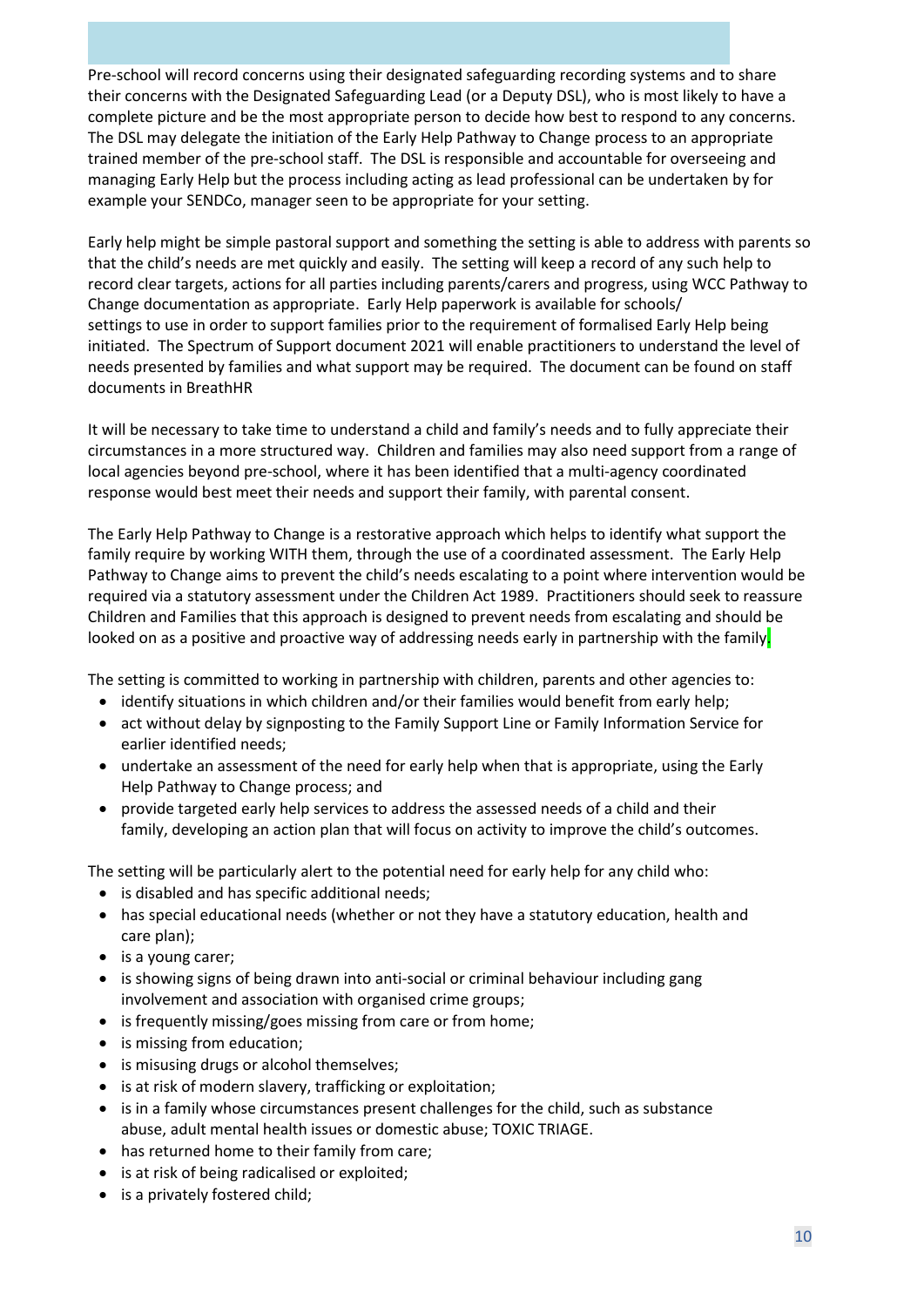- is showing early signs of abuse and/or neglect; and/or
- is particularly vulnerable in any of the ways identified in section 6 above.

The Early Help process can only be effective if it is undertaken with the agreement of the child's parents/carers.

The Early Help Pathway to Change process must involve the child and family as well as all the practitioners who are working with them.

The setting will keep the needs and circumstances of children receiving early help under constant review. If the child's situation does not improve and/or the child's parents do not consent to early help, the setting will make a judgement about whether, without help, the needs of the child will escalate. If so, the setting may wish to consult with;

- Targeted Support Officers
- Early Help Social Worker
- MASH Education Lead
- Early Help Team Leaders
- Integrated Front Door (MASH)

Consultations are available in the Integrated Front Door (MASH) for practitioners seeking advice about children they are concerned about. If you have a concern that a child or young person may be in need of protection or significant harm the DSL/lead professional should contact the MASH and submit a referral.

### **9. Attendance**

We recognise that full attendance at pre-school is important to the well-being of all our pupils and enables them to access the opportunities made available to them at pre-school. Attendance is monitored closely, and we address poor or irregular attendance without delay, working in partnership with the Warwickshire Attendance Service when patterns of absence give rise to concern. Early Help is recommended to support families with attendance concerns at the emergence of an issue to prevent escalation. Our attendance policy is set out in a separate document and is reviewed regularly by the governing body.

## **10. Children Missing from Education**

| Child is missing education and their<br>whereabouts is Known | It is the pre-school's responsibility to follow<br>their attendance procedures. They can seek<br>support from the Warwickshire Attendance<br>Service |
|--------------------------------------------------------------|------------------------------------------------------------------------------------------------------------------------------------------------------|
| Child is missing education and their                         | A referral must be made the Children Missing                                                                                                         |
| whereabouts is Unknown                                       | <b>Education Team</b>                                                                                                                                |

All children, regardless of their circumstances, are legally entitled to an efficient, full-time education which is suitable to their age, ability, aptitude and any special educational needs they may have.

For most children, including those that are vulnerable, attendance in pre-school is a protective factor and is essential aspect of keeping them safe. Children who are missing education (CME) have increased vulnerability and can be at more risk of neglect, abuse, exploitation radicalisation and mental health problems. Staff will also be alert to signs of children at risk of travelling to conflict zones, female genital mutilation and forced marriage.

The setting must have an attendance policy that outlines how they monitor: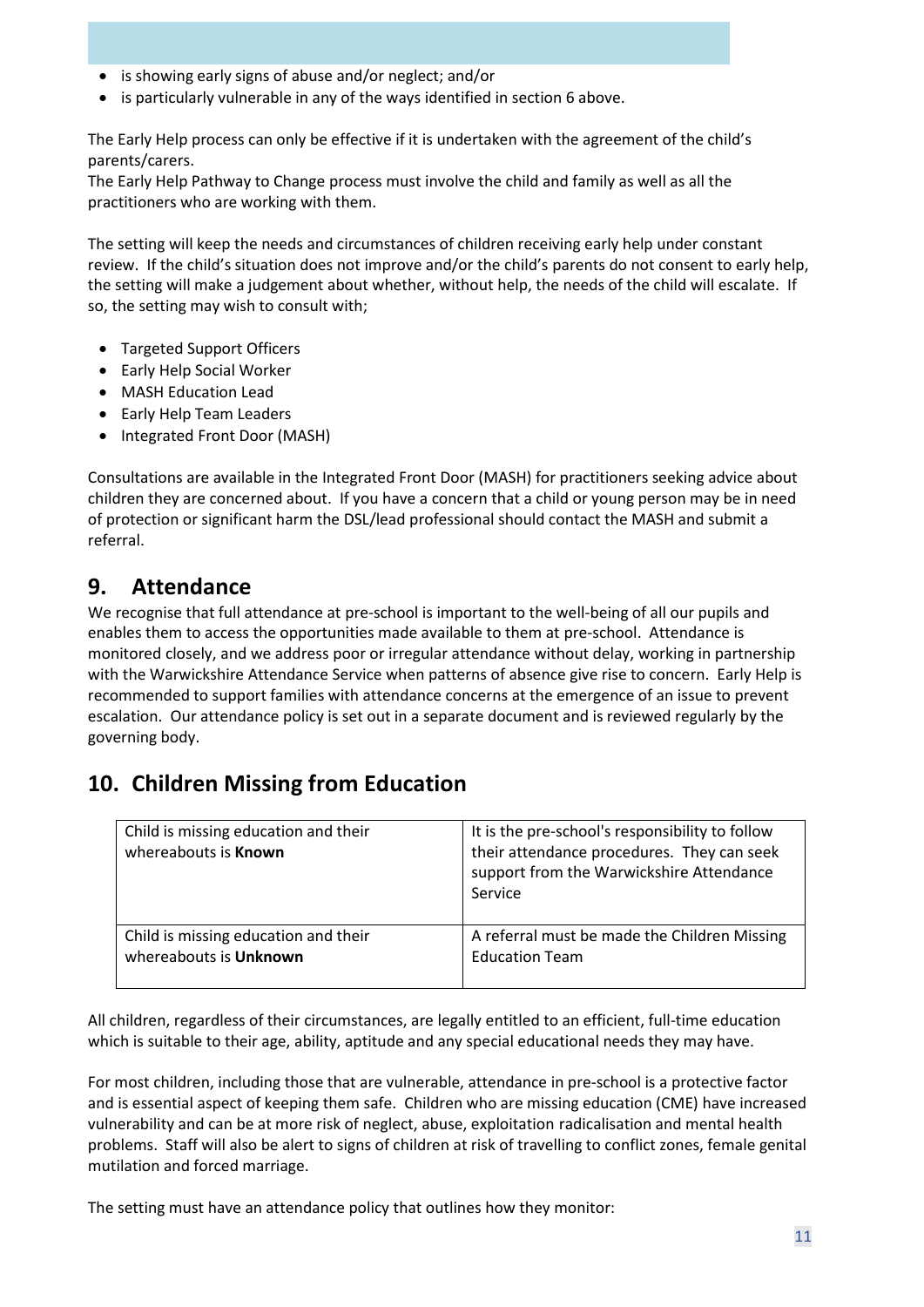- **Attendance**
- unauthorised absences
- Children who go missing during the school day
- The setting will take reasonable attempts to contact parents whose children attend the setting irregularly

\*Reasonable steps include:

- Telephone calls to all known contacts. Parents and carers are asked to provide at least three emergency contacts in the event of children not arriving at school without prior notification and also for other emergencies;
- Letters home (preferably by recorded delivery);
- Contact with other schools where siblings may be registered;
- Home visits where safe to do so;
- Enquiries to friends, neighbours etc. that are named on childs application form
- Enquiries with any other service known to be involved with the pupil/family;
- Consideration of information about the child in social media;
- All contacts and outcomes will be recorded on the pupil's file.

If the Local Authority is able to contact the child/children and their parents and carers, arrangements will be made with the pre-school and family for a return to education. This may include a re-integration programme where necessary. If the pupil has registered at a new setting, the previous setting will delete the child's name from their roll and transfer the child's educational records to the new setting in the normal way. Any child protection records will be transferred separately and securely for the attention of the DSL in the new school and a receipt secured.

Visit [www.warwickshire.gov.uk/childrenmissingeducation](http://www.warwickshire.gov.uk/childrenmissingeducation) for more information or to access the referral form.

The pre-school operates in accordance with statutory guidance *Children Missing Education (DfE 2016)* – [https://www.gov.uk/government/uploads/system/uploads/attachment\\_data/file/550416/Children\\_Mis](https://www.gov.uk/government/uploads/system/uploads/attachment_data/file/550416/Children_Missing_Education_-_statutory_guidance.pdf) [sing\\_Education\\_-\\_statutory\\_guidance.pdf](https://www.gov.uk/government/uploads/system/uploads/attachment_data/file/550416/Children_Missing_Education_-_statutory_guidance.pdf)

The pre-school is required by law to have an admission register and an attendance register.

The setting is required to inform the Local Authority when they are about to remove a pupil's name from the pre-school admission register at non-standard transition points irrespective of the reason. The Local Authority may also require the pre-school to provide information about pupils who are going to be removed from the register at standard transition points.

#### **Non-standard transition point**

We will inform the local authority that we plan to take a child off roll when they leave pre-school to be home educated; move away from the pre-school's location; remain medically unfit beyond compulsory school age; or are permanently excluded.

If a parent has informed you of their intention to remove their child in order to elective home educate their child, the setting should notify the Elective Home Education Team imminently by email [\(ehe@warwickshire.gov.uk](mailto:ehe@warwickshire.gov.uk) / tel. 01926 736323). Settings are advised to allow the parent or carer a 2-week period of reflection prior to removing their child from the school roll as this is best practice.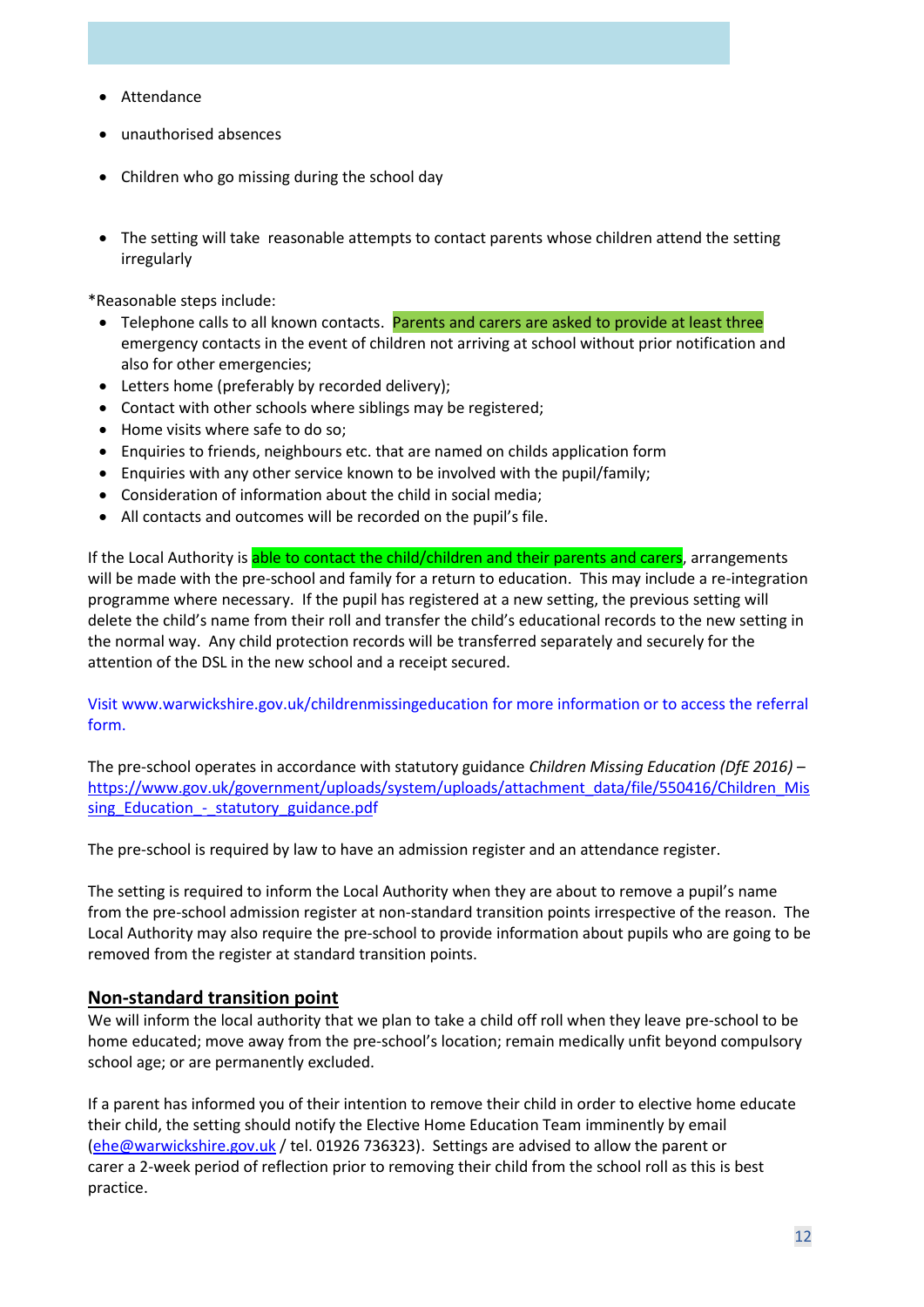The pre-school will also notify the local authority within five days of adding a pupil's name to the admission register at a non-standard transition point. The Local Authority may also require the setting to provide information about pupils added to the register at a standard transition point.

It is essential for the setting to comply with this duty so that the Local Authority can, as part of its duty to identify children of compulsory school age who are missing education, follow up with any child who might be in danger of not receiving an education and who might be at risk of abuse or neglect.

If no confirmation is received the above Children Missing Education procedures will apply.

We will ensure that pupils who are expected to attend the school but fail to take up the place are referred to the Local Authority.

When a pupil leaves the setting, we will record the name of the pupil's new school and their expected start date..

For more information<https://www.gov.uk/government/publications/children-missing-education>

## **11. Children who run away or go missing from home or care**

The setting recognises that children who run away or go missing (particularly repeatedly) and are thus absent from their normal residence are potentially vulnerable to abuse and neglect, which may include sexual abuse or exploitation and child criminal exploitation. It could also indicate mental health problems, risk of substance abuse, risk of travelling to conflict zones, risk of female genital mutilation or risk of forced marriage.

# **12. Helping children to understand and recognise risk and identify available support**

*Keeping Children Safe in Education 2021* requires governing bodies and proprietors to ensure that children are taught about safeguarding, including online safety, and recognise that a one size fits doesn't all

Children are taught to understand and manage risk through our personal, social, health and economic (PSHE) programme; sex and relationships lessons; and through all aspects of pre-school life. Our approach is designed to help children to think about risks they may encounter, recognise when they are at risk and with the support of staff work out how to get help when they need it and how risks might be reduced or managed. Discussions about risk are empowering and enabling for all children and promote sensible behaviour rather than fear or anxiety. Children are taught how to conduct themselves and how to behave in a responsible manner. Children are also reminded regularly about online safety, the risks of sharing content and images online and tackling bullying, including cyber bullying procedures. The pre-school continually promotes an ethos of respect for children and pupils are encouraged to speak to a member of staff of their choosing about any worries they may have.

Discussions about risk will include talking to children about the risks and issues associated with children using the internet unsupervised.

Children are also taught about online safety, issues of consent and healthy relationships and fundamental British values.

## **13. Support for pupils, families and staff involved in a child protection issue**

Child abuse is devastating for the child and can also result in distress and anxiety for staff who become involved.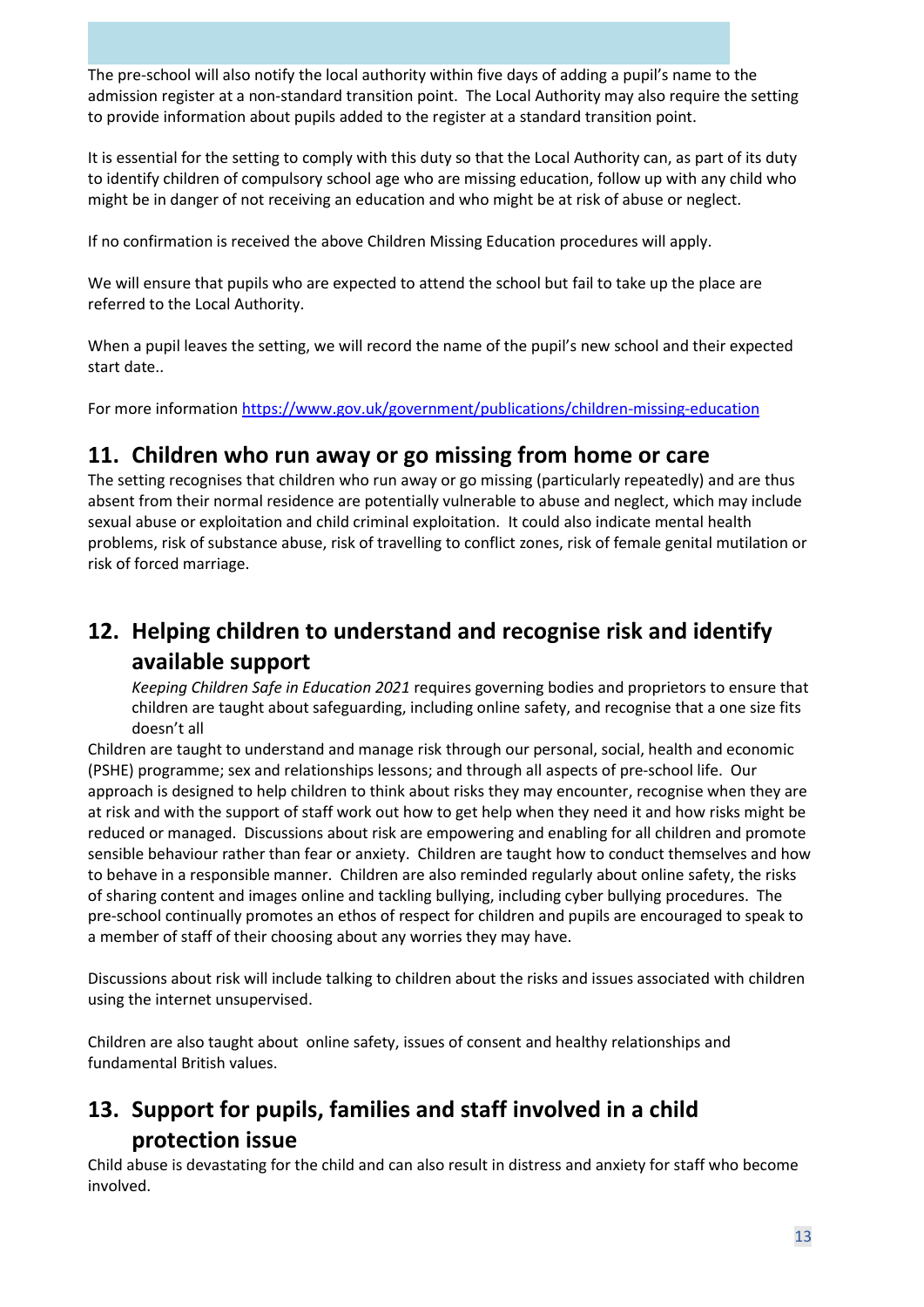We will support pupils, their families, and staff by:

- taking all suspicions and disclosures seriously;
- nominating a link person *(usually the DSL)* who will keep all parties informed and be the central point of contact;
- Where a member of staff is the subject of an allegation made by a child/parent/carer separate link people will be nominated to avoid any conflict of interest;
- responding sympathetically to any request from a child or staff for time out to deal with distress or anxiety;
- maintaining confidentiality and sharing information on a need-to-know basis only with relevant individuals and agencies;
- storing records securely;
- offering details of helplines, counselling or other avenues of external support;
- following the procedures laid down in our child protection, whistleblowing, complaints and disciplinary procedures;
- co-operating fully with relevant statutory agencies.

### **14. Complaints procedure**

Our complaints procedure will be followed where a parent raises a concern about poor practice towards a child/parent that initially does not reach the threshold for child protection action. Poor practice examples include unfairly singling out a child or attempting to humiliate them, bullying or belittling a pupil or discriminating against them in some way. Complaints are managed by the manager, other members of the senior leadership team and trutees. An explanation of the complaints procedure is included in the safeguarding information for parents and pupils.

Complaints from staff are dealt with under the pre-school's complaints and disciplinary and grievance procedures.

Complaints which escalate into a child protection concern will automatically be managed under the preschool's child protection procedures.

## **15. Staff reporting concerns about a colleague or other adult who works with children (Whistleblowing)**

Staff who are concerned about the conduct of a colleague – including visiting practitioners and volunteers – towards a pupil are undoubtedly placed in a very difficult situation. They may worry that they have misunderstood a situation and they will wonder whether a report could jeopardise a colleague's career. All staff must remember that the welfare of the child is paramount.

The pre-school's **whistleblowing** policy enables staff to raise concerns or allegations, initially in confidence, and for a sensitive enquiry to take place.

Staff are expected to report all concerns about poor practice or possible child abuse by colleagues including what may seem minor contraventions of the pre-school's staff behaviour policy (code of conduct) – to the manager; to facilitate proactive and early intervention in order to maintain appropriate boundaries and a safe culture that protect children and reduce the risk of serious abuse in school.

The recommended format for all staff to record any such poor practice or possible child abuse by colleagues or other adults who work with children is the pro forma *'Logging A Concern about the behaviour of an adult who works with children',* also known as the '*Yellow form*'.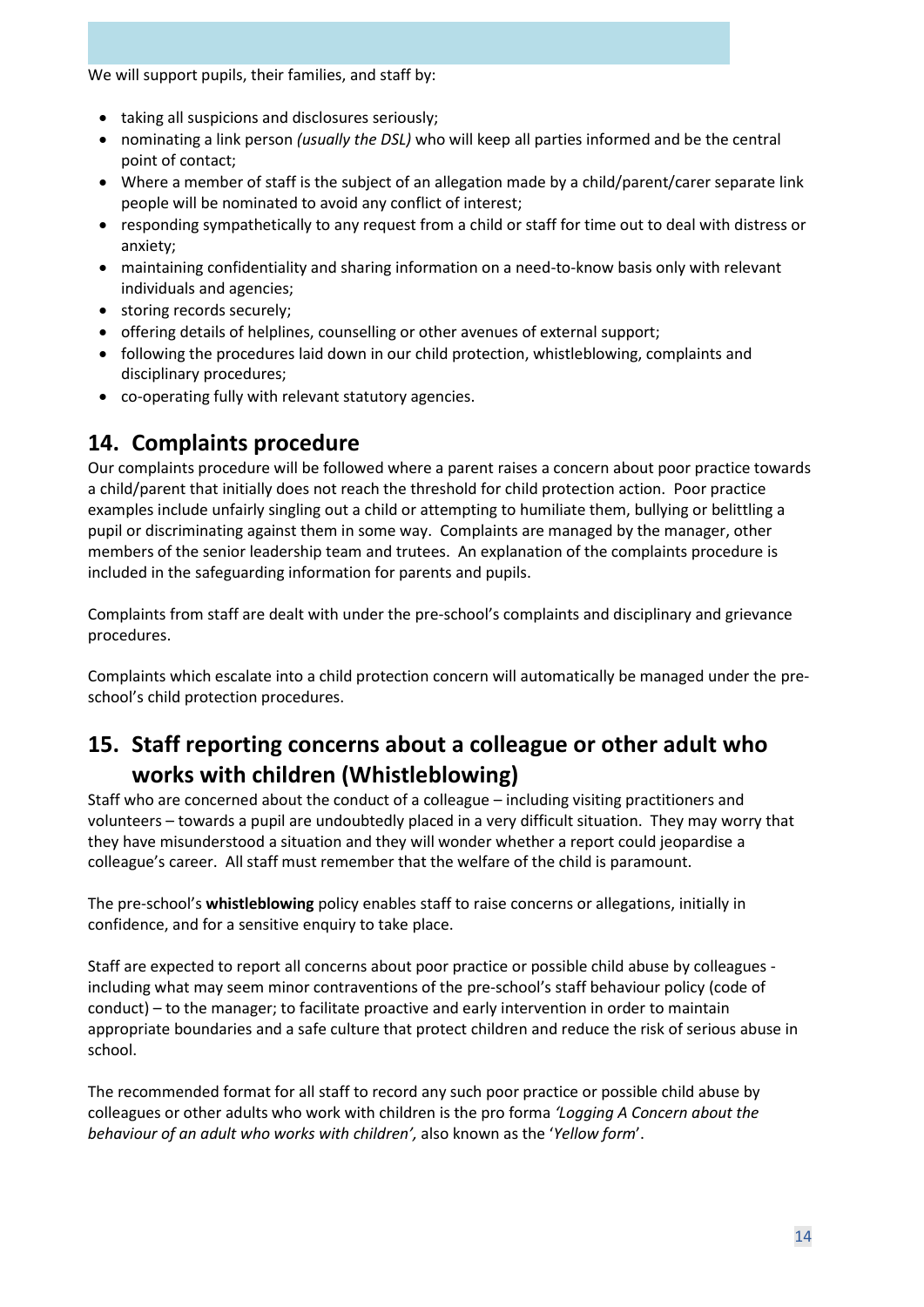All such forms should be **passed directly to the manager.** Alternatively, staff are free to approach the manager directly to discuss their concerns.

**Concerns or complaints about the manager should be reported to the Nominated safeguarding lead on the committee**, whose contact details are displayed in the staff room for any member of staff to use in such an instance. *The 'Yellow form' should also be used for that purpose as above.*

Staff may also report concerns about suspected abuse or neglect directly to Children's Social Care or the Police if they believe direct reporting is necessary to secure action to safeguard children.

**Staff can also contact the Designated Officer in the Local Authority**, who is responsible for the coordination of responses to allegations against people who work with children (see contact and referral details in section 16 below). The Designated Officer's contact details are displayed on the safeguarding noticeboard in the staff room.

The NSPCC whistleblowing helpline is also available for staff who do not feel able to raise concerns regarding child protection failures internally. Staff can call 0800 028 0285 between 8.00a.m. and 8.00p.m., Monday to Friday or e mai[l help@nspcc.org.uk.](mailto:help@nspcc.org.uk) Information is also available on the NSPCC website at [https://www.nspcc.org.uk/what-you-can-do/report-abuse/dedicated](https://www.nspcc.org.uk/what-you-can-do/report-abuse/dedicated-helplines/whistleblowing-advice-line/)[helplines/whistleblowing-advice-line/.](https://www.nspcc.org.uk/what-you-can-do/report-abuse/dedicated-helplines/whistleblowing-advice-line/)

The NSPCC whistleblowing helpline and contact numbers for Children's Social Care, the Police and the Designated Officer are all displayed in the staff room.

### **16. Managing allegations against staff**

When an allegation is made against a member of staff, set procedures must be followed. The full procedures for dealing with allegations against staff can be found in Part 4 of *Keeping Children Safe in Education 2021* and para 1.14 of WS inter-agency safeguarding procedures *Allegations against staff or volunteers* –

[https://www.safeguardingwarwickshire.co.uk/safeguarding-children/i-work-with-children-and-young](https://www.safeguardingwarwickshire.co.uk/safeguarding-children/i-work-with-children-and-young-people/interagency-safeguarding-procedures)[people/interagency-safeguarding-procedures.](https://www.safeguardingwarwickshire.co.uk/safeguarding-children/i-work-with-children-and-young-people/interagency-safeguarding-procedures)

Staff who are the subject of an allegation have the right to have their case dealt with fairly, quickly and consistently and to be kept informed of its progress.

Suspension is not the default option and alternatives to suspension will always be considered. However, in some cases staff may be suspended where this is deemed to be the best way to ensure that allegations are investigated fairly, quickly and consistently and that all parties are protected. In the event of suspension, the pre-school will provide support and a named contact for the member of staff.

Staff, parents and trustees are reminded that publication of material that may lead to the identification of a teacher who is the subject of an allegation is prohibited by law. Publication includes verbal conversations or writing, including content placed on social media sites.

Allegations concerning staff who no longer work at the pre-school or historical allegations will be reported to the Police.

In accordance with *Keeping Children Safe in Education 2021,* the pre-school will make every effort to maintain confidentiality and guard against unwanted publicity while an allegation is being investigated or considered.

As required by *Keeping Children Safe in Education 2021* all allegations in respect of an individual who works at the setting including bank staff, volunteers and contractors that fulfil any of the following criteria will be reported to the Designated Officer in the Local Authority (LADO) within one working day: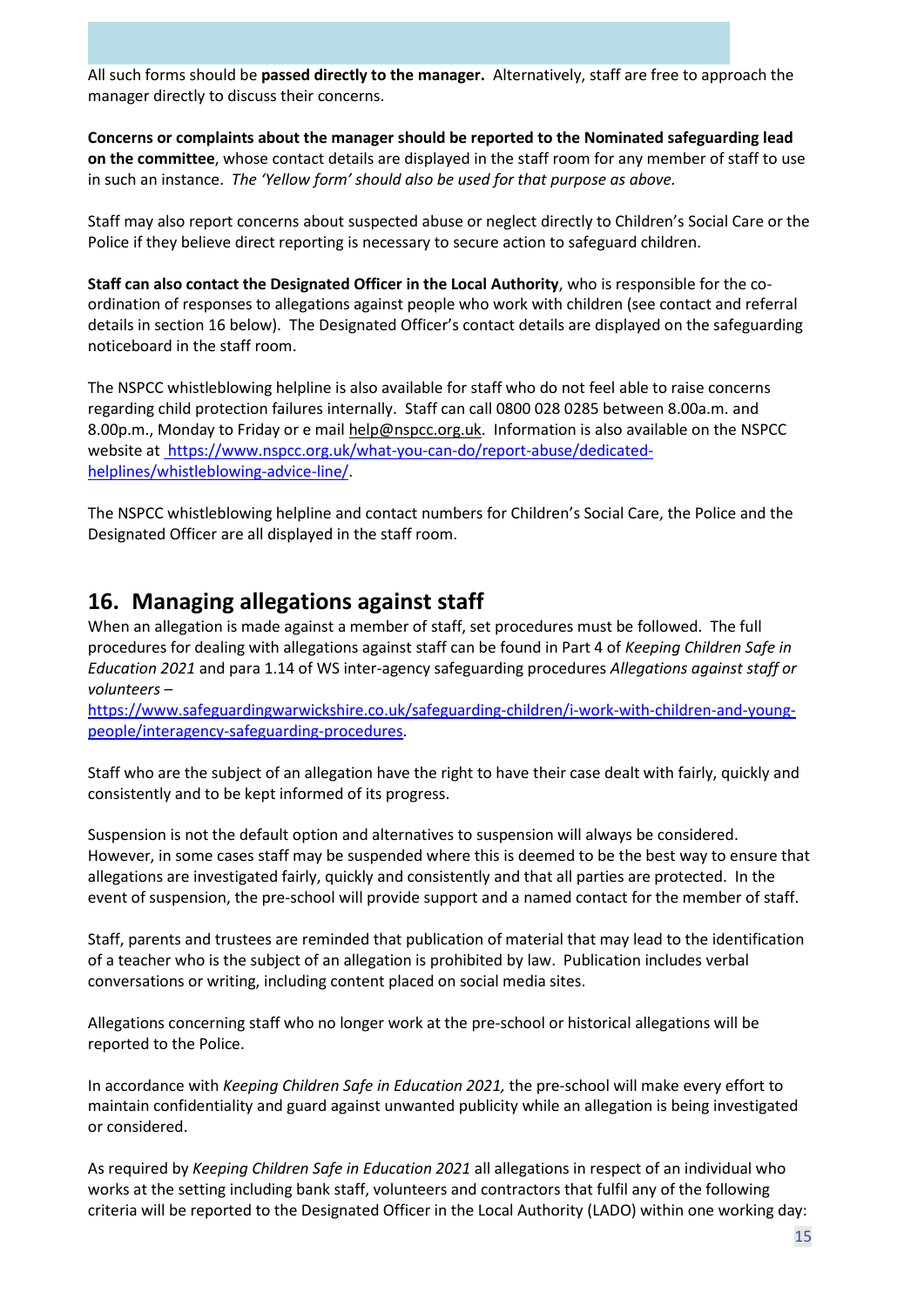- behaved in a way that has harmed a child, or may have harmed a child;
- possibly committed a criminal offence against or related to a child;
- behaved towards a child or children in a way that indicates they may pose a risk of harm to children;
- behaved or may have behaved in a way that indicates they may not be suitable to work with children. (Includes behaviour that may have happened outside of pre-school that might make an individual unsuitable to work with children, this is known as transferable risk)
- behaved in a way that has harmed a child, or may have harmed a child and/or;
- possibly committed a criminal offence against or related to a child and/or;
- behaved towards a child or children in a way that indicates he or she may pose a risk of harm to children and/or;
- behaved or may have behaved in a way that indicates they may not be suitable to work with children. (includes behaviour that may have happened outside of school or college, that might make an individual unsuitable to work with children, this is known as transferable risk)/

The Designated Officer's contact number is **01926 745376**. Referrals to the Local Authority Designated Officer should be submitted on a Position of Trust (POT) MARF form and sent to [lado@warwickshire.gov.uk.](mailto:lado@warwickshire.gov.uk)

NB it is the managers responsibility to contact and refer to the Designated Officer when necessary. The only exception is when the allegation is against the headteacher/principal, in which instance the nominated governor will undertake that responsibility.

## **17. Staff training**

#### **Training, knowledge and skill**

The designated safeguarding lead (and any deputies) should undergo training to provide them with the knowledge and skills required to carry out the role.

This training should be updated at least every two years. The designated safeguarding lead should undertake Prevent awareness training. Training should provide designated safeguarding leads with a good understanding of their own role, and the processes, procedures and responsibilities of other agencies, particularly children's social care, so they:

- understand the assessment process for providing early help and statutory intervention, including local criteria for action and local authority children's social care referral arrangements;
- have a working knowledge of how local authorities conduct a child protection case conference and a child protection review conference and be able to attend and contribute to these effectively when required to do so;
- ensure each member of staff has access to, and understands, the pre-school's child protection policy and procedures, especially new and part time staff;
- are alert to the specific needs of children in need, those with special educational needs and disabilities (SEND), those with relevant health conditions and young carers;
- understand relevant data protection legislation and regulations, especially the Data Protection Act 2018 and the General Data Protection Regulation;
- understand the importance of information sharing, both within the pre-school and with the three safeguarding partners, other agencies, organisations and practitioners;
- are able to keep detailed, accurate, secure written records of concerns and referrals;
- understand and support the setting with regards to the requirements of the Prevent duty and are able to provide advice and support to staff on protecting children from the risk of radicalisation;
- are able to understand the unique risks associated with online safety and be confident that they have the relevant knowledge and up to date capability required to keep children safe whilst they are online at pre-school;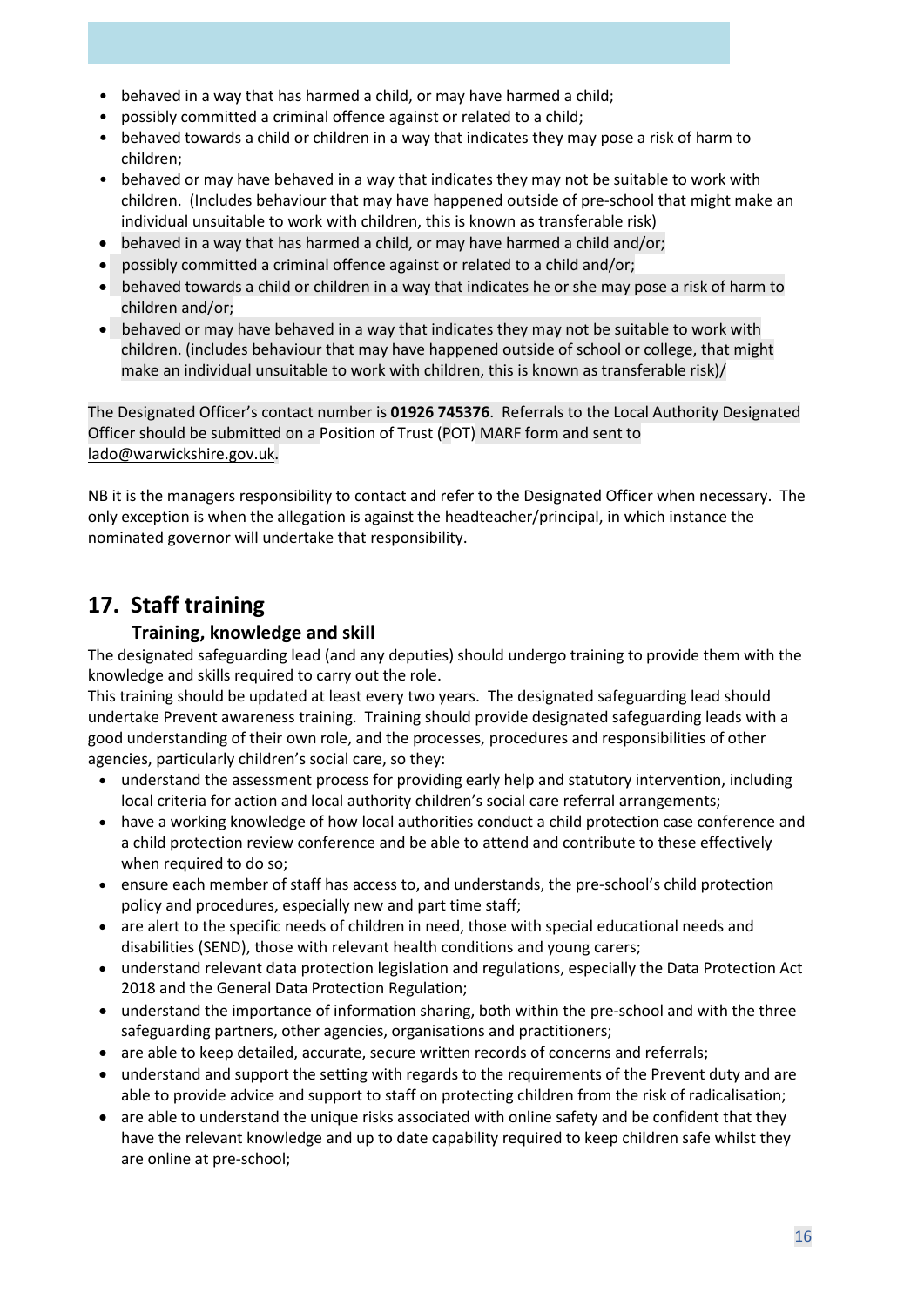• can recognise the additional risks that children with special educational needs and disabilities (SEND) face online, for example, from online bullying, grooming and radicalisation and are confident they have the capability to support children with SEND to stay safe online;

It is important that all staff have training to enable them to recognise the possible signs of abuse, neglect, exploitation and radicalisation and to know what to do if they have a concern.

New staff, trustees who will have direct contact with children and volunteers will receive an explanation during their induction which will include:

- the pre-school's child protection and safeguarding policy including Early Help support
- signs and symptoms of abuse and neglect
- responding to disclosure of abuse or neglect by a child
- reporting and recording arrangements
- the staff behaviour policy (code of conduct)
- the identity and role of the DSL and all Deputy DSLs
- the pre-school's behaviour policy
- the pre-school's safeguarding response to children who go missing from education.

NB all of the above will be explained **before** a new member of staff, trustee or volunteer has direct contact with children in the setting. The pre-school's child protection policy and staff behaviour policy (code of conduct) will be sent with the letter confirming an appointment with a written requirement that the individual reads the two policies in advance of starting work at the pre-school. The individual will be given an opportunity to clarify any issues on their first day at work and then asked to sign to confirm that they have read and understood both policies and undertake to comply with them.

All staff will receive appropriate, regularly updated safeguarding and early help and child protection training and thematic updates to include online safety as required (at least annually), regular discussions at staff meetings, to provide them with the requisite skills and knowledge to safeguard children effectively in line with statutory guidance and any requirements of the local safeguarding partnership.

The DSL should attend training for newly appointed DSLs and refresher training every two years. Every DSL should also attend the new Warwickshire's Early Help Pathway to Change training. It is recommended that DSLs access Warwickshire's DSL training as it will include up to date information relevant to Warwickshire procedures and processes. It is recommended that DSLs update their knowledge and skills by accessing training and development relevant to their role and their setting.

All staff will be made aware of the increased risk of abuse to certain groups, including children with special educational needs and disabilities, looked after children, previously looked after children and young carers, as well as risks associated with specific safeguarding issues including child sexual exploitation, child criminal exploitation, county lines activity, peer on peer abuse, extremism, so-called honour based abuse including female genital mutilation and forced marriage; and will receive training in relation to keeping children safe online.

In addition, the manager will attend safer recruitment training

### **18. Safer recruitment**

Our pre-school endeavours to ensure that we do our utmost to employ only 'suitable' staff and allow only 'suitable' volunteers to work with children by complying with the requirements of *Keeping Children Safe in Education 2021* together with the school's and the WS *Safer Recruitment* policies.

Safer recruitment means that all applicants will:

• complete an application form which includes their employment history and explains any gaps in that history;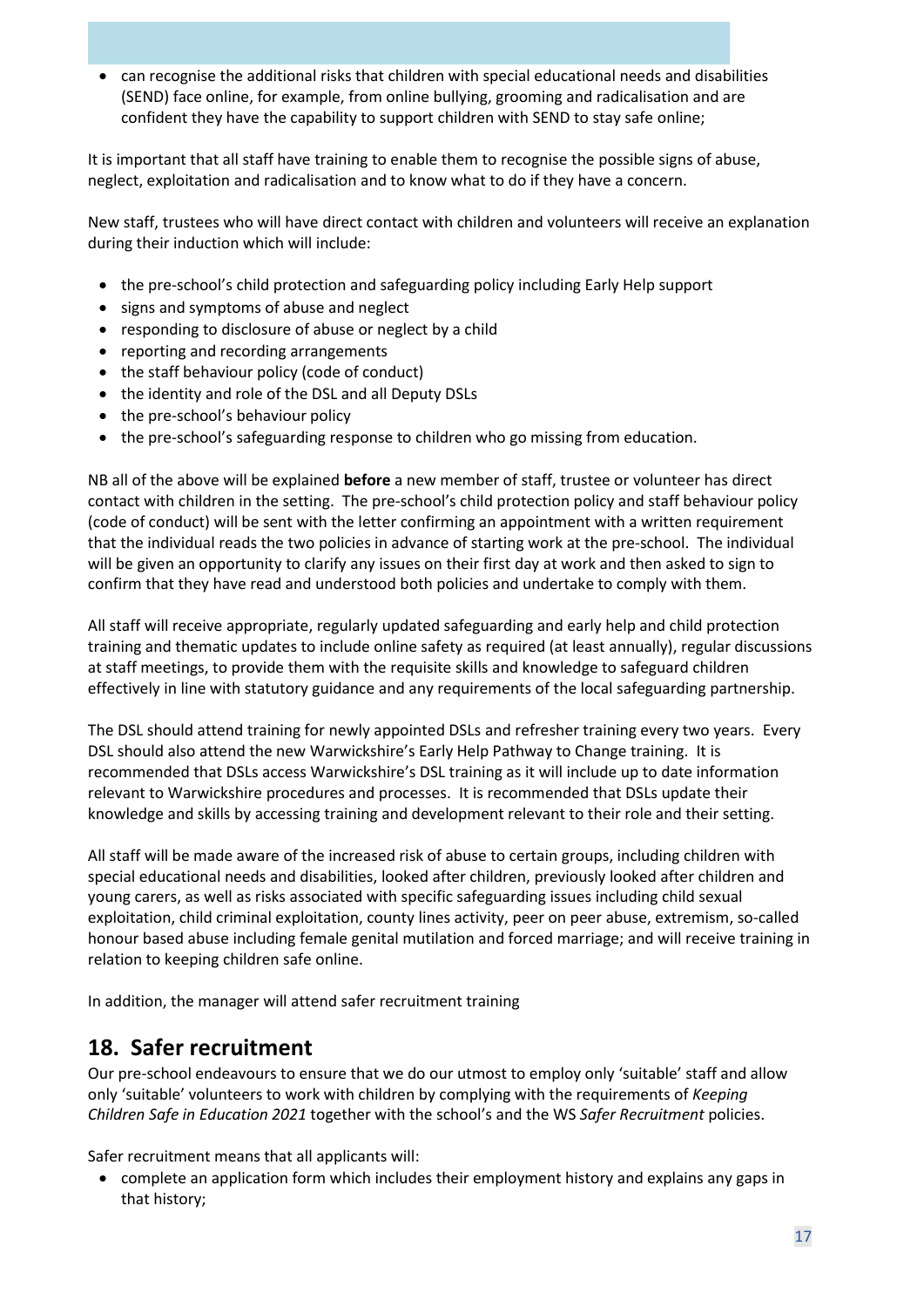- provide two referees, including at least one who can comment on the applicant's suitability to work with children;
- provide evidence of identity and qualifications;
- if offered employment, be checked in accordance with the Disclosure and Barring Service (DBS) regulations as appropriate to their role. This will include:
	- $\circ$  an enhanced DBS check and a barred list check for those including unsupervised volunteers engaged in Regulated Activity;
	- o an enhanced DBS check without a barred list check for all volunteers not involved in Regulated Activity but who have the opportunity of regular contact with children;
	- $\circ$  an enhanced DBS check for all governors (not including associate members), which will only include a barred list check for governors involved in Regulated Activity.
- if offered employment, provide evidence of their right to work in the UK;
- be interviewed by a panel of at least two pre-school manager/trustees, if shortlisted. Pre-schools are 'specified places' which means that the majority of staff and volunteers will be engaged in Regulated Activity. A fuller explanation of Regulated Activity can be found in Part 3 of *Keeping Children Safe in Education 2021* and in Annex F

The pre-school will also

- $\triangleright$  ensure that every job description and person specification for roles in pre-school includes a description of the role holder's responsibility for safeguarding;
- $\triangleright$  ask at least one value-based question at interview for every role in pre-school about the candidate's attitude to safeguarding and motivation for working with children;
- $\triangleright$  verify the preferred candidate's mental and physical fitness to carry out their work responsibilities;
- $\triangleright$  obtain references for all shortlisted candidates, including internal candidates;
- $\triangleright$  carry out additional or alternative checks for applicants who have lived or worked outside the UK;

At least one member of each recruitment panel will have attended safer recruitment training.

All new members of staff and volunteers will undergo an induction that includes familiarisation with the pre-school's child protection and safeguarding policy, staff behaviour policy (code of conduct), other issues as in section 17 of this policy and identification of their child protection training needs.

All staff are required to sign to confirm they have received a copy of the child protection and safeguarding policy and Staff Behaviour Policy (code of conduct).

All relevant staff are made aware of the disqualification from providing childcare legislation.

The pre-school obtains written confirmation from supply agencies and third-party organisations that they have satisfactorily undertaken all appropriate checks in respect of individuals they provide to work in the school that the school would have undertaken if they were employing the individual directly; and that those individuals are suitable to work with children.

The pre-school maintains a single central record of recruitment checks undertaken and ensures that the record is maintained in accordance with Part 3 of *Keeping Children Safe in Education 2021* and guidance issued by Warwickshire County Council.

#### **Volunteers**

Volunteers will undergo checks commensurate with their work in the pre-school and contact with pupils.

Under no circumstances will a volunteer who has not been appropriately checked be left unsupervised or be allowed to engage in Regulated Activity.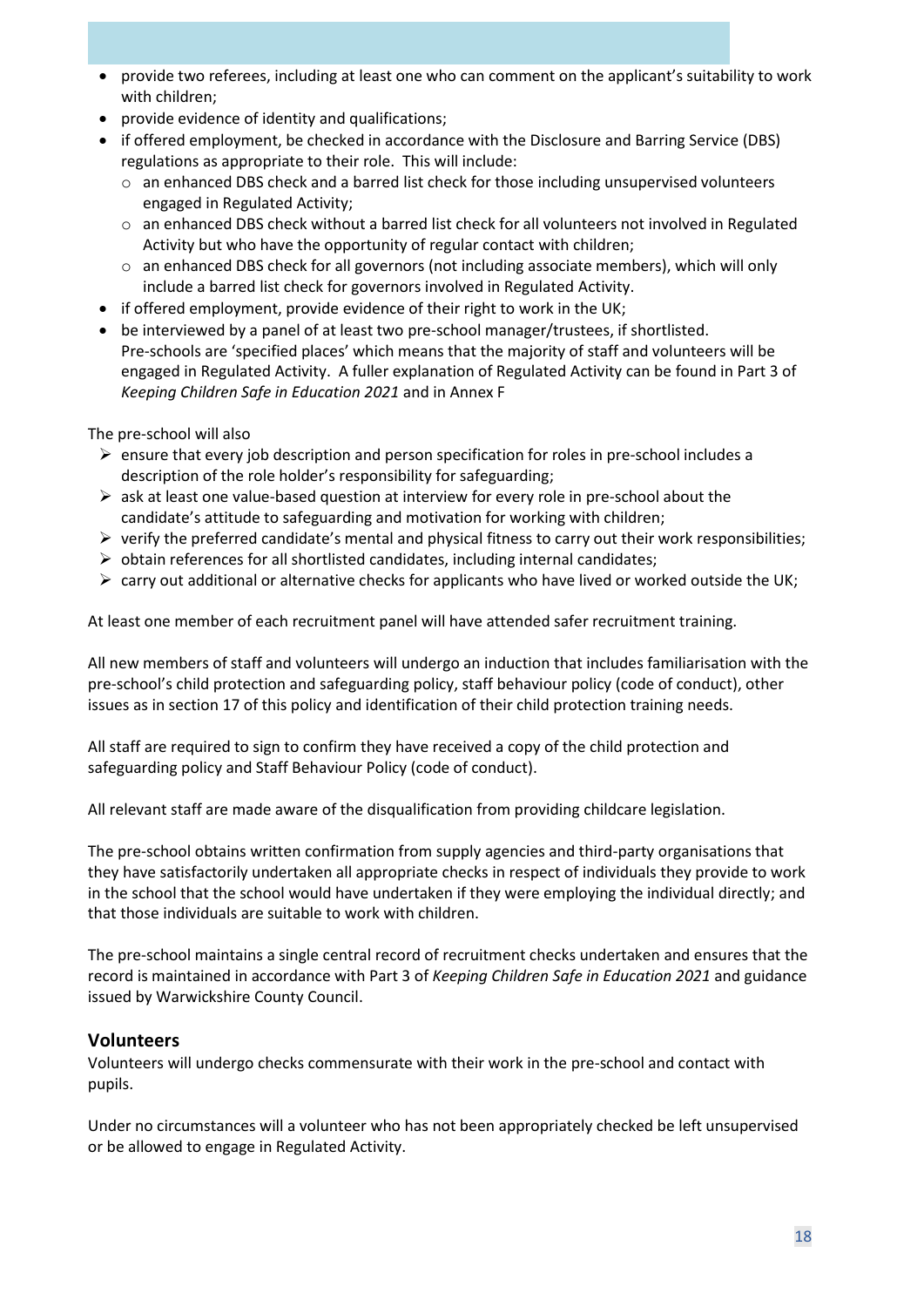#### **Contractors**

The pre-school checks the identity of all contractors and their staff on arrival at the setting and requests DBS checks where appropriate. As required by statutory guidance, where contractors and/or their staff are engaged in Regulated Activity, barred list checks are also requested. Contractors and any of their staff who have not undergone checks will not be allowed to work unsupervised or in Regulated Activity.

### **19. Site security**

Visitors to the setting, including contractors, are asked to sign in and are given an identity badge, which confirms they have permission to be on site. Parents who are simply delivering or collecting their children do not need to sign in. All visitors are expected to observe the settings safeguarding and health and safety regulations to ensure children in setting are kept safe. The manager will exercise professional judgement in determining whether any visitor should be escorted or supervised while on site.

### **20. Behaviour Management**

Our behaviour policy is set out in a separate document and is reviewed regularly by management. It is shared with all staff before they start working with children as part of their induction. The policy is transparent to staff, parents and pupils.

*Keeping Children Safe in Education 2021* highlights that there are circumstances when it is appropriate for staff in the setting to use reasonable force to safeguard children and young people. This can range from guiding a child to safety by the arm, to more extreme circumstances such as breaking up a fight or where a young person needs to be restrained to prevent violence or injury. 'Reasonable' in these circumstances means 'using no more force than is needed'. The use of force may involve either passive physical contact, such as standing between pupils or blocking a child's path, or active physical contact such as leading a pupil by the arm out of a room.

The pre-school operates in accordance with Warwickshire County Council's *Guidance on the Use of Force and Physical Intervention*, which highlights that staff should deploy every possible strategy to prevent the need for physical intervention. Those strategies would include de-escalation whenever there is a threat of violence or aggression towards an individual or property; communicating calmly with children; using non-threatening verbal and body language; helping children to recognise their own 'triggers' and 'early warning signs', and distracting or helping children to see a positive way out of a difficult situation.

However, the pre-school supports staff to intervene physically and to use reasonable force when all of those strategies are unsuccessful in calming a situation; and a risk of physical harm to other children, adults or the child her/himself, serious damage to property or serious disruption to the pre-school remains. Staff should always be able to demonstrate that any such intervention is reasonable, proportionate and necessary in the circumstances, is used for the shortest possible period of time, deploys the minimum force that is necessary and is never used as a sanction.

## **21. Record Keeping**

The pre-school will maintain safeguarding (including early help) and child protection records in accordance with the guidance document *Child Protection Record Keeping Guidance*.

The setting will:

- keep clear detailed written records of concerns about children (noting the date, event and action taken), even where there is no need to refer the matter to Children's Social Care immediately;
- keep records in a meticulous chronological order, either on paper or electronically;
- ensure all records are kept secure and in locked locations;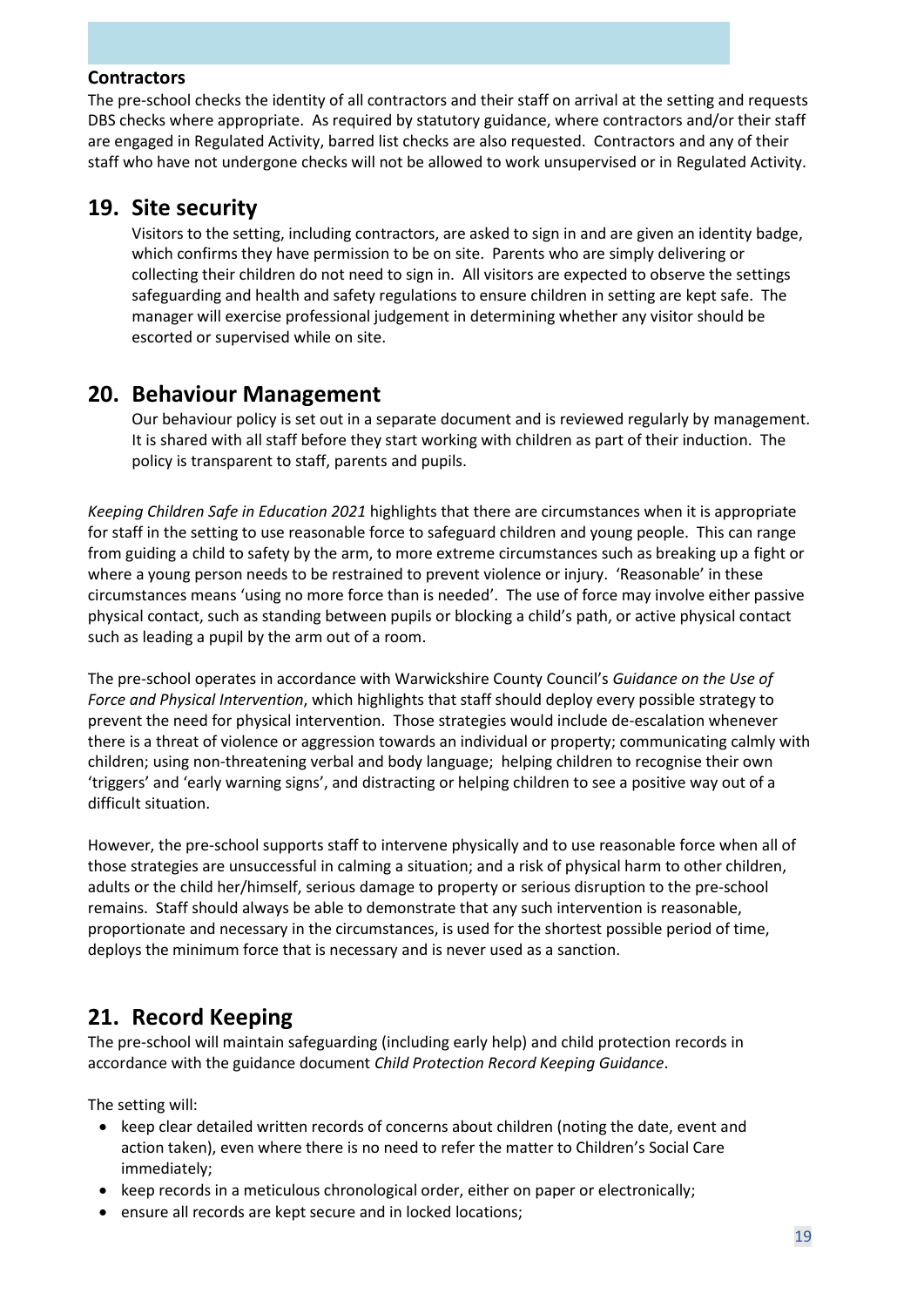- ensure all safeguarding records are transferred separately from the child's main pupil file to the receiving school, other setting when a pupil moves. The DSL will do this as soon as possible, ensuring secure transit, and will ensure that confirmation of receipt of the records is obtained;
- the DSL will also consider whether it is appropriate to share any information with a child's receiving school/setting in advance of the child leaving so that the receiving school/setting is able to support the child as effectively as possible and plan for her/his arrival;
- ensure that incoming safeguarding records are brought to the attention of the DSL, Deputy DSLs and other key staff such as the SENCO when a child transfers in from another school/setting.

Safeguarding and child protection records will be maintained independently from the pupil's file and the school file will be 'tagged' to indicate that separate information is held. Such records will only be accessible to the Designated Safeguarding Lead and other DSLs who need to be aware.

The recommended format for all staff in pre-schools to record any safeguarding or child protection observations or concerns about a child is the pro forma *Logging A Concern About A Child's Safety and Welfare* (Form C) also known as the '*Green form*'. The same format will be used by staff to record and report any observations or concerns that suggest a child might benefit from early help.

Such records will include, in addition to the name, address and age of the child, timed and dated observations describing the child's behaviour, appearance, statements/remarks made to staff or other children and observations of interactions between the child, other children, members of staff and/or parents/carers that give rise to concern. Where possible and without interpretation, the exact words spoken by the child or parent/carer will be recorded. Records will be signed, dated and timed by the member of staff making the record.

Records of safeguarding/child protection observations or concerns can be completed electronically or as a paper version but it is most important that **one consistent system for the recording of concerns is readily accessible to every member of staff irrespective of role and that all records are passed to the Designated Safeguarding Lead**, who should complete the form to confirm what action has been taken.

Child protection records form a part of a child's pupil record, which parents ordinarily have a right to see. Any pupil or parent wishing to access the pupil's child protection records will need to submit a request to the setting for consideration. Access to the record will then be arranged but records may be redacted in line with the requirements of the General Data Protection Regulation (GDPR) if releasing information would place the child, or any other person, at risk of significant harm.

The Data Protection Act 2018 and GDPR do not prevent pre-school staff from sharing information with relevant agencies without the consent of parents, where that information may help to protect a child.

## **22. Confidentiality and Information Sharing**

The setting will manage and share confidential information about children in line with *Information sharing* – *Advice for practitioners providing safeguarding services to children, young people, parents and carers (HMG 2018) -*

[https://assets.publishing.service.gov.uk/government/uploads/system/uploads/attachment\\_data/](https://assets.publishing.service.gov.uk/government/uploads/system/uploads/attachment_data/file/721581/Information_sharing_advice_practitioners_safeguarding_services.pdf) [file/721581/Information\\_sharing\\_advice\\_practitioners\\_safeguarding\\_services.pdf](https://assets.publishing.service.gov.uk/government/uploads/system/uploads/attachment_data/file/721581/Information_sharing_advice_practitioners_safeguarding_services.pdf)

All staff will understand that child protection issues warrant a high level of confidentiality, not only out of respect for the pupil, family and staff involved but also to ensure that information being released into the public domain does not compromise evidence.

The Data Protection Act 2018 (DPA) and the GDPR places duties on the pre-school and individual staff to process personal information fairly and lawfully and to keep the information they hold safe and secure.

However, neither the DPA nor the GDPR prevent or limit the sharing of information for the purposes of keeping children safe.*Keeping Children Safe in Education* (DfE 2021) states clearly that "*Fears about*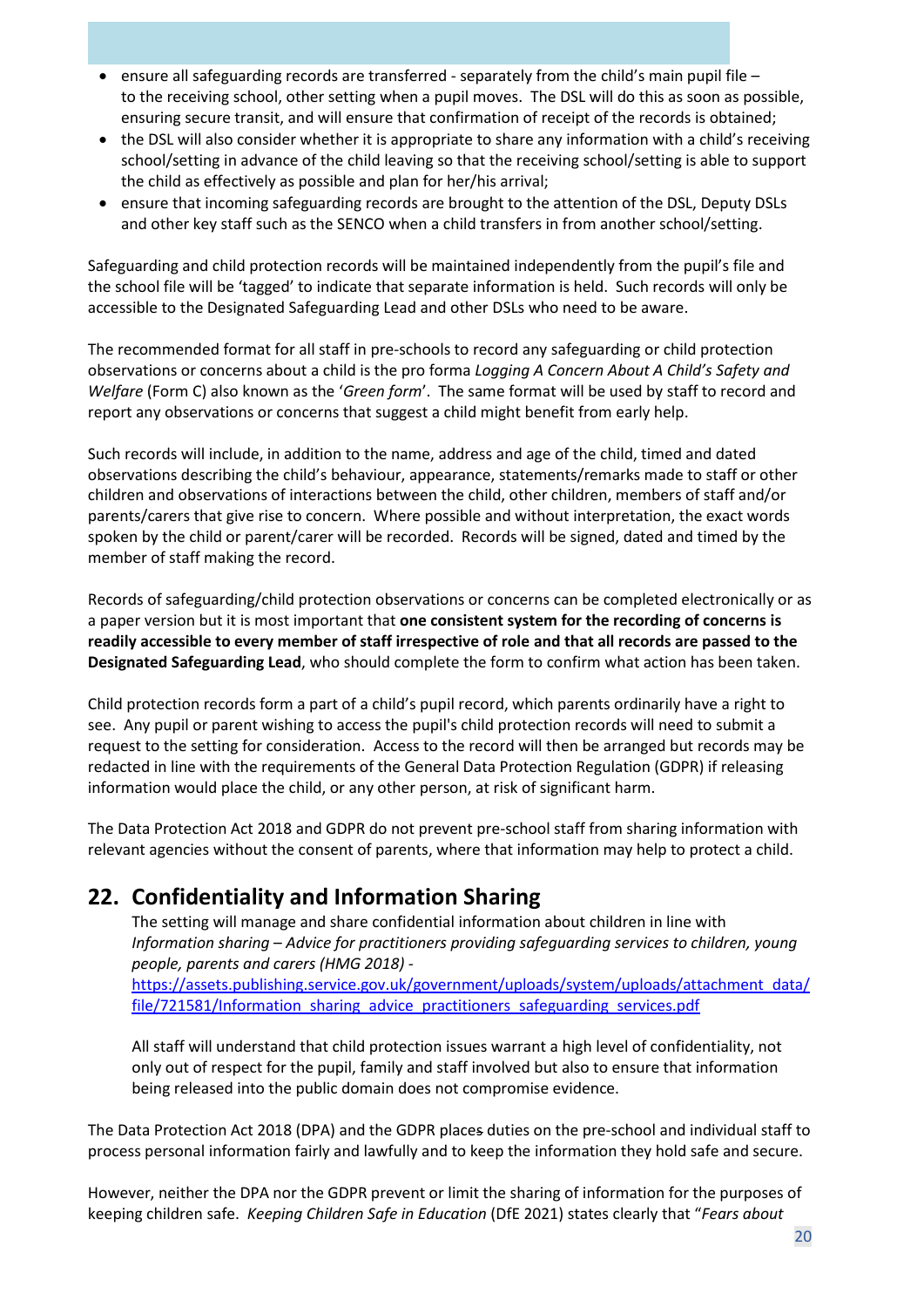*sharing information must not be allowed to stand in the way of the need to safeguard and promote the welfare of children"*".

Staff will ensure confidentiality protocols are adhered to and information is shared appropriately. If in any doubt about confidentiality, staff will seek advice from the DSL, another member of the management team or outside agency as required (e.g. Integrated Front Door (MASH) Education Lead).

It is reasonable for staff to discuss day-to-day concerns about pupils with colleagues in order to ensure that children's general needs are met in pre-school. However, staff should report all child protection and safeguarding concerns to the DSL or manager or – in the case of concerns about the manager – to the Safeguarding representative on the committee. The person receiving the referral will then decide who else needs to have the information and they will disseminate it on a 'need-to-know' basis.

*Keeping Children Safe in Education 2021* **emphasises that the DSL or a deputy DSL should always be available to discuss safeguarding concerns but in exceptional circumstances where neither the DSL nor any appointed deputy DSL are available, that should not delay appropriate action being taken and staff should speak to a member of SLT or take advice from Children's Social Care if they are concerned about a child.**

The GDPR and the Data Protection Act 2018 do not prevent pre-school staff from sharing information with relevant agencies, where that information may help to protect a child. All staff must be aware that they have a professional responsibility to share information with other agencies in order to safeguard children.

The DSL will normally obtain consent from the parents to share sensitive information within the preschool or with outside agencies. Where there is good reason to do so, the DSL may share information *without* consent, and will record the reason for not obtaining consent.

If any member of staff receives a request from a parent to see child protection records, they will refer the request to the DSL.

Information sharing will take place in a timely and secure manner and where:

- it is necessary and proportionate to do so; and
- the information to be shared is relevant, adequate and accurate.

Information sharing decisions will be recorded, whether or not the decision is taken to share.

All staff must be aware that they cannot promise a child/parent to keep secrets.

All safeguarding and child protection information will be handled in line with the principles of the Data Protection Act 2018, which require that sensitive information is:

- processed for limited purposes
- adequate, relevant and not excessive
- accurate
- kept no longer than necessary
- processed in accordance with the data subject's rights
- secure.

Record of concern forms (Form C – Green forms) and other written information will be stored in a locked facility and any electronic information will be password protected and only made available to relevant individuals.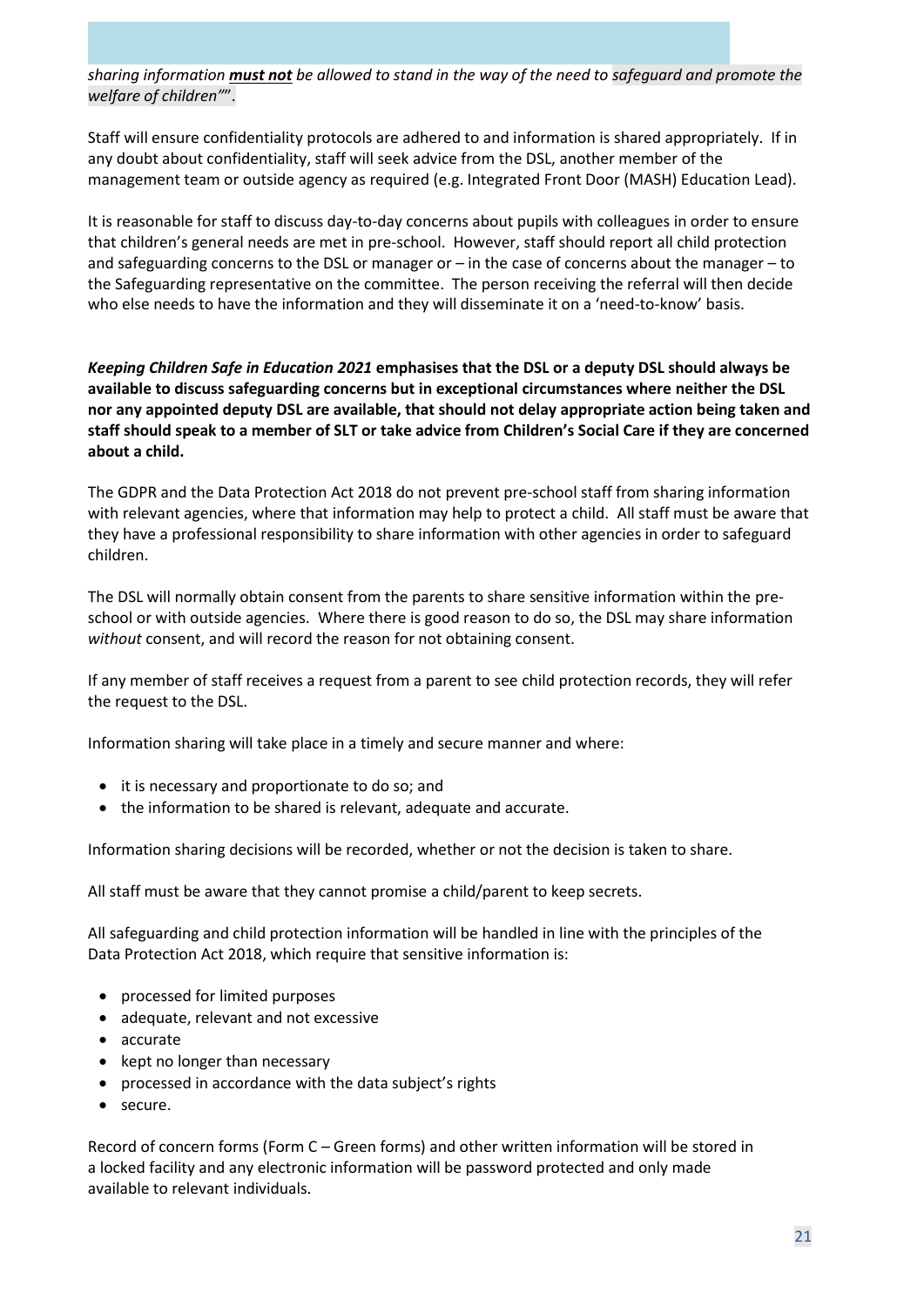Every effort will be made to prevent unauthorised access to sensitive information. Any sensitive information that needs to be stored on portable devices such as laptop computers or tablets or on portable media such as a CD or flash drive will be password protected or encrypted and kept in locked storage.

The pre-school's policy on confidentiality and information-sharing is available to parents on request.

## **23. Extended school and off-site arrangements**

All offsite activities are subject to a risk assessment to satisfy health and safety and safeguarding requirements. When our pupils attend off-site activities, we will check that effective child protection and whistleblowing arrangements are in place.

## **24. Photography and images**

The vast majority of people who take or view photographs or videos of children do so for entirely innocent, understandable and acceptable reasons. Sadly, some people abuse children through taking or using images, so we must ensure that we have some safeguards in place.

To protect pupils we will:

- seek parental consent;
- ensure pupils are appropriately dressed

Furthermore, when using images for publicity purposes (e.g. on our website or in newspapers or publications), we will:

- avoid naming children when possible;
- if it is necessary to name children, use first names rather than surnames;
- if children are named, avoid using their image;
- establish whether the image will be retained for further use, where and for how long;
- ensure that images are stored securely and used only by those authorised to do so.

For the protection of pupils and staff, only pre-school owned equipment will be used to record and store images taken by staff or volunteers on the pre-school site or during offsite activities.

Parents are welcome to take still photographs of their **own children only** during **pre-**school activities. Parents may be asked not to take photographs during concerts/performances in order not to distract children who are performing or other audience members. Parents must not publish (including on social media) photographs of other children inadvertently captured during pre-school events without the express permission of the parents of those children.

Parents are welcome to video record their **own children only** during school activities, subject to the same terms and conditions as for photographs above.

Visiting practitioners who work directly with children are subject to the same restrictions as pre-school staff and volunteers in respect of recording and storing images of children. However, some visiting professionals are permitted to record images of the premises only specifically for professional purposes and in order to support the setting, e.g. professionals providing advice or preparing quotations for work such as maintenance, health and safety and building.

## **25. Online Safety**

Children use electronic equipment including mobile phones, tablets and computers owned by the setting occasionally to access the internet as a learning tool.

These technologies and the internet are a source of fun, entertainment, communication and education. Unfortunately, however, some adults will use those technologies to harm children and the use of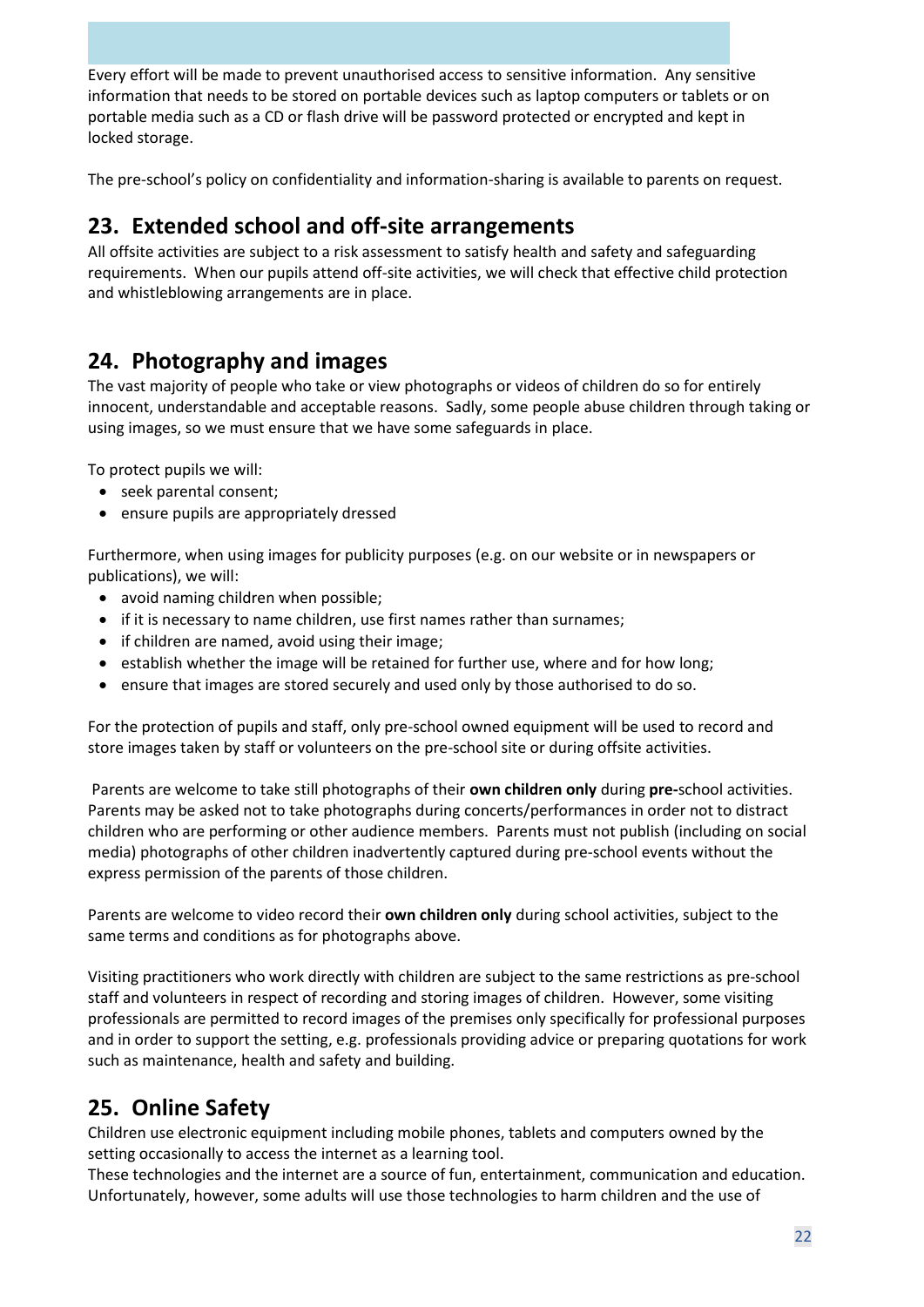technology has become a significant component of many safeguarding issues. Technology often provides the platform that facilitates harm through child criminal and sexual exploitation; county lines activity; radicalisation; sexual predation and cyber bullying.

The breadth of issues within online safety is considerable, but can be categorised into four areas of risk:

- *content: being exposed to illegal, inappropriate or harmful content, for example: pornography, fake news, racism, misogyny, self-harm, suicide, anti-Semitism, radicalisation and extremism.*
- *contact: being subjected to harmful online interaction with other users; for example: peer to peer pressure, commercial advertising and adults posing as children or young adults with the intention to groom or exploit them for sexual, criminal, financial or other purposes.*
- *conduct: personal online behaviour that increases the likelihood of, or causes, harm; for example, making, sending and receiving explicit images (e.g. consensual and non-consensual sharing of nudes and semi-nudes and/or pornography, sharing other explicit images and online bullying; and*
- *commerce - risks such as online gambling, inappropriate advertising, phishing and or financial scams.*

Chatrooms and social networking sites are the more obvious sources of inappropriate and harmful behaviour and pupils are not allowed to access those sites in the setting. Many pupils own or have access to hand held devices and parents are encouraged to consider measures to keep their children safe when using the internet and social media at home and in the community *.* 

Nonetheless, all staff receive online safety training and are trained to be vigilant about and to report any concerns about risk to children online in the same way that they notice and report offline concerns. The pre-school's **online safety policy** explains how we try to keep pupils safe in pre-school and protect and educate pupils in the safe use of technology. The setting has appropriate filters and monitoring systems in place to protect children from potentially harmful online material.

The school's online safety co-ordinator is: Heather Goodman

#### **Safeguarding pupils in online learning and communication between staff and pupils**

Where pre-school staff are delivering lessons online or virtually (e.g. to children unable to attend preschool due to COVID-19 or ill health), all such lessons will be delivered in accordance with the settings safeguarding and child protection, staff behaviour (code of conduct) and acceptable use of ICT policies. Staff will always use pre-school owned devices and accounts for the delivery of online/virtual lessons. Staff are not permitted to only communicate with pupils via the internet – a parent/guardian must be present at all times

It is important that all staff who interact with children online continue to look out for signs that a child may be at risk, distressed for some reason or vulnerable in some other way; and report and record any concerns to the DSL in the normal way. The DSL will respond to any such concern as they would any other safeguarding concern.

The pre-school will ensure that online learning tools and systems are used in line with privacy and data protection/GDPR requirements.

Below are other issues that staff need to take into account when delivering online/virtual lessons or communicating with children online, particularly where webcams are used:

• Staff and children must be fully dressed and wear suitable clothing, as should anyone else in the household.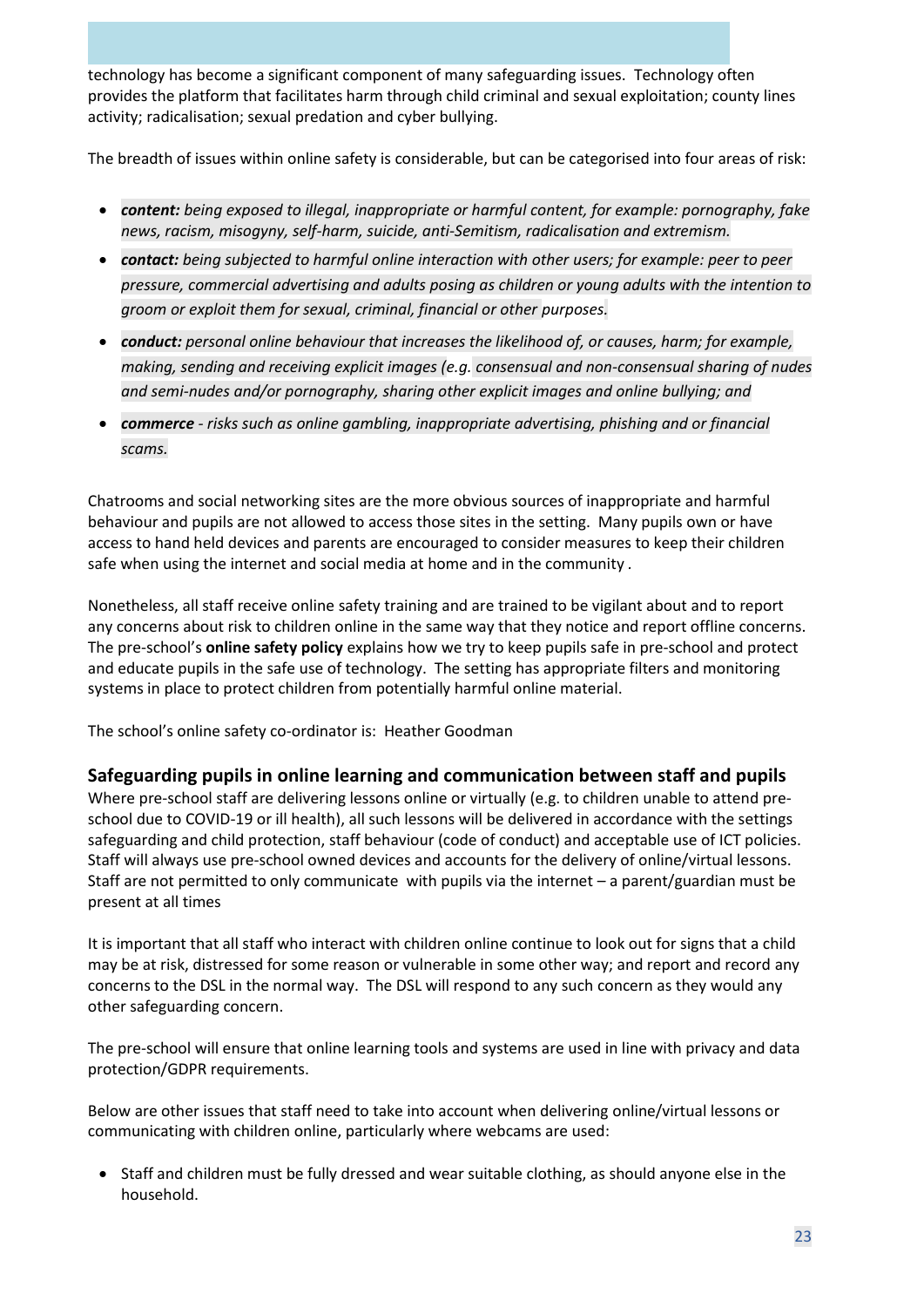- Any computers used should be in appropriate areas, for example not in bedrooms; and the background should be blurred. If it is not possible to blur the background, staff must consider what children can see in the background and whether it would be appropriate in a setting. This includes photographs, artwork, identifying features, mirrors etc.
- Staff will ensure that resources and videos used are age appropriate.
- Live classes should be recorded so that if any issues were to arise, the video can be reviewed.
- Live classes will be kept to a reasonable length of time so that children do not have too much screen time and in order to minimise disruption for the family.
- Language must be professional and appropriate, including that used by any family members in the background.
- Staff must only use platforms specified by senior managers and approved by the school's ICT
- Staff should record the length, time, date and attendance of any sessions held.

Staff members delivering lessons or communicating with children online/virtually will raise any issues in respect of inappropriate dress, setting, behaviour etc with the parent immediately and will end the online interaction if necessary. Any such incident will be recorded and reported to the DSL.

If a staff member believes that a child or parent is recording a lesson or conversation without prior consent, the lesson will be brought to an end or the child will be logged out immediately.

In **rare and exceptional circumstances** where staff urgently need to contact a parent by telephone and do not have access to a school-owned device, they will discuss this with a senior member of staff. If it is agreed there is no alternative to using a personally owned device, staff members will always use 'caller withheld' to ensure the parent is not able to identify the staff member's personal contact details.

Staff also receive advice regarding their personal online activity, use of social networking and electronic communication with pupils/parents, about which there are strict rules. Staff found to be in breach of these rules may be the subject of a referral to the Designated Officer in the Local Authority and/or may be subject to disciplinary action.

### **26. Child protection procedures**

#### **Recognising abuse**

To ensure that our pupils are protected from harm, we need to understand what types of behaviour constitute abuse and neglect.

Abuse and neglect are forms of maltreatment of children. Somebody may abuse or neglect a child by inflicting harm, for example by hitting them, or by failing to act to prevent harm, for example by leaving a small child home alone.

Children may be abused in a family or in an institutional or community setting by those known to them or, more rarely, by others. Abuse can take place wholly online, or technology may be used to facilitate offline abuse. Children may be abused by adult men or women or by other children or young people. Staff are trained to understand and recognise indicators of all four categories of abuse as defined below.

### **There are four categories of abuse: physical abuse, emotional abuse, sexual abuse and neglect**

#### **Physical abuse**

A form of abuse which may involve hitting, shaking, throwing, poisoning, burning or scalding, drowning, suffocating or otherwise causing physical harm to a child. Physical harm may also be caused when a parent or carer fabricates the symptoms of, or deliberately induces, illness in a child (this used to be called Munchausen's Syndrome by Proxy, but is now more usually referred to as fabricated or induced illness).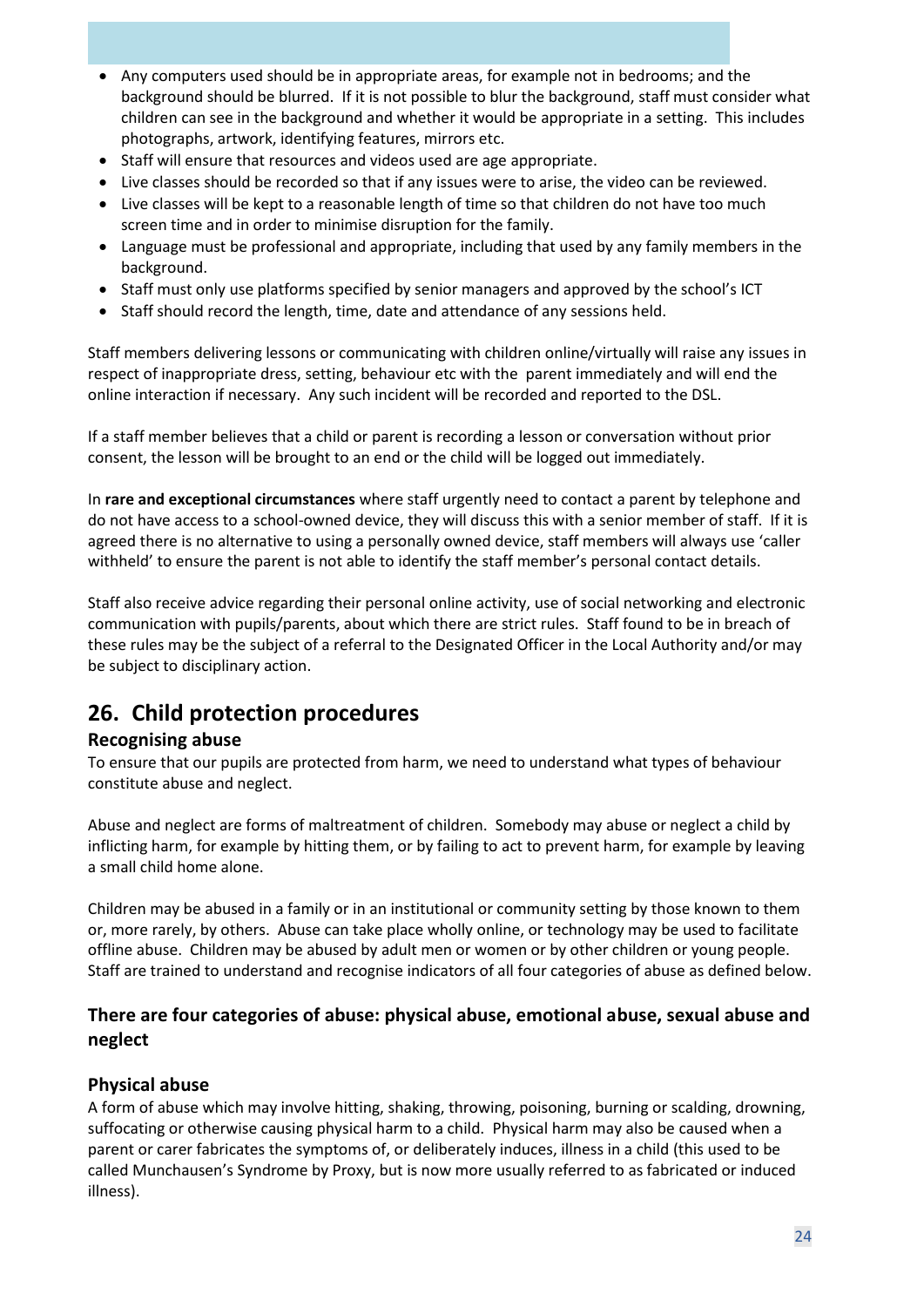#### **Emotional abuse**

The persistent emotional maltreatment of a child such as to cause severe and adverse effects on the child's emotional development. It may involve conveying to a child that they are worthless or unloved, inadequate, or valued only insofar as they meet the needs of another person. It may include not giving the child opportunities to express their views, deliberately silencing them or 'making fun' of what they say or how they communicate. It may feature age or developmentally inappropriate expectations being imposed on children. These may include interactions that are beyond a child's developmental capability as well as overprotection and limitation of exploration and learning, or preventing the child participating in normal social interaction. It may involve seeing or hearing the ill-treatment of another. It may involve serious bullying (including cyber bullying), causing children frequently to feel frightened or in danger, or the exploitation or corruption of children. Some level of emotional abuse is involved in all types of maltreatment of a child, although it may occur alone.

### **Sexual abuse**

Involves forcing or enticing a child or young person to take part in sexual activities, not necessarily involving a high level of violence, whether or not the child is aware of what is happening. The activities may involve physical contact, including assault by penetration (for example rape or oral sex) or nonpenetrative acts such as masturbation, kissing, rubbing and touching outside of clothing. They may also include non-contact activities, such as involving children in looking at, or in the production of, sexual images, watching sexual activities, encouraging children to behave in sexually inappropriate ways, or grooming a child in preparation for abuse. Sexual abuse can take place online, and technology can be used to facilitate offline abuse. Sexual abuse is not solely perpetrated by adult males. Women can also commit acts of sexual abuse, as can other children. The sexual abuse of children by other children is a specific safeguarding issue in education .

#### **Neglect**

The persistent failure to meet a child's basic physical and/or psychological needs, likely to result in the serious impairment of the child's health or development. Neglect may occur during pregnancy, for example, as a result of maternal substance abuse. Once a child is born, neglect may involve a parent or carer failing to:

- a. provide adequate food, clothing and shelter (including exclusion from home or abandonment);
- b. protect a child from physical and emotional harm or danger;
- c. ensure adequate supervision (including the use of inadequate caregivers); or
- d. ensure access to appropriate medical care or treatment.

It may also include neglect of, or unresponsiveness to, a child's basic emotional needs.

Definitions taken from *Keeping Children Safe in Education* (DfE 2021).

#### **Indicators of abuse**

Physical signs define some types of abuse, for example bruising, bleeding or broken bones resulting from physical or sexual abuse, or injuries sustained while a child has been inadequately supervised. The identification of physical signs is complicated, as children may go to great lengths to hide injuries, often because they are ashamed or embarrassed, or their abuser has threatened further violence or trauma if they 'tell'. It is also quite difficult for anyone without medical training to categorise injuries into accidental or deliberate with any degree of certainty. For those reasons it is vital that staff are also aware of the range of behavioural indicators of abuse and report any concerns to the Designated Safeguarding Lead.

**It is the responsibility of staff to report their concerns. It is not their responsibility to investigate or decide whether a child has been abused.**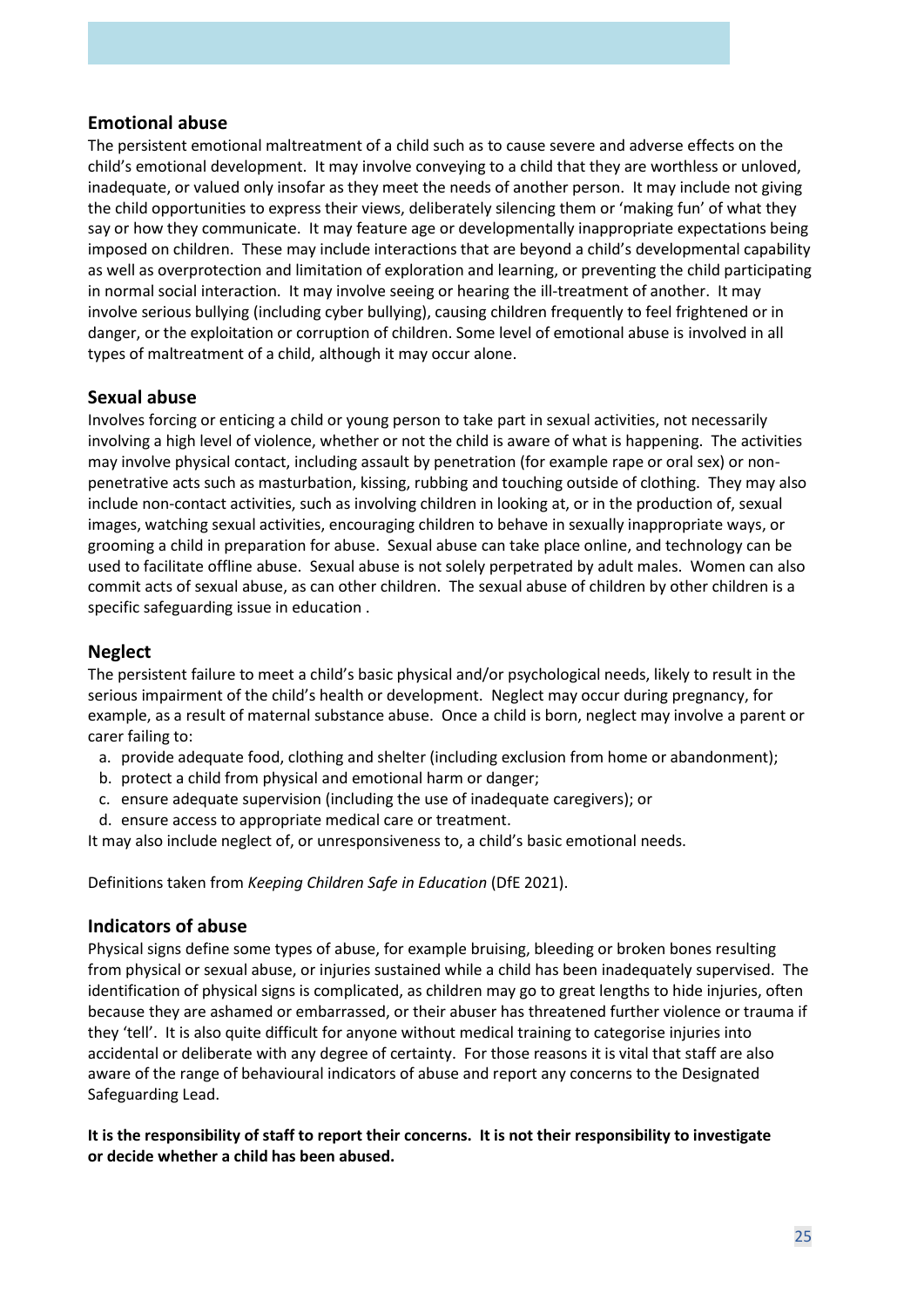A child who is being abused or neglected may:

- have bruises, bleeding, burns, fractures or other injuries;
- show signs of pain or discomfort;
- keep arms and legs covered, even in warm weather;
- be concerned about changing their clothes;
- look unkempt and uncared for;
- change their eating habits;
- have difficulty in making or sustaining friendships;
- appear fearful;
- be reckless with regard to their own or other's safety;
- self-harm;
- frequently miss pre-school or arrive late;
- show signs of not wanting to go home;
- display a change in behaviour from quiet to aggressive, or happy-go-lucky to withdrawn;
- challenge authority;
- become disinterested in activities on offer;
- be constantly tired or preoccupied;
- be wary of physical contact;
- be involved in, or particularly knowledgeable about drugs or alcohol;
- display sexual knowledge or behaviour beyond that normally expected for their age and/or stage of development; and/or
- acquire gifts such as money or a mobile phone from new 'friends' or adults recently acquainted with the child's family.

Individual indicators will rarely, in isolation, provide conclusive evidence of abuse. They should be viewed as part of a jigsaw and each small piece of information will help the DSL to decide how to proceed.

#### **It is very important that staff report all of their concerns, however minor or insignificant they may think they are – they do not need 'absolute proof' that the child is at risk**.

#### **Impact of abuse**

The impact of child abuse, neglect and exploitation should not be underestimated. Many children do recover well and go on to lead healthy, happy and productive lives, although most adult survivors agree that the emotional scars remain, however well buried. For some children, full recovery is beyond their reach and the rest of their childhood and their adulthood may be characterised by one or more of the following: anxiety, depression or other mental health difficulties, self-harm, eating disorders, alcohol and substance misuse, unequal and destructive relationships, unfulfilled potential and long-term physical health difficulties.

#### **Taking action**

**Any child in any family in any educational setting could become a victim of abuse. Staff should always maintain an attitude of "It could happen here".**

Key points for staff to remember when taking action are:

- in an emergency take the action necessary to help the child, for example, call 999;
- report your concern to the DSL as quickly as possible immediately when there is evidence of physical or sexual abuse and certainly by the end of the day;
- do not start your own investigation; share information on a need-to-know basis only do not discuss the issue with colleagues, friends or family;
- complete a record of concern, using your school's designated safeguarding reporting system and seek support for yourself if you are distressed or need to debrief.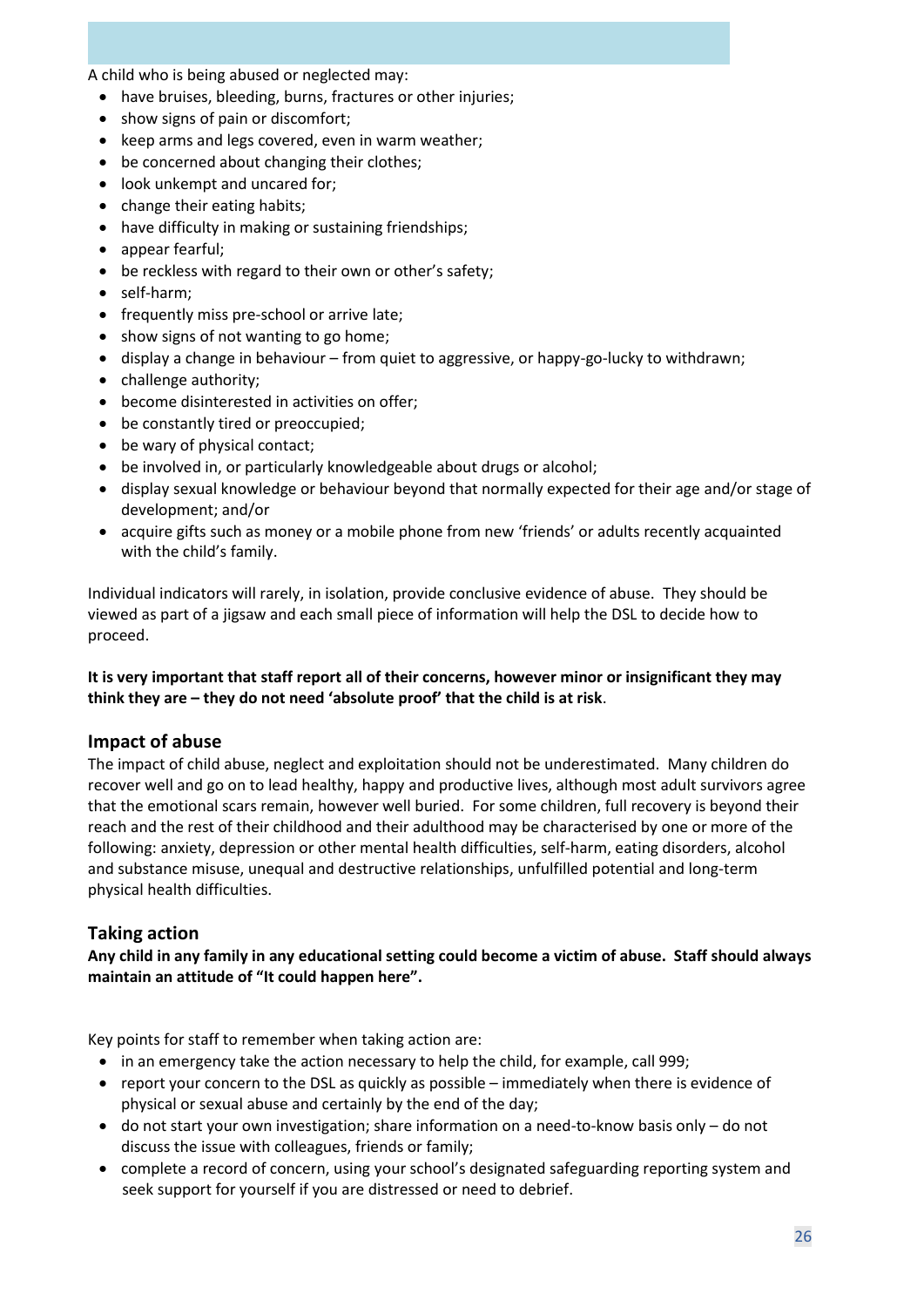#### **If a member of staff or volunteer is concerned about a pupil's welfare**

There will be occasions when staff may suspect that a pupil may be at risk without unequivocal evidence. The pupil's behaviour may have changed, their artwork could be unusual or bizarre, they may write/recall stories that reveal confusion or distress or physical but inconclusive signs may have been noticed. In these circumstances, staff will try to give the pupil the opportunity to talk. The signs they have noticed may be due to a variety of factors, for example a parent has moved out, a pet has died, a grandparent is very ill or an accident has occurred. Staff are encouraged and supported to ask pupils if they are OK, if there is anything the child would like to talk to them about and if they can help in any way. Staff are trained to do this by asking appropriate open questions which do not lead the child in any particular direction but invite the child to talk about anything if they wish to.

Staff should use the same record of concern form Form C (Green form) to record these early concerns. If the pupil does begin to reveal that they are being harmed, staff should follow the advice below. Following an initial conversation with the pupil, if the member of staff remains concerned, they should discuss their concerns with the DSL.

Concerns which do not meet the threshold for child protection intervention will be managed through the Early Help process.

#### **If a pupil discloses to a member of staff or volunteer**

It takes a lot of courage for a child to disclose that they are being abused. They may feel ashamed, particularly if the abuse is sexual. Their abuser may have threatened what will happen if they tell. They may have lost all trust in adults. Or they may believe, or have been told, that the abuse is their own fault. Sometimes they may not be aware that what is happening is abusive.

If a pupil talks to a member of staff about any risks to their safety or wellbeing, **the staff member will need to let the pupil know that they must pass the information on** – staff are not allowed to keep unsafe secrets. The point at which they tell the pupil this is a matter for professional judgement. If they jump in immediately the pupil may think that they do not want to listen but if left until the very end of the conversation, the pupil may feel that they have been misled into revealing more than they would have otherwise.

Within our curriculum we discuss how children can keep themselves safe and we use the NSPCC Pantasaurus programme to do this. They will have been taught that they can say no if they feel uncomfortable about a situation and will generally understand the concept of safe and unsafe secrets. They should have a good knowledge and understanding of why staff cannot keep some information confidential but also know that information is passed on to specific people on a 'need to know' basis only.

During their conversations with pupils, staff will:

- allow the child to speak freely;
- remain calm and not overreact the pupil may stop talking if they feel they are upsetting their listener;
- give reassuring nods or words of comfort '**I'm glad you told me'/'Thank you for telling me'; 'You're doing very well'; 'I believe you'; 'What happened to you is not your fault'/'This isn't your fault'; 'I'm going to do what I can to help you'**;
- not be afraid of silences staff must remember how hard this must be for the pupil;
- **under no circumstances** ask investigative questions such as how many times this has happened, whether it happens to siblings too, or what does the pupil's mother think about it; (**however**, it is reasonable to ask questions to clarify understanding and to support a meaningful referral if that is required, e.g. 'when did this happen', 'where did this happen?')
- at an appropriate time tell the pupil that in order to help them, the member of staff must pass the information on;
- not automatically offer any physical touch as comfort. It may be anything but comforting to a child who has been abused;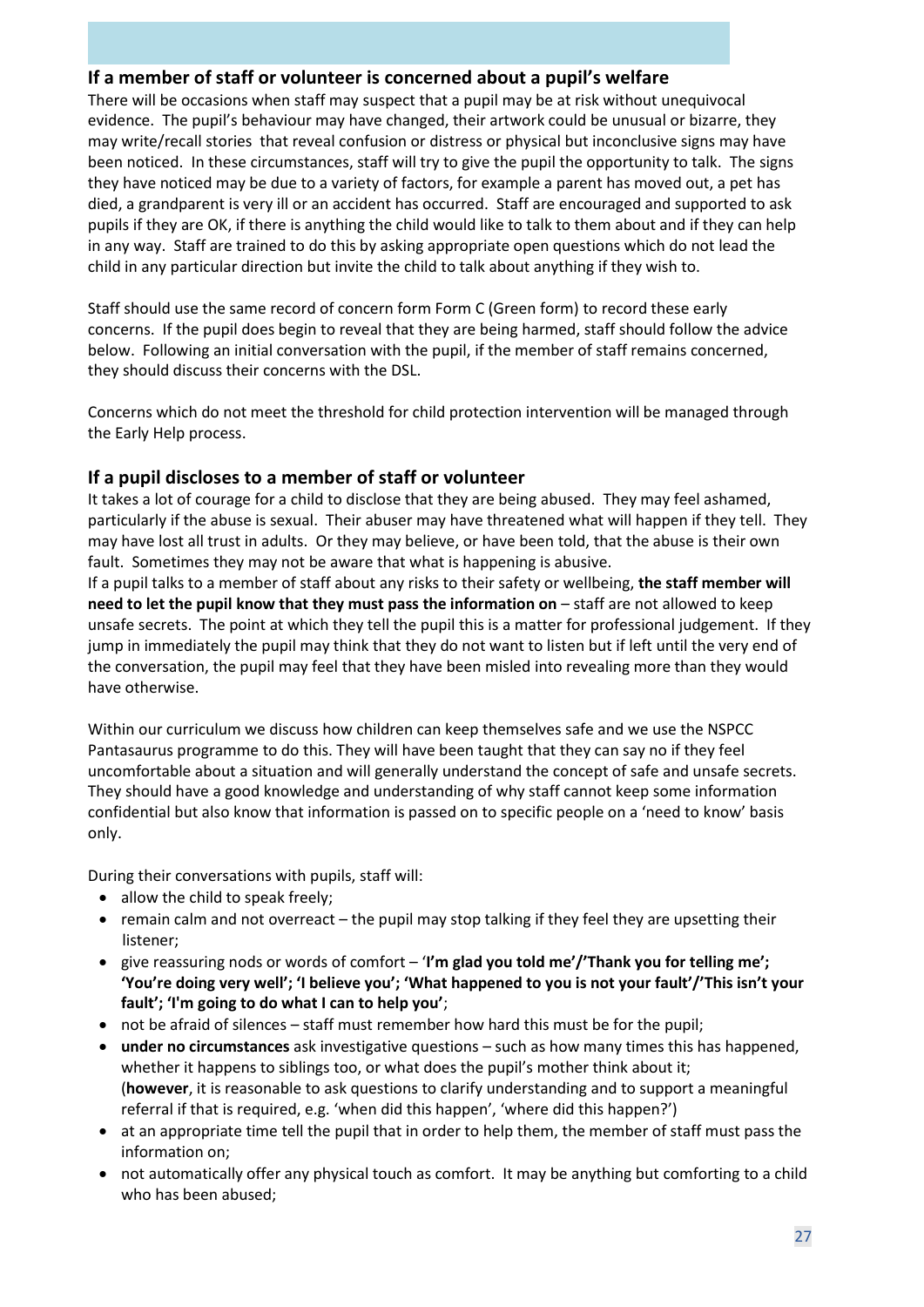- avoid admonishing the child for not disclosing earlier. Saying things such as 'I do wish you had told me about this when it started' or 'I can't believe what I'm hearing' may be the staff member's way of being supportive but may be interpreted by the child to mean that they have done something wrong;
- tell the pupil what will happen next
- report verbally to the DSL (or manager if the child has made an allegation against a member of staff);
- write up their conversation as soon as possible on the **record of concern form** Form C (Green form) and hand it to the DSL (or the manager/ Safeguarding trustee if the child has made an allegation against a member of staff); and
- seek support if they feel distressed or need to debrief.

Our setting will carefully consider every report of sexual violence and/or sexual harassment. The designated safeguarding lead (or deputy) is likely to have a complete safeguarding picture and be the most appropriate person to advise on the settings initial response. Important considerations will include:

- the nature of the alleged incident(s), including whether a crime may have been committed and consideration of harmful sexual behaviour;
- the ages of the children involved;
- the developmental stages of the children involved;
- any power imbalance between the children. For example, is the alleged perpetrator(s) significantly older, more mature or more confident? Does the victim have a disability or learning difficulty?
- if the alleged incident is a one-off or a sustained pattern of abuse (sexual abuse can be accompanied by other forms of abuse and a sustained pattern may not just be of a sexual nature);
- that sexual violence and sexual harassment can take place within intimate personal relationships between peers;
- are there ongoing risks to the victim, other children, or adults; and
- other related issues and wider context, including any links to child sexual exploitation and child criminal exploitation.

### **Notifying parents**

The setting will normally seek to discuss any concerns about a pupil with their parents. This must be handled sensitively and the DSL will make contact with the parent in the event of a concern, suspicion or disclosure.

Our focus is the safety and wellbeing of the pupil. Therefore, if the setting believes that notifying parents could increase the risk to the child or exacerbate the problem, advice will be sought first from Children's Social Care.

### **27. Making a referral to Children's Social Care**

*Keeping Children Safe in Education 2021* emphasises that the DSL (and any deputies) are most likely to have a complete safeguarding picture and be the most appropriate person to advise on the response to safeguarding concerns. The DSL will make a referral to Children's Social Care (and if appropriate the Police) if it is believed that a pupil is suffering or is likely to suffer significant harm.

The parents will be told that a referral is being made, unless to do so would increase the risk to the child or create undue delay. *Keeping Children Safe in Education 2021* also emphasises that **all**  staff should be aware of the process for making referrals to Children's Social Care and for statutory assessments under the Children Act 1989, especially section 17 (children in need) and section 47 (a child suffering, or likely to suffer, significant harm) that may follow a referral, along with the role they might be expected to play in such assessments.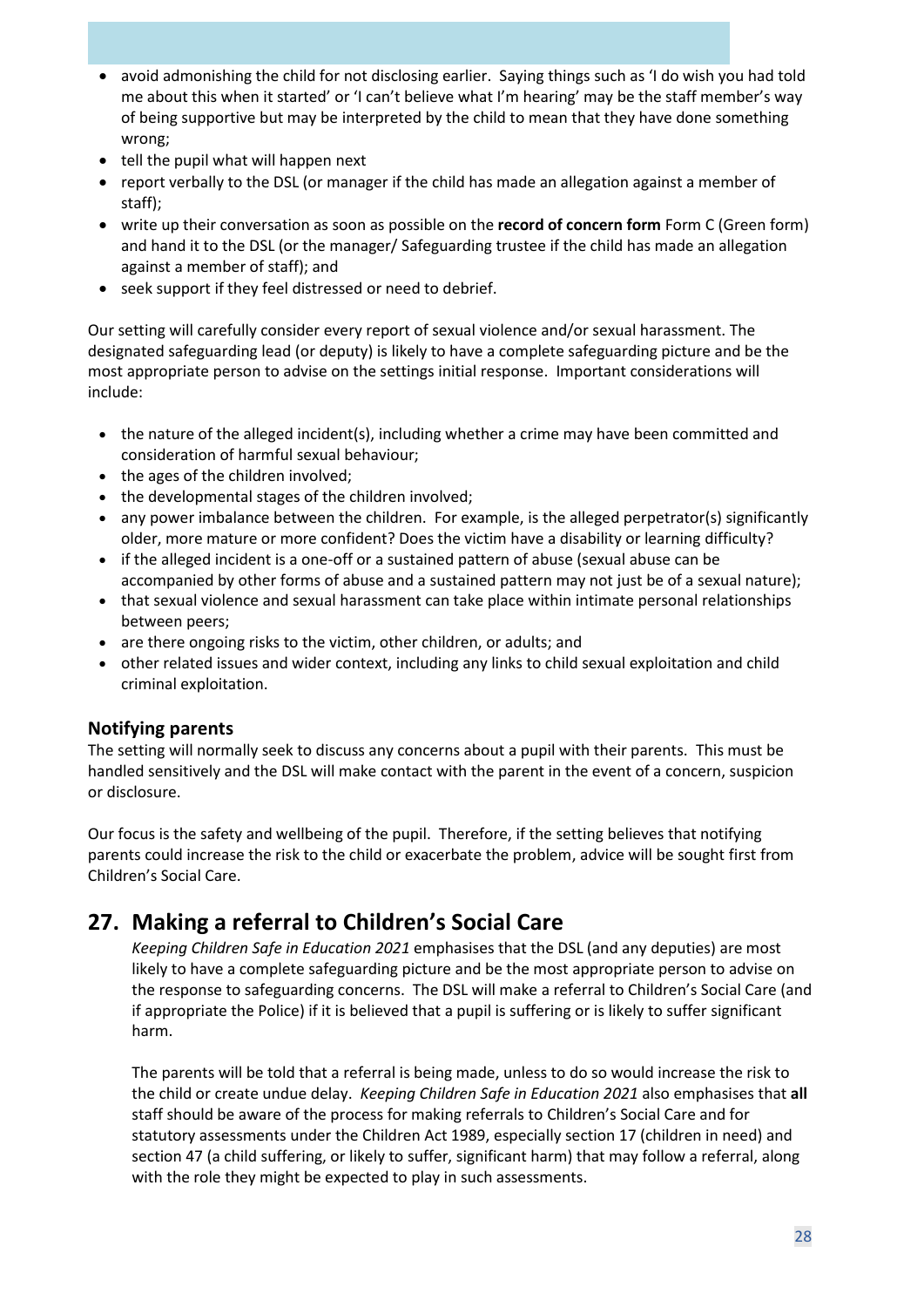### **Statutory assessments Children in need**

A child in need is defined under the Children Act 1989 as a child who is unlikely to achieve or maintain a reasonable level of health or development, or whose health and development is likely to be significantly or further impaired, without the provision of services; or a child who is disabled. Local authorities are required to provide services for children in need for the purposes of safeguarding and promoting their welfare. Children in need may be assessed under section 17 of the Children Act 1989.

### **Children suffering or likely to suffer significant harm**

Local authorities, with the help of other organisations as appropriate, have a duty to make enquiries under section 47 of the Children Act 1989 if they have reasonable cause to suspect that a child is suffering, or is likely to suffer, significant harm. In addition, children and young people may be at risk of significant harm from outside of their home environment (extra familial harm), this too could constitute that the child may suffer significant harm. Such enquiries enable them to decide whether they should take any action to safeguard and promote the child's welfare (child protection or MASE) and must be initiated where there are concerns about maltreatment, including all forms of abuse and neglect, female genital mutilation or other so-called honourbased violence, and extra-familial threats like radicalisation and sexual exploitation.

## **28. Submitting child protection referrals**

All child protection referrals should be made to the Multi-Agency Safeguarding Hub (MASH) by completing a MAC (Multi Agency Contact) form and submitting it to the Integrated Front Door (previously known as MASH) at triagehub@warwickshire.gov.uk . The form can also be completed online.

All urgent child protection referrals, i.e. where there is an immediate concern about a child's safety should be made in the first instance by telephoning the Integrated Front Door on 01926 414144. This should be followed by submission of a MAC as above.

NB If a child is already the subject of an open case to Children's Social Care, the DSL will have the name and contact details of the allocated social worker. Further child protection concerns about any child in those circumstances must be referred directly to the allocated social worker, **not** to the MASH. Again, where there is a concern about a child, the DSL should contact the social worker by telephone in the first instance. Any difficulties in contacting the social worker must be escalated to their line manager, **not** to the MASH.

Outside of office hours, immediate concerns about a child should be referred to the Emergency Duty Team on telephone number 01926 886922.

If staff are ever concerned that a child is in immediate danger, they will contact the Police by dialling 999.

Staff may seek support directly from the Integrated Front Door Education Lead via 01926 418608 should they consider that necessary.

## **29. Staff reporting directly to child protection agencies**

Staff should ordinarily follow the reporting procedures outlined in this policy.

However, as highlighted above, **all** staff should be aware of the early help process and understand their role in it; and **all** staff should be aware of the process for making referrals to Children's Social Care and for statutory assessments under the Children Act 1989. **Any member of staff may therefore refer their concerns directly to Children's Social Care and/or the Police if:**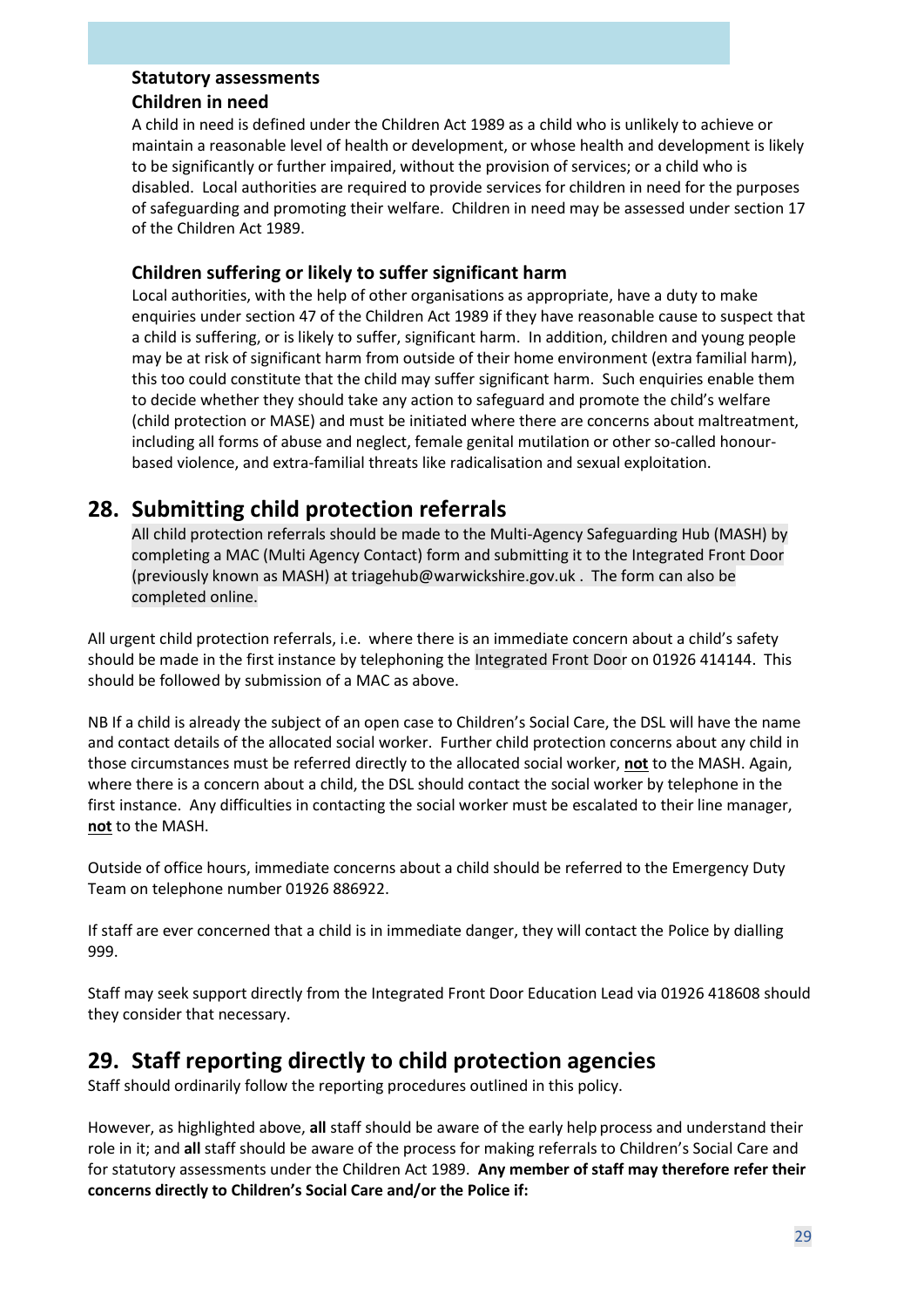- they are convinced that a direct report is the only way to ensure the child's safety; or
- for any other reason they make a judgement that a direct referral is in the best interests of the child.

In any of those circumstances, staff may make direct child protection referrals and share information without being subject of censure or disciplinary action. However, staff should inform the DSL and/or manager at the earliest opportunity that they have made a direct referral unless in their judgement doing so would increase the risk of harm to the child.

If in any doubt, members of staff may consult or seek support from the Integrated Front Door via 01926 418608

### **30. What will Children's Social Care do?**

Children's Social Care should make a decision about the type of response that is required within one working day of a referral being made; and should let the referrer know the outcome. This will include determining whether:

- the child requires immediate protection and urgent action is required;
- whether the child is in need, and should be assessed under section 17;
- there is reasonable cause to suspect the child is suffering, or likely to suffer, significant harm, and whether enquiries must be made and the child assessed under section 47; (Chapter one of Working Together to Safeguard Children provides details of the assessment process
- any services are required by the child and family and what type of services; and
- further specialist assessments are required in order to help the local authority to decide what further action to take.

The setting will follow up if this information is not forthcoming and if, after a referral, the child's situation does not appear to be improving, the setting will consider following the WS escalation procedure to ensure the referred concerns have been addressed and, most importantly, that the child's situation improves.

If Children's Social Care decide to carry out a statutory assessment, pre-school staff will do everything they can to support that assessment, led and supported by the DSL (or deputy) as required.

### **31. Bullying, peer on peer abuse and harmful sexual behaviour**

This setting believes that all children have a right to attend Early Years education and learn in a safe environment. Children should be free from harm, both from adults and other students in the setting.

Children may be harmed by other children/young people and adults. All staff recognise that children can abuse their peers and are trained to understand and implement the settings policy and procedures regarding peer-on-peer abuse. All peer-on-peer abuse is unacceptable and will be taken seriously. It is most likely to include, but is not limited to:

- bullying (including online bullying prejudice-based and discriminatory bullying);
- abuse in intimate personal relationships between peers;
- physical abuse such as hitting, kicking, shaking, biting, hair pulling, or otherwise causing physical harm (this may include an online element which facilitates, threatens and/or encourages physical abuse);
- sexual violence, such as rape, assault by penetration and sexual assault; (this may include an online element which facilitates, threatens and/or encourages sexual violence;
- sexual harassment, such as sexual comments, remarks, jokes and online sexual harassment, which may be stand-alone or part of a broader pattern of abuse;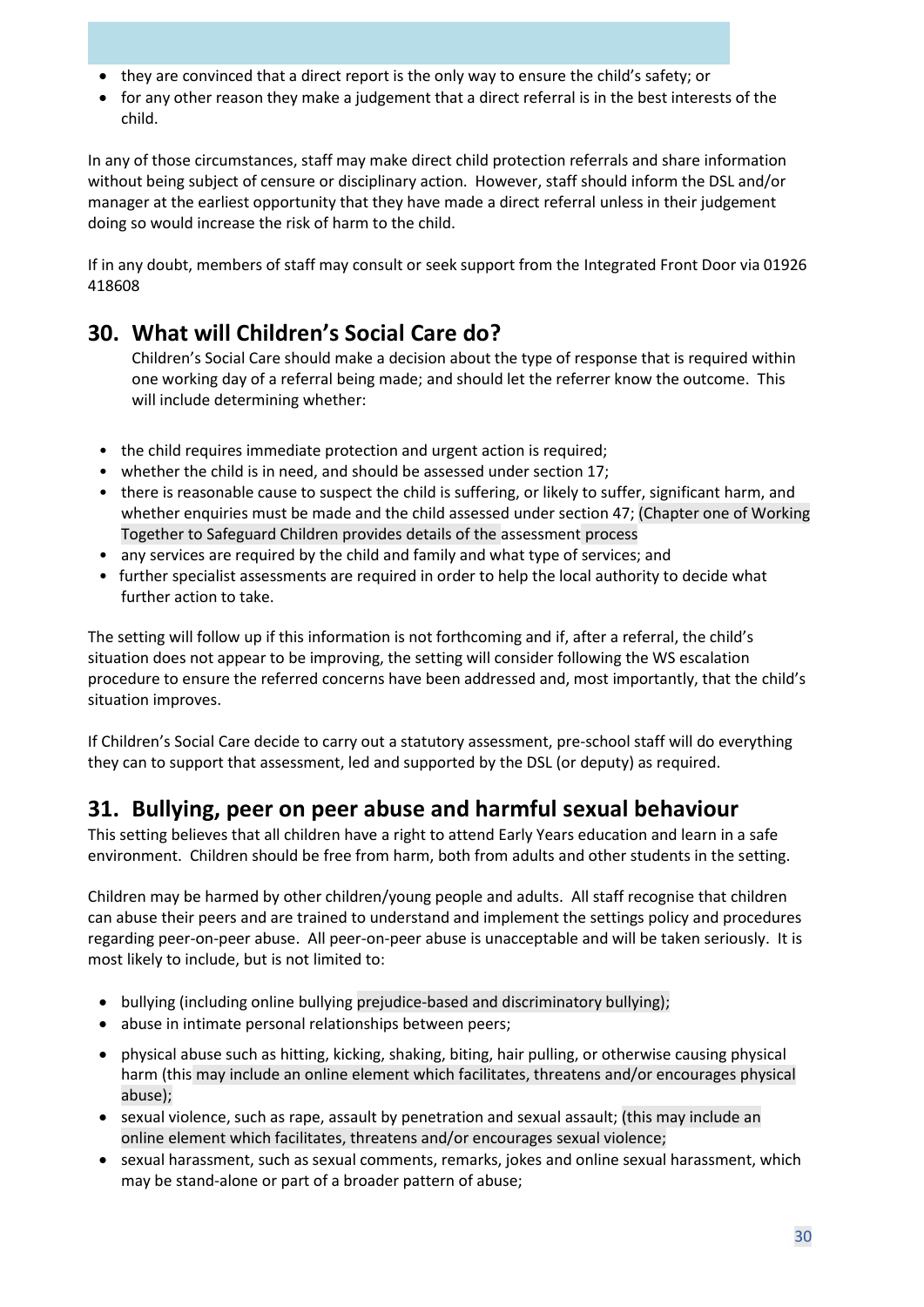- Consensual and non-consensual sharing of nudes and semi nude images and or videos (also known as sexting or youth produced sexual imagery);
- upskirting, which typically involves taking a picture under a person's clothing (not necessarily a skirt) without them knowing, with the intention of viewing their genitals or buttocks to obtain sexual gratification, or cause the victim humiliation, distress or alarm (upskirting is a criminal offence and may constitute sexual harassment). Anyone of any gender can be a victim; and
- prejudiced behaviour a range of behaviours which causes someone to feel powerless, worthless or excluded and which relates to prejudices around belonging, identity and equality, in particular prejudices linked to disabilities, special educational needs, ethnic, cultural and religious backgrounds, gender and sexual identity.

Bullying is a very serious issue that can cause children considerable anxiety and distress. At its most serious level, bullying can have a disastrous effect on a child's well-being and in very rare cases has been a feature in suicide cases.

All incidences of bullying, including cyber-bullying and prejudice-based bullying should be reported and will be managed through the settings anti-bullying procedures which can be accessed.All pupils and parents receive a copy of the procedures on joining the setting and the subject of bullying is addressed at regular intervals in PSHE education. All members of staff receive a copy of the setting's behaviour policy, which contains the anti-bullying procedures, as part of their induction and are trained to be aware of the harm caused by bullying and to respond to all incidents of bullying and peer on peer abuse proactively.

Abuse is abuse and will not be tolerated, minimised or dismissed as 'banter'; 'just having a laugh'; 'part of growing up'; 'boys being boys'; or 'girls being girls'. Different gender issues can be prevalent when dealing with peer-on-peer abuse, for example girls being sexually touched/assaulted or boys being subject to initiation/hazing type violence. Whilst mindful of the particular vulnerability of women and girls to violence, it is also recognised that boys as well as girls can be abused by members of the opposite as well as the same gender group.

We recognise that some children will sometimes negatively affect the learning and wellbeing of others. However, there will be occasions when a childs behaviour warrants a response under child protection rather than anti-bullying procedures. In particular, research suggests that up to 30 per cent of child sexual abuse is committed by someone under the age of 18.

### **Peer on peer sexual violence and sexual harassment**

Sexual violence and sexual harassment can occur between two children of any age and gender and between children of the opposite or the same gender from primary through to secondary stage and into colleges. It can occur through a group of children sexually assaulting or sexually harassing a single child or group of children. Sexual violence and sexual harassment exist on a continuum and may overlap; they can occur online and face to face (both physically and verbally) and are never acceptable

Sexual violence and sexual harassment exist on a continuum and may overlap, they can occur online and offline (both physically and verbally) and are never acceptable. While it is important that **all** victims are taken seriously and offered appropriate support, staff are trained to be aware that it is more likely that girls will be the victims of sexual violence and sexual harassment and more likely it will be perpetrated by boys. All staff should be able to reassure victims that they are being taken seriously and that they will be supported and kept safe. A victim should never be given the impression that they are creating a problem by reporting abuse, sexual violence or sexual harassment. Nor should a victim ever be made to feel ashamed for making a report.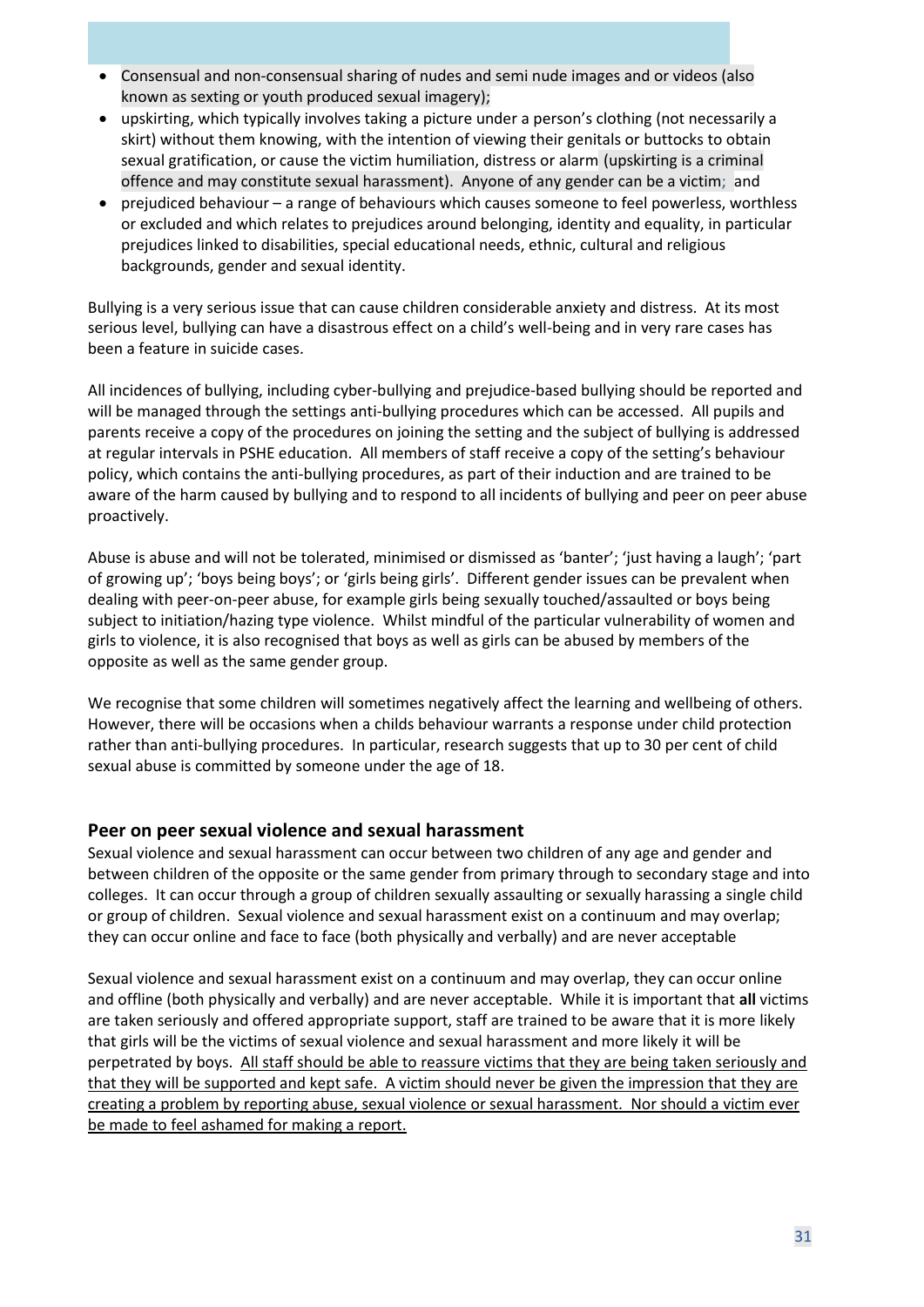#### **What is sexual violence and sexual harassment?**

When referring to sexual violence, this policy uses the definitions of sexual offences in the Sexual Offences Act 2003 as follows:

**Rape:** A person (A) commits an offence of rape if: he intentionally penetrates the vagina, anus or mouth of another person (B) with his penis, B does not consent to the penetration and A does not reasonably believe that B consents.

**Assault by Penetration:** A person (A) commits an offence if: s/he intentionally penetrates the vagina or anus of another person (B) with a part of her/his body or anything else, the penetration is sexual, B does not consent to the penetration and A does not reasonably believe that B consents.

**Sexual Assault:** A person (A) commits an offence of sexual assault if: s/he intentionally touches another person (B), the touching is sexual, B does not consent to the touching and A does not reasonably believe that B consents.

**What is consent?** Consent is about having the freedom and capacity to choose. Consent to sexual activity may be given to one sort of sexual activity but not another, e.g.to vaginal but not anal sex or penetration with conditions, such as wearing a condom. Consent can be withdrawn at any time during sexual activity and each time activity occurs. Someone consents to vaginal, anal or oral penetration only if s/he agrees by choice to that penetration and has the freedom and capacity to make that choice.

- a child under the age of 13 can never consent to any sexual activity;
- the age of consent is 16:
- sexual intercourse without consent is rape.

**Sexual harassment** in the context of peer-on-peer behaviour is unwanted conduct of a sexual nature that can occur online and offline. Sexual harassment is likely to: violate a child's dignity, and/or make them feel intimidated, degraded or humiliated and/or create a hostile, offensive or sexualised environment.

Online sexual harassment may happen on its own or as part of a wider pattern of sexual harassment and/or sexual violence.

Sexual harassment creates an atmosphere that, if not challenged, can normalise inappropriate behaviours and provide an environment that may lead to sexual violence. The setting therefore recognises the importance of recognising the nature of, identifying and challenging sexual violence and sexual harassment in its wider approach to safeguarding and promoting the welfare of children; through policies and through the curriculum.

### **Minimising the risk of sexual violence and sexual harassment at a setting through a mandatory planned curriculum**

The setting is responsible for the delivery of PSHE programmes; behaviour policy and staff behaviour policy. We teach children the fundamentals in respect, consent, body autonomy and healthy relationships and what can upset other children

#### **How the setting will respond to reports of sexual violence and sexual harassment**

All responses to reports of sexual violence will be subject to an immediate risk and needs assessment undertaken by the DSL (or a deputy), using her/his professional judgement and supported by other agencies, such as Children's Social Care and the Police. The need for a risk and needs assessment in relation to reports of sexual harassment will be considered on a case-by-case basis.

Advice will be sought from the MASH team.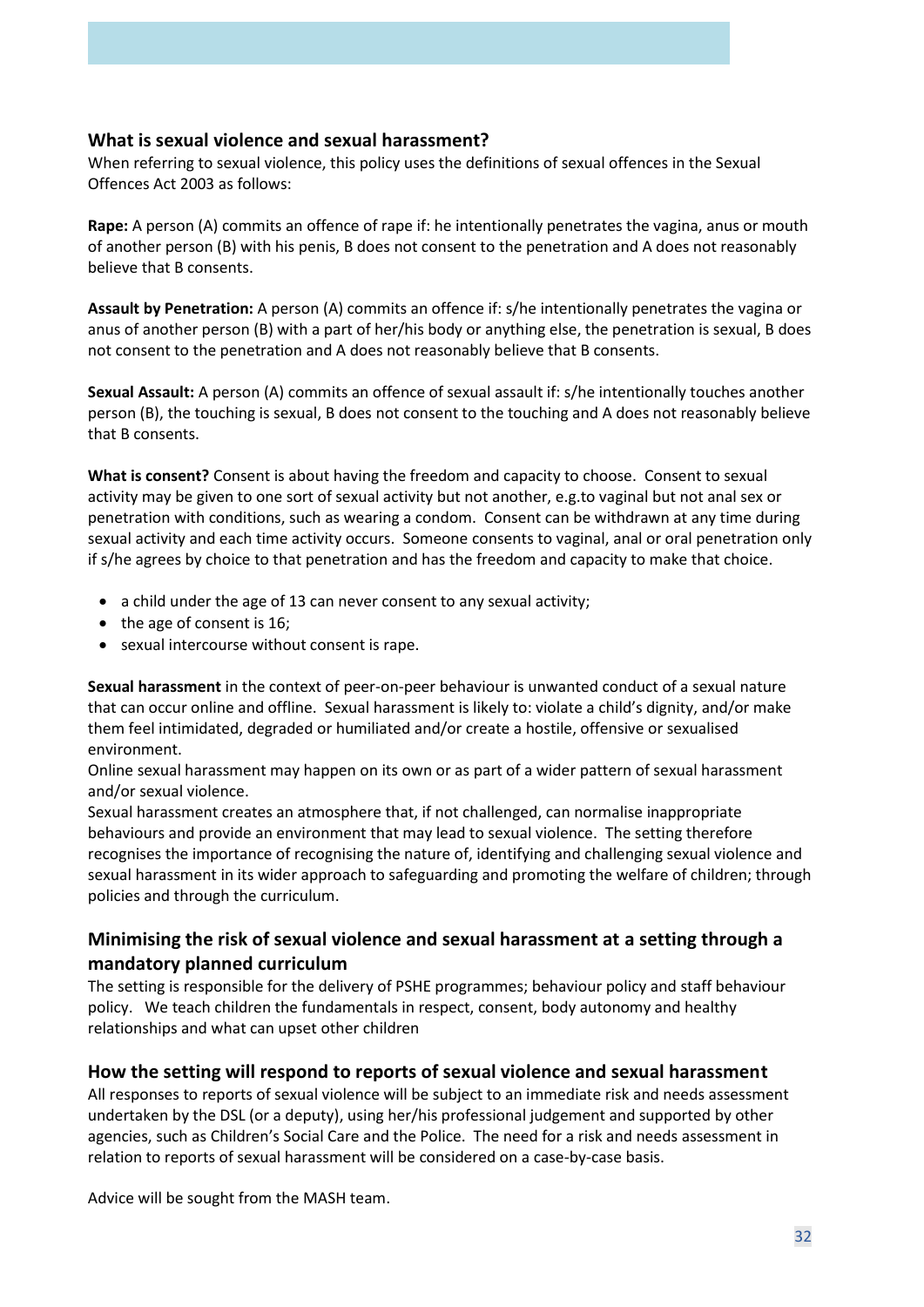### **Action following a report of sexual violence and/or sexual harassment - what to consider**

The DSL (or deputy) is likely to have a complete safeguarding picture and will therefore be the most appropriate person to lead the settings initial response. Important considerations will include:

- the nature of the alleged incident(s), including: whether a crime may have been committed and consideration of harmful sexual behaviour;
- the ages of the children involved;
- the developmental stages of the children involved;
- if the alleged incident is a one-off or a sustained pattern of abuse;
- whether there are ongoing risks to the victim, other children, adult students or staff;
- informing parents/carers (unless this would put the victim at greater risk);
- only sharing information with those staff who need to know in order to support the children involved and/or be involved in any investigation. For instance, staff may be asked to monitor the victim's welfare without needing to know that they are a victim of sexual violence or harassment.

#### **Responding to the report**

If an offence has been committed, the Police will be informed. It is the prerogative of parents and victims to make complaints to the Police directly but the setting will also speak to the Police in order to ensure effective action is taken to safeguard other young people as well as the victim.

If a child has suffered significant harm, a referral will be made to Children's Social Care via the MASH in order to ensure that the needs of both the victim and perpetrator(s)/s are the subject of professional risk assessments by social workers. Similarly, any instance of sexual activity between pupils on the school site will always be referred to Children's Social Care.

Responses to all incidents of both sexual violence and sexual harassment will be underpinned by the principles of:

zero tolerance of sexual violence and sexual harassment;

- support for both the victim and alleged perpetrator(s), particularly pending the outcome of investigations;
- all parties have an ongoing right to an education and are safest if they remain in school/college subject to appropriate risk assessments and risk management;
- exclusion will be avoided unless that is the only realistic option to keep one or more parties safe.

### **Sharing sexual imagery.**

Young people who share sexual imagery of themselves or their peers are breaking the law, however, it is important to avoid criminalising young people unnecessarily. The setting will therefore work in partnership with external agencies with a view to responding proportionately to the circumstances of any incident.

All incidents of YPSI should be reported to the DSL as with all other safeguarding issues and concerns. Staff will not make their own judgements about whether an issue relating to YPSI is serious enough to warrant a report to the DSL. What may seem like less serious concerns to individual members of staff may be more significant when considered in the light of other information known to the DSL, which the member of staff may not be aware of

Staff will not look at or print any indecent images. The confiscated device will be passed immediately to the DSL.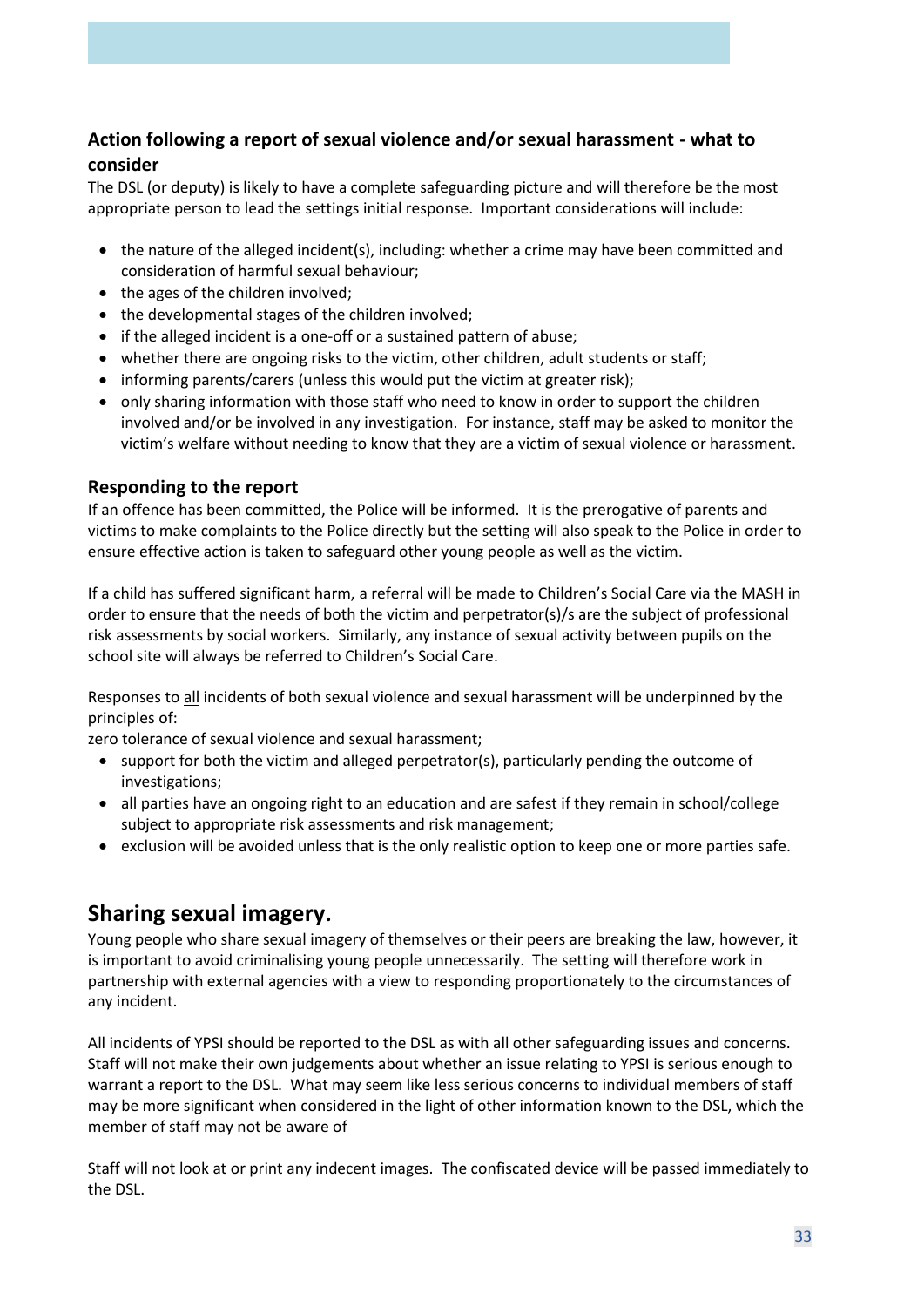The DSL will discuss the concerns with appropriate staff and speak to the child involved as appropriate. Parents/carers will be informed at an early stage and involved in the process unless there is good reason to believe that involving parents would put the young person at risk of harm.

If, at any point in the process, there is concern that a child has been harmed or is at risk of harm a referral will be made to Children's Social Care and/or the Police via the Integrated Front Door immediately.

The Police will always be informed when there is reason to believe that indecent images involve sexual acts and/or any child in the imagery is under 13 years of age.

The DSL will make a judgement about whether a reported YPSI incident is 'experimental' or aggravated'.

Aggravated incidents involve criminal or abusive elements beyond the creation, sending or possession of sexual images created by young people. These include possible adult involvement; criminal or abusive behaviour by young people such as sexual abuse, extortion or threats; malicious conduct arising from personal conflicts; coercion; an imbalance of power, e.g. an older student pressurising a younger or vulnerable student to create and share an indecent image; or creation or sending or showing of images without the knowledge or against the will of a young person who is pictured.

Aggravated incidents of sexting will usually be referred to Warwickshire's Integrated Front Door for advice about whether or not a response by the Police and/or Children's Social Care is required. This will facilitate consideration of whether:

- there are any offences that warrant a Police investigation
- child protection procedures need to be invoked
- parents/carers require support in order to safeguard their children
- a Multi-Agency Child Exploitation (MACE) meeting is required
- any of the perpetrator(s)s and/or victims require additional support. This may require the initiation of an Early Help Pathway to change

Examples of aggravated incidents include:

- evidence of adult involvement in acquiring, creating or disseminating indecent images of young people (possibly by an adult pretending to be a young person known to the victim)
- evidence of coercing, intimidating, bullying, threatening and/or extortion of students by one or more other students to create and share indecent images of themselves
- pressure applied to several students (e.g. all female students in a class or year group) to create and share indecent images of themselves
- pressurising a student who does not have the capacity to consent (e.g. due to their age, level of understanding or special educational needs) or with additional vulnerability to create and share indecent images of themselves
- dissemination of indecent images of young people to a significant number of others with an intention to cause harm or distress (possibly as an act of so-called 'revenge porn', bullying or exploitation)
- what is known about the imagery suggests the content depicts sexual acts which are unusual for the young person's developmental stage or are violent
- sharing of indecent images places a young person is at immediate risk of harm, for example the young person is presenting as suicidal or self-harming

The DSL will make a judgement about whether or not a situation in which indecent images have been shared with a small number of others in a known friendship group with no previous concerns constitutes an aggravated incident; or whether the school is able to contain the situation in partnership with all parents of the students involved, arrange for the parents to ensure that all indecent images are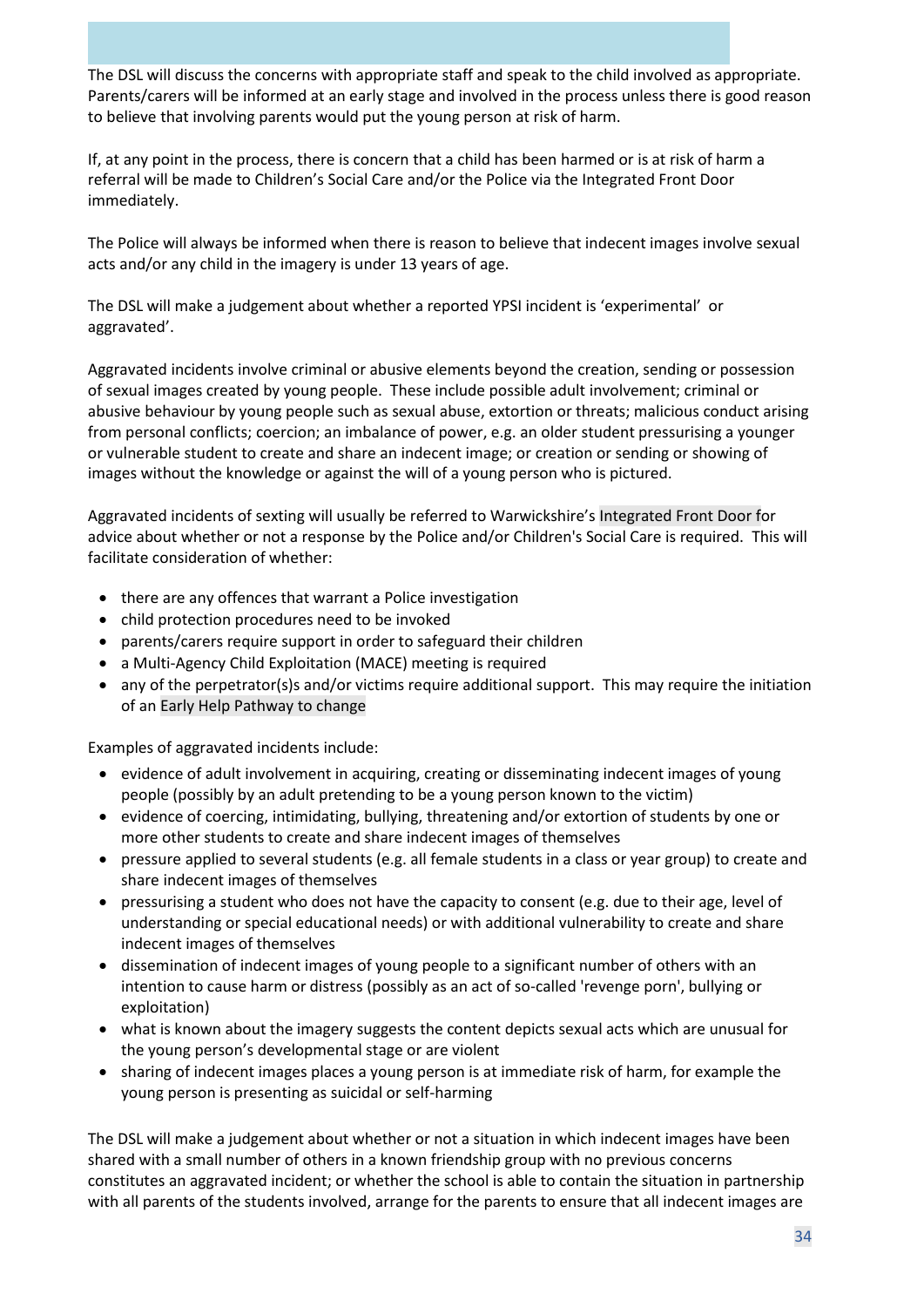deleted and that the young people involved learn from the incident in order to keep themselves safe in future.

In the latter instance, the DSL will usually consult with the Police and/or Children's Social Care through the MASH to check that no other relevant information is held by those agencies and to ensure an agreed response is documented before proceeding.

**Viewing the imagery** – adults should **not** view youth produced sexual imagery unless there is good and clear reason to do so. Wherever possible, the DSL's responses to incidents will be based on what they have been told about the content of the imagery.

Any decision to view imagery will be based on the DSL's professional judgement. Imagery will never be viewed if the act of viewing will cause significant distress or harm to a pupil.

If a decision is made to view potentially indecent images, the DSL will be satisfied that viewing:

- is the only way to make a decision about whether to involve other agencies (i.e. it is not possible to establish the facts from the young people involved)
- is necessary to report the image to a website, app or suitable reporting agency to have it taken down, or to support the young person or parent in making a report
- is unavoidable because a young person has presented an image directly to a staff member or the imagery has been found on a school device or network

If it is necessary to view the imagery then the DSL will:

- discuss and agree the decision to do so beforehand with the headteacher, Children's Social Care or the MASH Education Lead
- ensure viewing is undertaken by the DSL or Deputy DSL with delegated authority from the headteacher
- ensure viewing takes place with another member of staff present in the room, ideally the headteacher, another DSL or a member of the senior leadership team. The other staff member does not need to view the images
- wherever possible ensure viewing takes place on school or college premises, ideally in the headteacher or DSL's office
- ensure wherever possible that images are viewed by a staff member of the same sex as the young person in the imagery
- record the viewing of the imagery in the pupil's safeguarding record, including who was present, why the image was viewed and any subsequent actions; and ensure this is signed and dated and meets the wider standards set out by Ofsted for recording safeguarding incidents

**Deletion of images** – if the setting has decided that other agencies do not need to be involved, then consideration will be given to deleting imagery from devices and online services to limit any further sharing of the imagery.

### **32. Serious violence**

All staff are made aware of indicators that children are at risk from or are involved with serious violent crime; and are trained to record and report any concern about children at risk of or involved in perpetrating serious violence as with any other safeguarding concern. Indicators may include increased absence, a change in friendships or relationships with older individuals or groups, a significant decline in performance, signs of self-harm or a significant change in wellbeing, or signs of assault or unexplained injuries. Unexplained gifts could also indicate that children have been approached by or are involved with individuals associated with criminal gangs and/or criminal exploitation.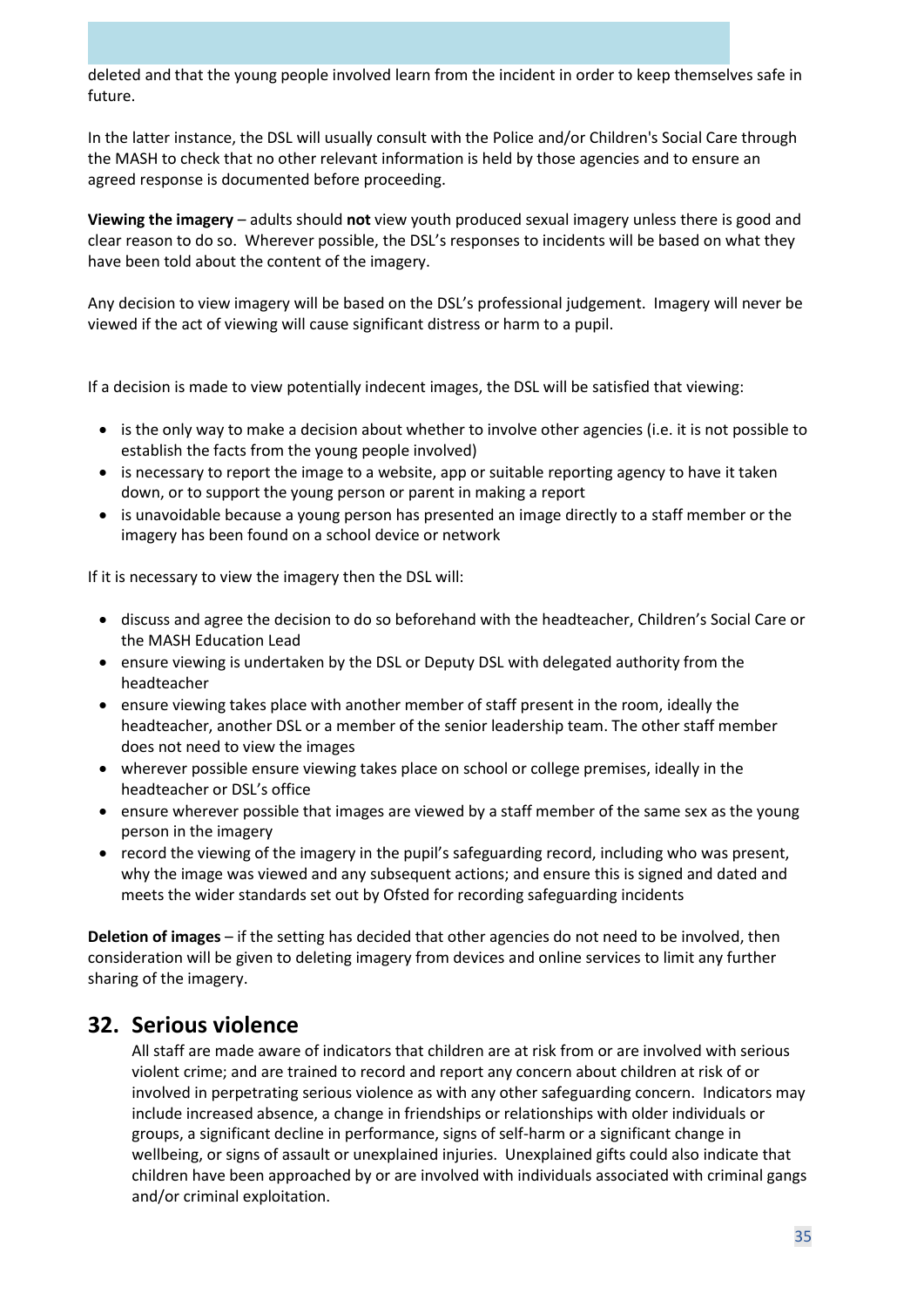## **33. Contextual safeguarding**

Safeguarding incidents and/or behaviours can be associated with factors both outside the childs home environments and outside educational settings. The DSL, deputy DSLs and all staff will consider the context within which such incidents and/or behaviours occur. Contextual safeguarding means that assessments of children should consider wider environmental factors present in a child's life that are a threat to their safety and/or welfare. Staff will listen to children and be vigilant about any signs or indicators that would suggest children may be at risk in the community and will share intelligence with the Police in order to prevent children suffering harm. The setting will provide as much information as possible when asked to do so as part of a police investigation and/or when making referrals to Children's Social Care, thus allowing any investigation or assessment to consider all the available evidence and the full context of any abuse.

## **34. Child sexual exploitation and child criminal exploitation**

**Child sexual exploitation (CSE)** is a form of child sexual abuse. **Child criminal exploitation (CCE)** is a form of child abuse. Both occur where an individual or group takes advantage of an imbalance of power to coerce, manipulate or deceive a child or young person under the age of 18 into sexual and/or criminal activity:

- (a) in exchange for something the victim needs or wants; and/or
- (b) for the financial advantage or increased status of the perpetrator(s) or facilitator; and/or
- (c) through violence or the threat of violence
- (d) grooming behaviour

The victim may have been sexually and/or criminally exploited even if the sexual/criminal activity appears consensual. CSE and CCE do not always involve physical contact; they can also occur through the use of technology.

CSE and CCE can affect any child or young person, female or male, under the age of 18 years, including 16 and 17-year olds who can legally give consent to have sex.

Sexual exploitation can include both contact (penetrative and non-penetrative acts) and non-contact sexual activity and may occur without the child or young person's immediate knowledge (e.g. through others copying videos or images they may have created and posted on social media).

CSE is a serious crime and can have a long-lasting adverse impact on a child's physical and emotional health.

It may also be linked to other criminal activity including trafficking and illegal drugs. Drug networks or gangs groom and exploit children and young people to carry drugs and money from urban areas to suburban and rural areas, market and seaside towns.

Criminal exploitation of children can involve force and/or enticement-based methods of compliance and is often accompanied by violence or threats of violence. It can be perpetrated by individuals or groups; males or females; and young people or adults. It is typified by some form of power imbalance in favour of those perpetrating the exploitation. As well as age, the power imbalance can also be due to other factors including gender, cognitive ability, physical strength, status and access to economic or other resources.

Children and young people are often unwittingly drawn into sexual and/or criminal exploitation through grooming which may present as the offer of friendship and care, gifts, drugs, alcohol and sometimes accommodation.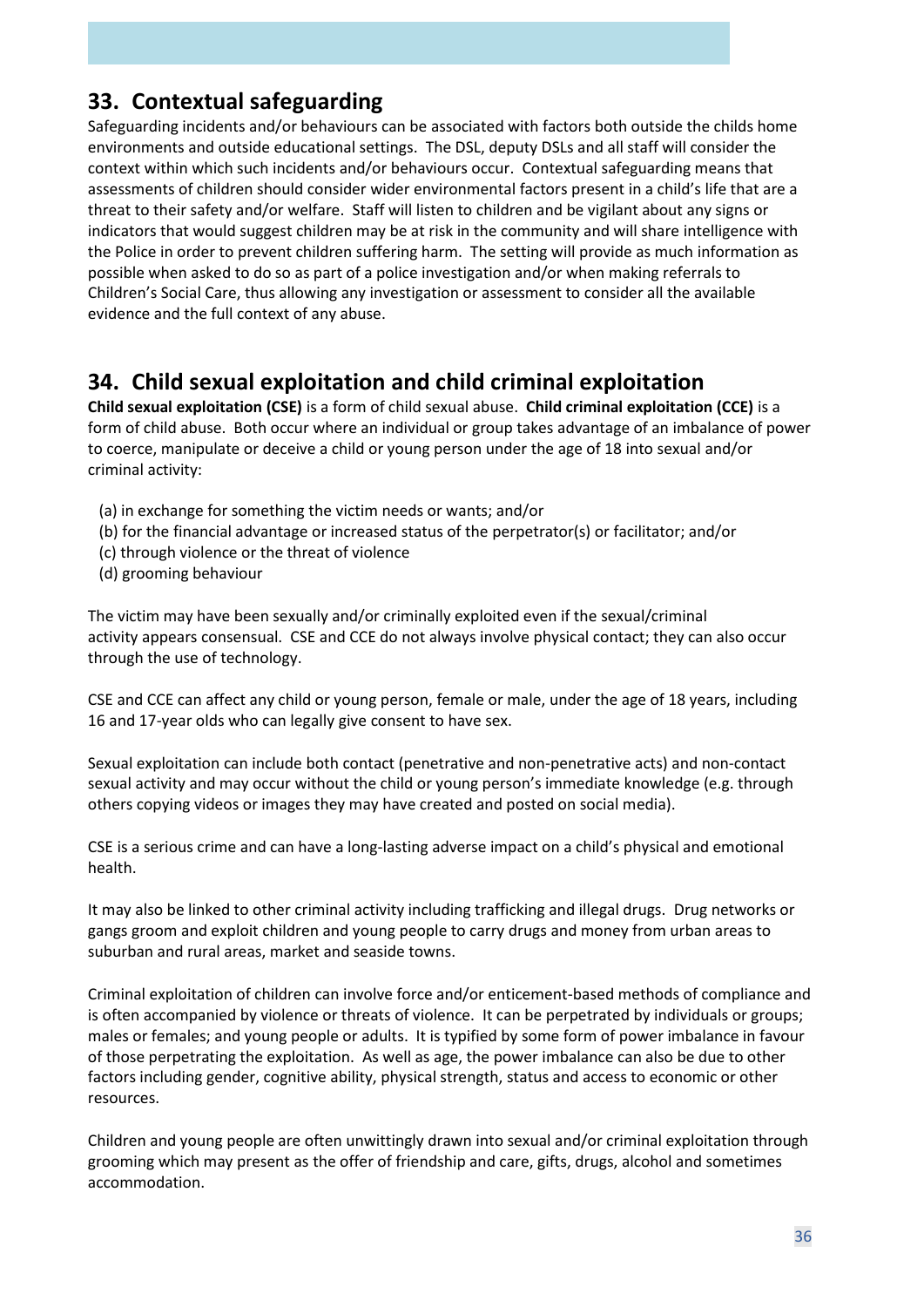Child criminal exploitation may include activities such as:

- a child travelling outside the area in which she/he lives in order to transport, distribute or sell drugs or money for others by whom they are being exploited. This form of criminal activity and exploitation is referred to as **county lines** (see below);
- a child committing crimes on behalf of or at the behest of others because they, their friends or relatives have been threatened, deceived or manipulated;
- a child being forced to shoplift or pickpocket;
- a child being forced to threaten other young people;
- a child being forced to work in a cannabis factory;
- a child being forced or manipulated into committing vehicle crime or threatening/coming serious violence of others;
- a child can be threatened (and their families) with violence or entrap and coerce them into debt.

They may be coerced into carrying weapons or begin to carry a knife for protection;

- a child being forced to commit crime in order to settle actual or fabricated debts;
- gang membership, which may lead to the child being exploited to do something illegal or dangerous in return for kudos/status in the gang;
- a child being encouraged or manipulated to commit crime via social media;
- a child receiving food, money, kudos or status in return for storing a weapon or drugs for others;
- It is important to note that the experience of girls who are criminally exploited can be very different to that of boys. The indicators may not be the same, however professionals should be aware that girls are at risk of CCE too. It is also important to note that both boys and girls being criminally exploited may be at higher risk of sexual exploitation.

All staff are trained to be vigilant about and report indicators of CSE and CCE including:

- children appearing with money, clothes, mobile phones, etc. without plausible explanation;
- children who associate with other young people involved in exploitation;
- children in relationships with controlling or significantly older individuals or groups;
- children frequenting areas known for sex work and/or criminal activity;
- children who associate with gangs and/or become isolated from their peers/social networks;
- children receiving excessive texts/phone calls;
- multiple callers (unknown adults or peers) to children;
- concerning use of internet or other social media by children;
- increasing secretiveness around children's behaviours;
- children presenting inappropriate sexualised behaviour for their age and/or with sexually transmitted infections and/or becoming pregnant;
- children self-harming or presenting with significant changes in their emotional well-being;
- children who misuse drugs and alcohol;
- children who go missing for periods of time or regularly come home late;
- children who regularly miss school or education, have unexplained absences or do not take part in education;
- children being exposed to or perpetrating serious levels of violence; and/or being manipulated or forced into violence towards others by somebody who is exploiting them (for further information see );
- evidence of/suspicions of children suffering physical or sexual assault.

Although the following vulnerabilities increase the risk of child sexual and/or criminal exploitation, not all children with these indicators will be exploited and child sexual and criminal exploitation can occur without any of these issues:

- having a prior experience of neglect, physical and/or sexual abuse;
- lack of a safe/stable home environment, now or in the past (domestic violence or parental substance misuse, mental health issues or criminality, for example);
- recent bereavement or loss:
- social isolation or social difficulties;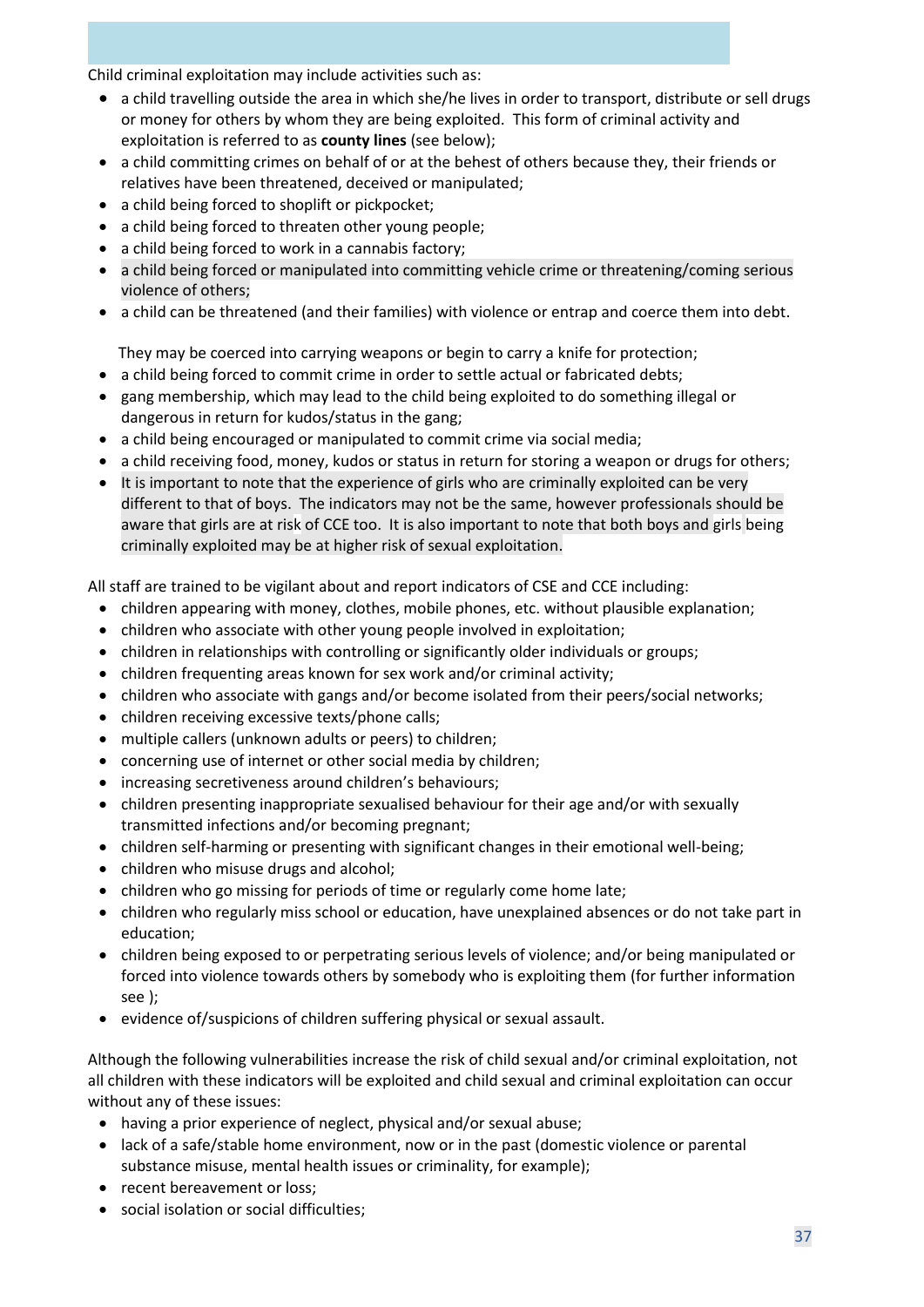- absence of a safe environment to explore sexuality;
- economic vulnerability;
- homelessness or insecure accommodation status;
- connections with other children and young people who are being sexually and/or criminally exploited;
- family members or other connections involved in adult sex work and/or other criminal activity;
- having a physical or learning disability;
- being looked after (particularly those in residential care and those with interrupted care histories);
- issues/anxieties about sexual identity.

The setting teaches children about consent and keeping themselves safe in an unsafe world. A common feature of sexual and criminal exploitation is that the child often does not recognise the coercive nature of the relationship and does not see her/himself as a victim. The child may initially resent what she/he perceives as interference by staff but staff must act on their concerns, as they would for any other type of abuse.

All staff are trained to report all concerns about CSE and CCE to the DSL immediately. The DSL will consider the need to make a referral to Children's Social Care via the MASH as with any other child protection concern and with particular reference to WS procedures. Parents will be consulted and notified as above.

Following a referral to Children's Social Care, a Multi-Agency Child Exploitation (MACE) meeting may be convened under WS inter-agency safeguarding procedures. The school will attend and share information at MACE meetings as required. Parents and young people will be invited to attend MACE meetings by Children's Social Care as appropriate.

#### **County Lines**

County lines is a term used to describe gangs and organised criminal networks involved in exporting illegal drugs (primarily crack cocaine and heroin) into one or more importing areas [within the UK], using dedicated mobile phone lines or other forms of "deal line".

Exploitation is an integral part of the county lines offending model with children and vulnerable adults exploited to move [and store] drugs and money. Offenders will often use coercion, intimidation, violence (including sexual violence) and weapons to ensure compliance of victims.

Children can easily become trapped by this type of exploitation and become victims of modern slavery as county lines gangs create drug debts and can threaten serious violence and kidnap towards victims (and their families) if they attempt to leave the county lines network.

#### For further information see:

[https://assets.publishing.service.gov.uk/government/uploads/system/uploads/attachment\\_data/file/74](https://assets.publishing.service.gov.uk/government/uploads/system/uploads/attachment_data/file/741194/HOCountyLinesGuidanceSept2018.pdf) [1194/HOCountyLinesGuidanceSept2018.pdf\)](https://assets.publishing.service.gov.uk/government/uploads/system/uploads/attachment_data/file/741194/HOCountyLinesGuidanceSept2018.pdf).

### **35. So-called 'honour based' abuse**

So-called 'honour-based' abuse (HBA) encompasses crimes which have been committed to protect or defend the honour of a family and/or community. Such crimes include Female Genital Mutilation (FGM), forced marriage, and practices such as breast ironing. Abuse committed in the context of preserving 'honour' often involves a wider network of family or community pressure and can include multiple perpetrator(s)s. It is important to be aware of this dynamic and additional risk factors when deciding what form of safeguarding action to take.

Staff will be alert to the possibility of a child being at risk of HBA or already having suffered HBA. All forms of so-called HBA are abuse (regardless of the motivation) and staff will record and report any concerns about a child who might be at risk of HBA to the Designated Safeguarding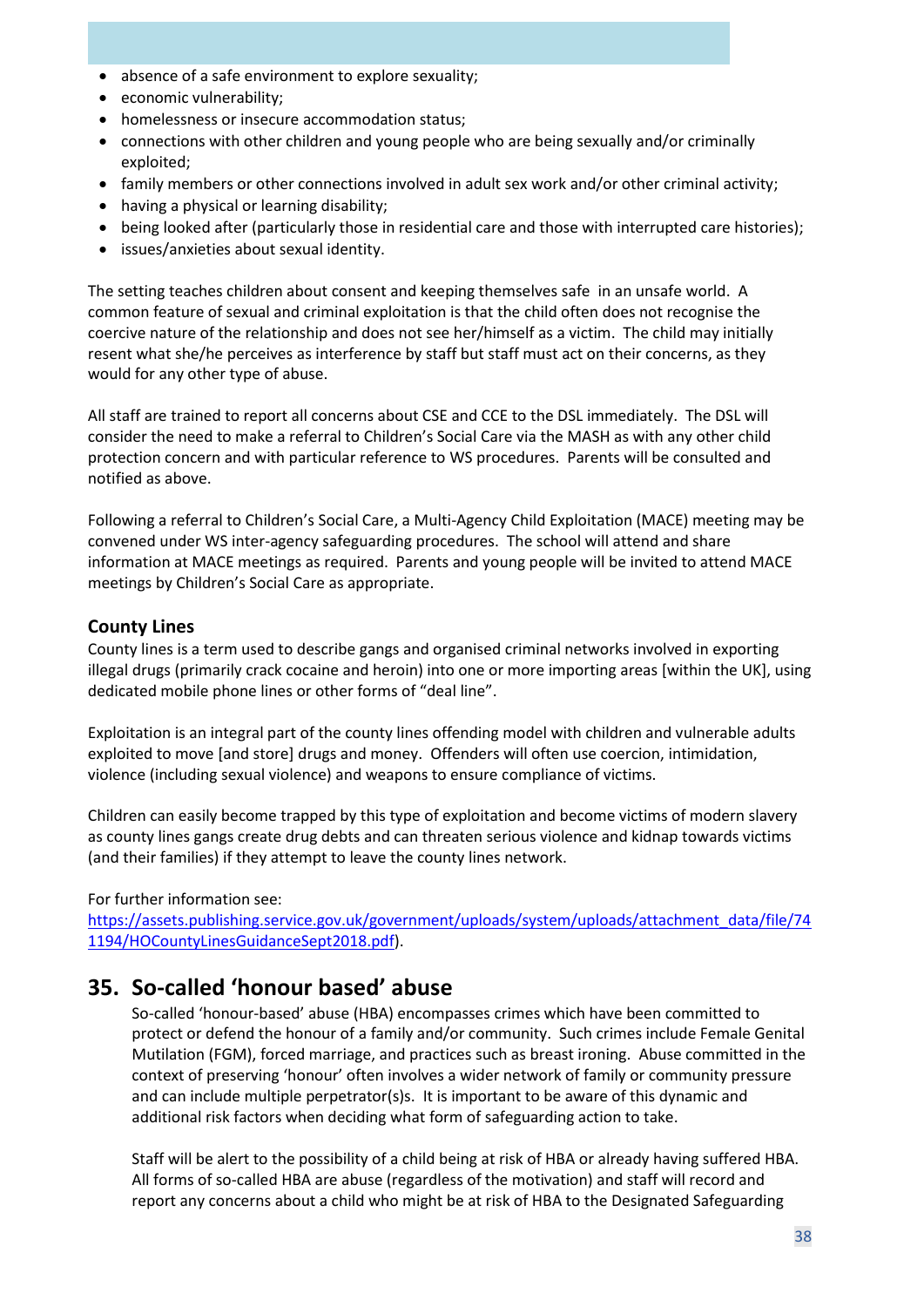Lead as with any other safeguarding concern. The DSL will consider the need to make a referral to the Police and/or Children's Social Care as with any other child protection concern; and may also contact the Forced Marriage Unit on 020 7008 0151 or via email at [fmu@fco.gov.uk](mailto:fmu@fco.gov.uk) for advice as necessary.

### **Female genital mutilation**

Female genital mutilation (FGM) is a form of child abuse. It is the collective name given to a range of procedures involving the partial or total removal of the external female genitalia for non-medical reasons or other injury to the female genital organs. It has no health benefits and harms girls and women in many ways. The practice, which is most commonly carried out without anaesthetic, can cause intense pain and distress with long-lasting harmful consequences, including difficulties in childbirth.

FGM is carried out on girls of any age, from young babies to older teenagers and adult women, so school staff are trained to be aware of risk indicators. Many such procedures are carried out abroad and staff will be particularly alert to suspicions or concerns expressed by female pupils about going on a long holiday during the summer vacation period.

In England, Wales and Northern Ireland, the practice is illegal under the Female Genital Mutilation Act 2003. Any person found guilty of an offence under the Female Genital Mutilation Act 2003 is liable to a maximum penalty of 14 years imprisonment or a fine, or both.

(See <https://www.gov.uk/government/publications/female-genital-mutilation-guidelines> for further information)*.*

If staff have a concern that a girl may be at risk of FGM, they will record their concern and inform the DSL as they would any other safeguarding concern. The DSL will discuss the concern with Children's Social Care with a view to making a referral and will inform the Police as appropriate.

Indications that FGM may already have taken place may include a child:

- having difficulty or looking uncomfortable when walking, sitting or standing;
- spending longer than normal in the bathroom or toilet due to difficulties urinating;
- spending long periods of time away from a classroom during the day with bladder or menstrual problems;
- having frequent urinary, menstrual or stomach problems;
- having prolonged or repeated absences from school or college, especially with noticeable behaviour changes (e.g. withdrawal or depression) on the girl's return;
- being reluctant to undergo normal medical examinations;
- confiding in a member of staff without being explicit about the problem due to embarrassment or fear;
- talking about pain or discomfort between her legs.

Early Years Practitioners are subject to a statutory duty defined by Section 5B of the Female Genital Mutilation Act 2003 (as inserted by section 74 of the Serious Crime Act 2015) to report to the Police personally where they discover (e.g. by means of a disclosure) that an act of FGM appears to have been carried out on a girl who is aged under 18. This is known as mandatory reporting. Information on when and how to make a report can be found at: [https://www.gov.uk/government/publications/mandatory](https://www.gov.uk/government/publications/mandatory-reporting-of-female-genital-mutilation-procedural-information)[reporting-of-female-genital-mutilation-procedural-information.](https://www.gov.uk/government/publications/mandatory-reporting-of-female-genital-mutilation-procedural-information)

Early Years practitioners in that situation will record their concerns and inform the DSL, who will support the teacher in making a direct report to the Police. A referral will also be made to Children's Social Care.

### **Forced Marriage**

A forced marriage is a marriage in which a female (and sometimes a male) does not consent to the marriage but is coerced into it. Coercion may include physical, psychological, financial, sexual and emotional pressure. It may also involve physical or sexual violence and abuse.

A forced marriage is not the same as an arranged marriage. In an arranged marriage, which is common in several cultures, the families of both spouses take a leading role in arranging the marriage but the choice of whether or not to accept the arrangement remains with the prospective spouses.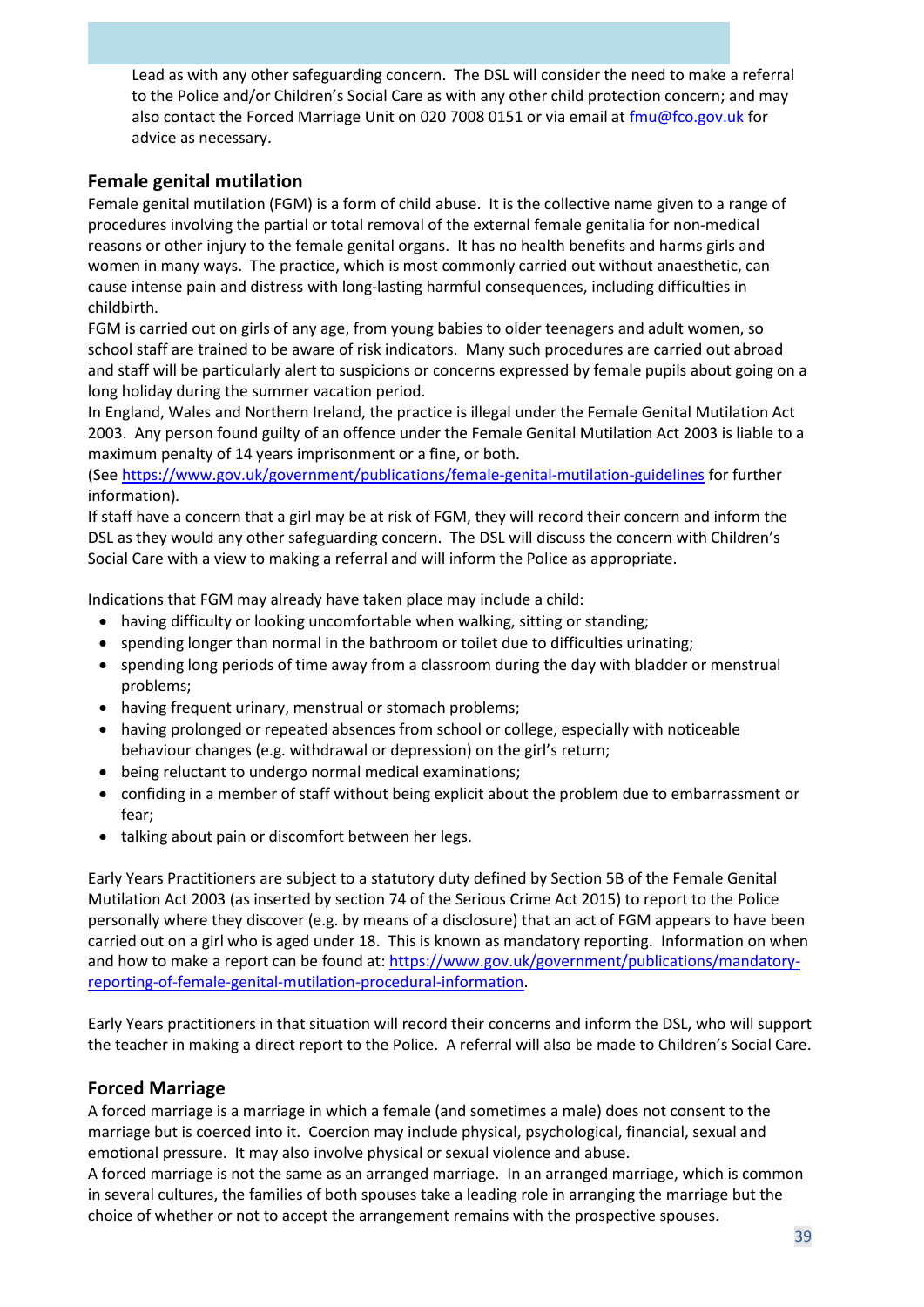In a forced marriage situation, children may be married at a very young age, and well below the age of consent in England. School staff will be particularly alert to suspicions or concerns raised by a pupil about being taken abroad and not being allowed to return to England.

Since June 2014 forcing someone to marry has become a criminal offence in England and Wales under s.121 of the Anti-Social Behaviour, Crime and Policing Act 2014 – see [https://www.gov.uk/forced](https://www.gov.uk/forced-marriage)[marriage](https://www.gov.uk/forced-marriage) for further information).

### **36. Protecting Children from Radicalisation and Extremism**

All educational settings are subject to a duty under section 26 of the Counter-Terrorism and Security Act 2015 (the CTSA 2015), in the exercise of their functions, to have 'due regard to the need to prevent people from being drawn into terrorism'. This duty is known as the **Prevent duty**.

Some children are vulnerable to extremist ideology and radicalisation. Protecting children from the risk of radicalisation is part of the pre-school's wider safeguarding duties and is similar in nature to protecting children from other forms of harm and abuse. As such, the Designated Safeguarding Lead is responsible for the school's strategy for protecting children from those risks.

Radicalisation refers to the process by which a person comes to support terrorism and extremist ideologies associated with terrorist groups. Extremism is the vocal or active opposition to fundamental

values, including the rule of law, individual liberty and the mutual respect and tolerance of different faiths and beliefs. This also includes calling for the death of members of the armed forces. Even very young children have been exposed, in rare circumstances, to extremism at home and elsewhere including online.

As children get older, they look for adventure and excitement and they may start to ask questions about their identity and belonging. During that stage of their development, they are vulnerable to extremist groups that may claim to offer answers, identity and a social network apparently providing a sense of belonging. Many of those extremist groups make sophisticated use of the internet and social media to target young people and spread their ideology, making young people more vulnerable to being influenced by extremist ideas. Young people who feel isolated or disaffected in some way are particularly vulnerable to radicalisation as they are other forms of abuse and exploitation.

The setting has defined responsibilities to ensure that children are safe from terrorist and extremist material when accessing the internet in pre-school.

During the process of radicalisation, it is possible to intervene to prevent vulnerable people being radicalised. The setting is committed to preventing pupils from being radicalised and drawn into any form of extremism or terrorism. The setting promotes the values of democracy, the rule of law, individual liberty, mutual respect and tolerance of those with different faiths and beliefs by providing pupils with opportunities through the curriculum to discuss issues of religion, ethnicity and culture and learn how to discuss and debate points of view; and by ensuring that all pupils are valued and listened to within pre-school.

Early Years Practitioners receive training that provides them with both the information they need to understand the risks affecting children and young people in this area; and a specific understanding of how to identify individual children who may be at risk of radicalisation and how to support them. Staff are trained to report all concerns about possible radicalisation and extremism to the DSL immediately as they would any other safeguarding concern, identifying early indicators of possible radicalisation including changes in behaviour and attitudes to learning; and expressions of interest in extremist ideas along with a tolerance towards potential violence to certain members of society.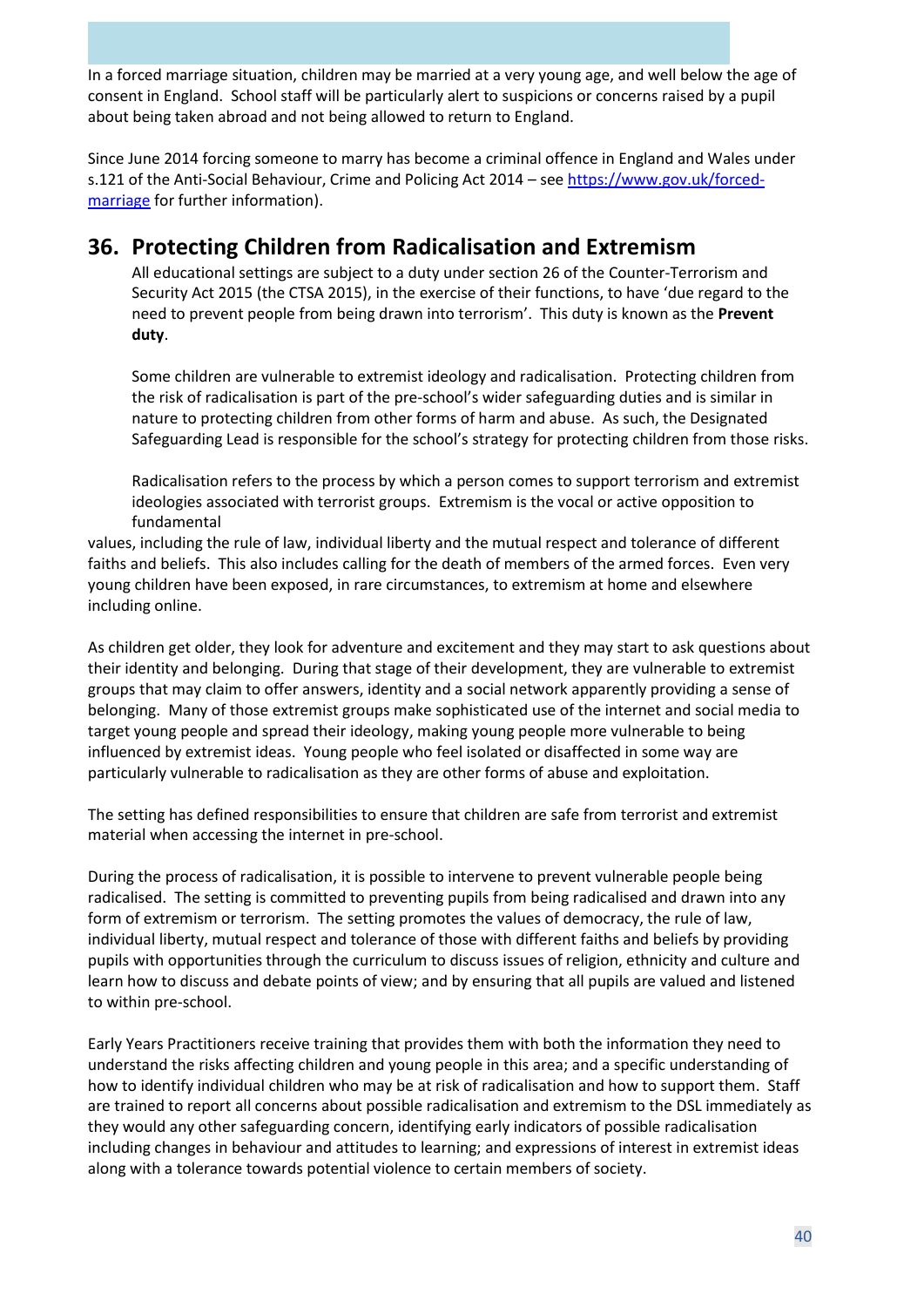The setting recognises the importance of providing a safe space for children to discuss controversial issues; and building their resilience and the critical thinking skills they need in order to challenge extremist perspectives. However, the DSL (or deputy) will make appropriate referrals to the Police PREVENT team and Channel programme in respect of any pupil whose behaviour or comments suggest that they are vulnerable to being radicalised and drawn into extremism and terrorism in order to ensure that children receive appropriate support.

Channel is a programme which focuses on providing support at an early stage to people who are identified as being vulnerable to being drawn into terrorism. It provides a mechanism for schools to make referrals if they are concerned that an individual might be vulnerable to radicalisation. An individual's engagement with the programme is entirely voluntary at all stages.

As a Channel partner, the setting may be asked to attend a Channel panel to discuss the individual referred to determine whether they are vulnerable to being drawn into terrorism and consider the appropriate support.

The setting will discuss any concerns about possible radicalisation identified in pre-school with a child's parents/carers as with any other safeguarding or child protection issue unless there is reason to believe that doing so would place the child at risk; and will also support parents/carers who raise concerns about their children being vulnerable to radicalisation. Subject to consultation with the Police PREVENT team and in the interests of making proportionate responses, the school may offer support to children and their families through the provision of early help as appropriate.

The setting expects all staff, volunteers, trustees, visiting practitioners, contractors to behave in accordance with the pre-school's Staff Behaviour Policy (code of conduct), and will challenge the expression and/or promotion of extremist views and ideas by any adult on pre-schools premises or at events and, when necessary, will make appropriate referrals in respect of any such adult.

Parents and staff may find the website [www.educateagainsthate.com](http://www.educateagainsthate.com/) informative and useful. The website is designed to equip educational settings and parents with the information, tools and resources they need to recognise and address extremism and radicalisation in young people and how best to support them. The website provides information on training resources for staff.

# **37. Children who are looked after, were previously looked after or who have a social worker**

The most common reason for children becoming looked after is as a result of abuse or neglect. Children who were previously looked after potentially remain vulnerable. Settings should consider extra pastoral support and attention for these children, along with ensuring any appropriate support for communication is in place. The setting ensures that staff have the necessary skills and understanding to keep children who are looked after and children who were previously looked after safe and ensures that appropriate staff have information about a child's looked after status and care arrangements, including the level of authority delegated to the carer by the authority looking after the child. The DSL for children who are looked after and previously looked after holds details of the social workers for all children who are looked after or were previously looked after; and the name and contact details of the Local Authority's virtual head for children who are looked after.

#### **Children with a social worker**

The setting recognises that when a child has a social worker, that is an indicator that she/he may be more vulnerable to harm than other children as well as facing barriers to educational attainment in relation to attendance, learning, behaviour and poor mental health issues.

The setting will take those issues and needs into account when making plans to support children who have a social worker.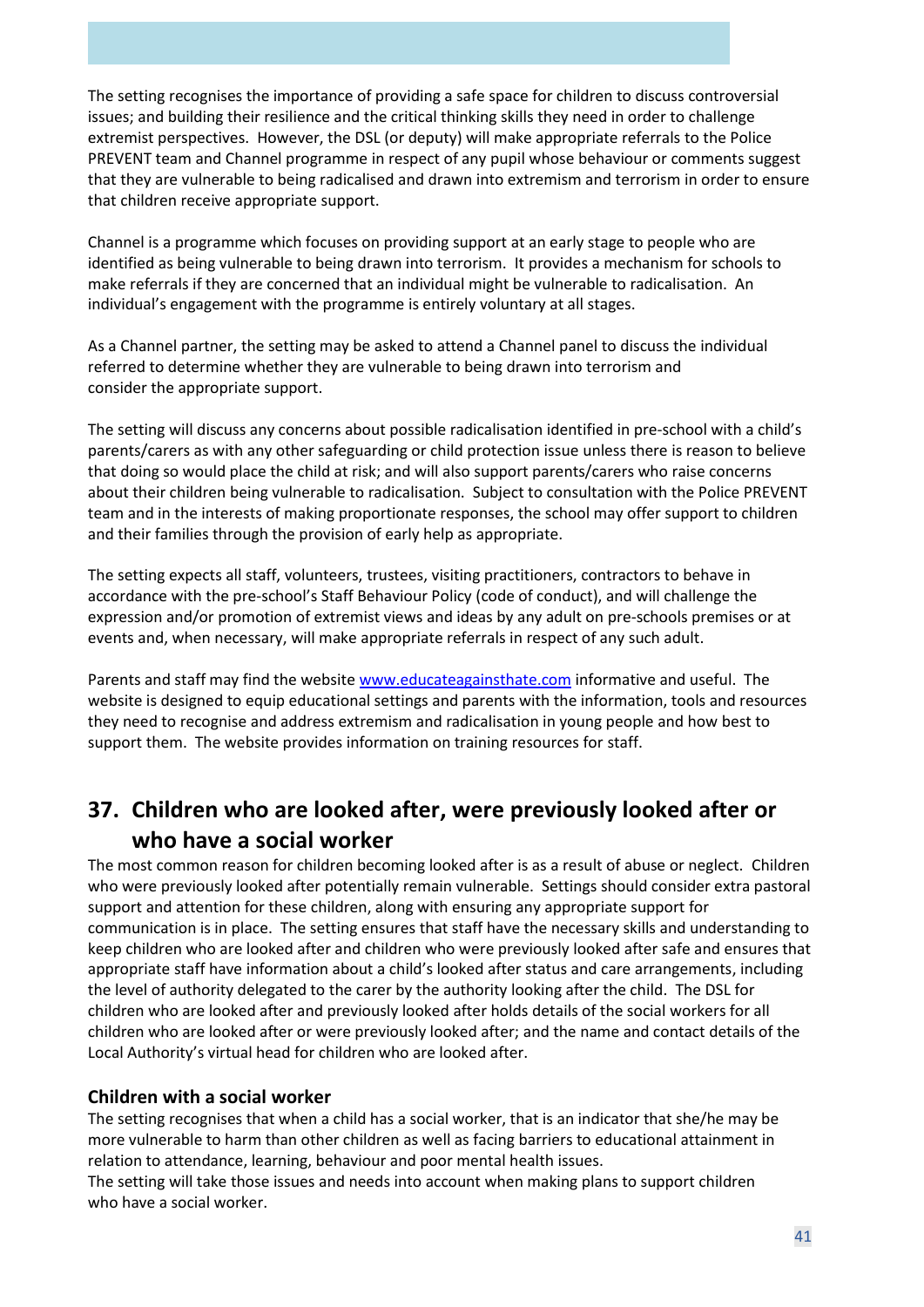## **38. Private fostering arrangements**

A private fostering arrangement is one that is made privately (without the involvement of a local authority) for the care of a child under the age of 16 years *(under 18 if the child has a disability)* by someone other than a parent or close relative\*, in their own home, with the intention that it should last for 28 days or more. Children looked after by the local authority or who are placed in a residential school, children's home or hospital are not considered to be privately fostered.

\*A close relative is defined as a 'grandparent, brother, sister, uncle or aunt' and includes half-siblings and step-parents; it does not include great-aunts or uncles, great grandparents or cousins.

On admission to the setting, we will take steps to verify who has parental responsibility for the child and the relationship of the adults accompanying the child who is being registered.

Private fostering occurs in all cultures including British culture and a private fostering arrangement may start at any age.

Whilst most privately fostered children are appropriately supported, looked after and remain safe and well, they are a potentially vulnerable group who should be monitored by the local authority, particularly when the child has come from another country. In some cases, privately fostered children are affected by abuse and neglect; have been trafficked; are sexually or criminally exploited; or suffer modern-day slavery.

Parents and private foster carers both have a legal duty to inform Children's Social Care in the relevant local authority at least six weeks before the arrangement is due to start. Not to do so is a criminal offence.

Education settings have a mandatory duty to report to Children's Social Care in the local authority where they are aware or suspect that a child is subject to a private fostering arrangement.

Education staff should notify the designated safeguarding lead when they become aware of or suspect private fostering arrangements. The designated safeguarding lead will speak to the family of the child involved to check that they are aware of their duty to inform the LA. The setting will also fulfil its duty to inform the local authority of the private fostering arrangement.

### **39. Related safeguarding portfolio policies**

- Staff Behaviour Policy (code of conduct)
- Physical intervention and the use of reasonable force
- **Behaviour**
- Personal and intimate care
- Complaints procedure
- Tackling bullying including prejudice-based bullying
- Physical contact
- Whistleblowing
- SEN
- Missing children
- Safer recruitment and selection
- Managing allegations
- Grievance and disciplinary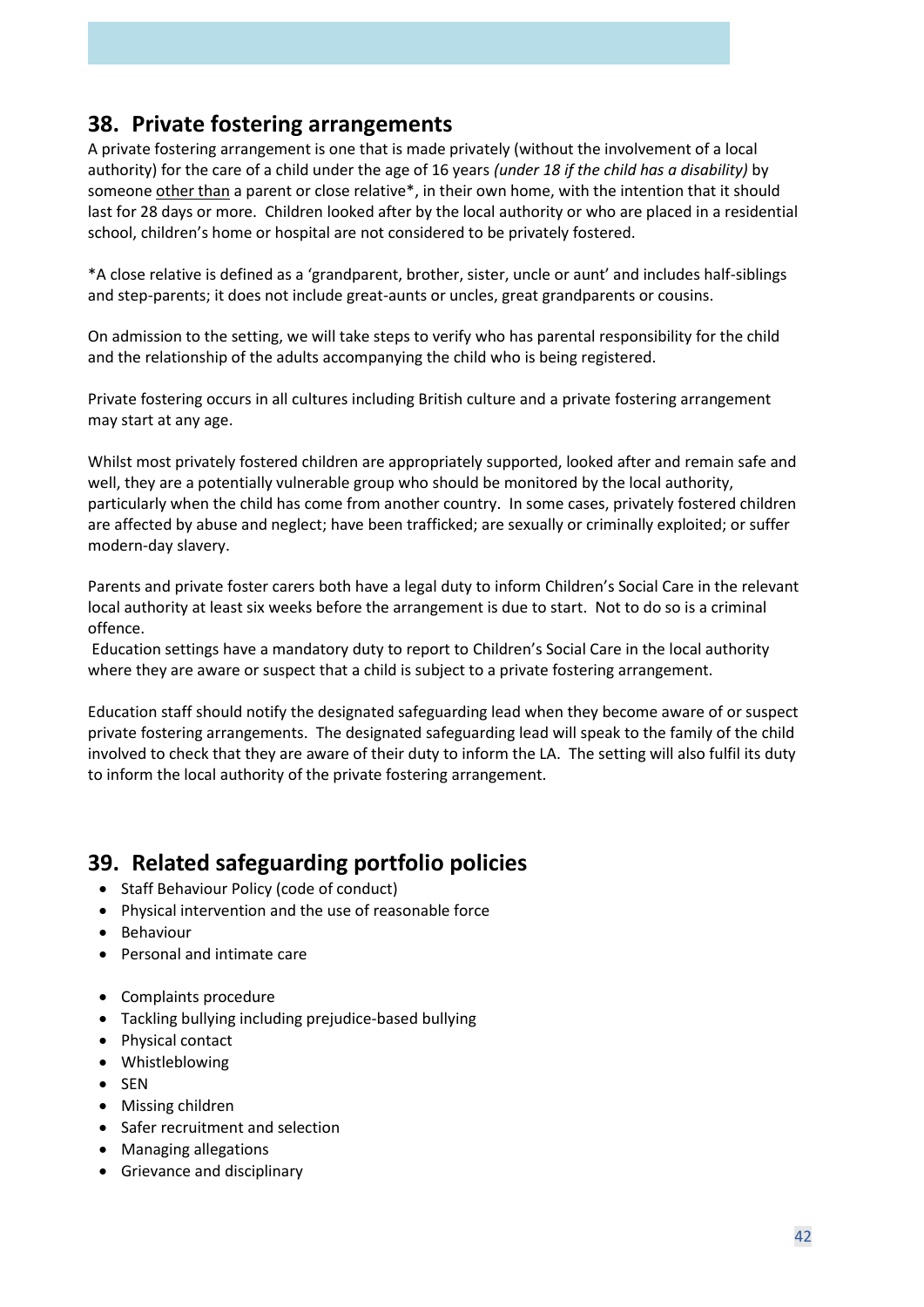### **40. Domestic abuse**

Domestic abuse is defined as any incident or pattern of incidents of controlling, coercive, threatening behaviour, violence or abuse between those aged 16 or over who are, or have been, intimate partners

or family members regardless of gender or sexuality. The abuse can encompass, but is not limited to:

- psychological;
- physical;
- sexual;
- financial; and
- emotional abuse.

All children can witness and be adversely affected by domestic abuse in the context of their home life where domestic abuse occurs between family members.

Exposure to domestic abuse and/or violence can have a serious, long lasting emotional and psychological impact on children. In some cases, a child may blame themselves for the abuse or may have had to leave the family home as a result. Domestic abuse affecting young people can also occur within their personal relationships, as well as in the context of their home life.

All concerns about children being affected by domestic abuse will be reported to the DSL as with any other safeguarding concern. The DSL will respond to the report by consulting Children's Social Care in order to establish whether a referral is required or the situation should be managed by discussion with parents/carers and possibly the offer of early help.

### **Homelessness**

Being homeless or being at risk of becoming homeless presents a real risk to a child's welfare. The DSL (and any deputies) refer any concerns to the *Local Housing Authority* so they can raise/progress concerns at the earliest opportunity. Indicators that a family may be at risk of homelessness include household debt, rent arrears, domestic abuse and anti-social behaviour, as well as the family being asked to leave a property. Whilst referrals and or discussion with the Local Housing Authority should be progressed as appropriate, this does not, and should not, replace a referral into Children's Social Care where a child has been harmed or is at risk of harm.

In most cases staff will be considering homelessness in the context of children who live with their families, and intervention will be on that basis.

## **Children with family members in prison**

Approximately 200,000 children have a parent sent to prison each year. These children are at risk of poor outcomes including poverty, stigma, isolation and poor mental health. The setting will seek to support families in this position through pastoral care, early help and discussion, as appropriate for each individual family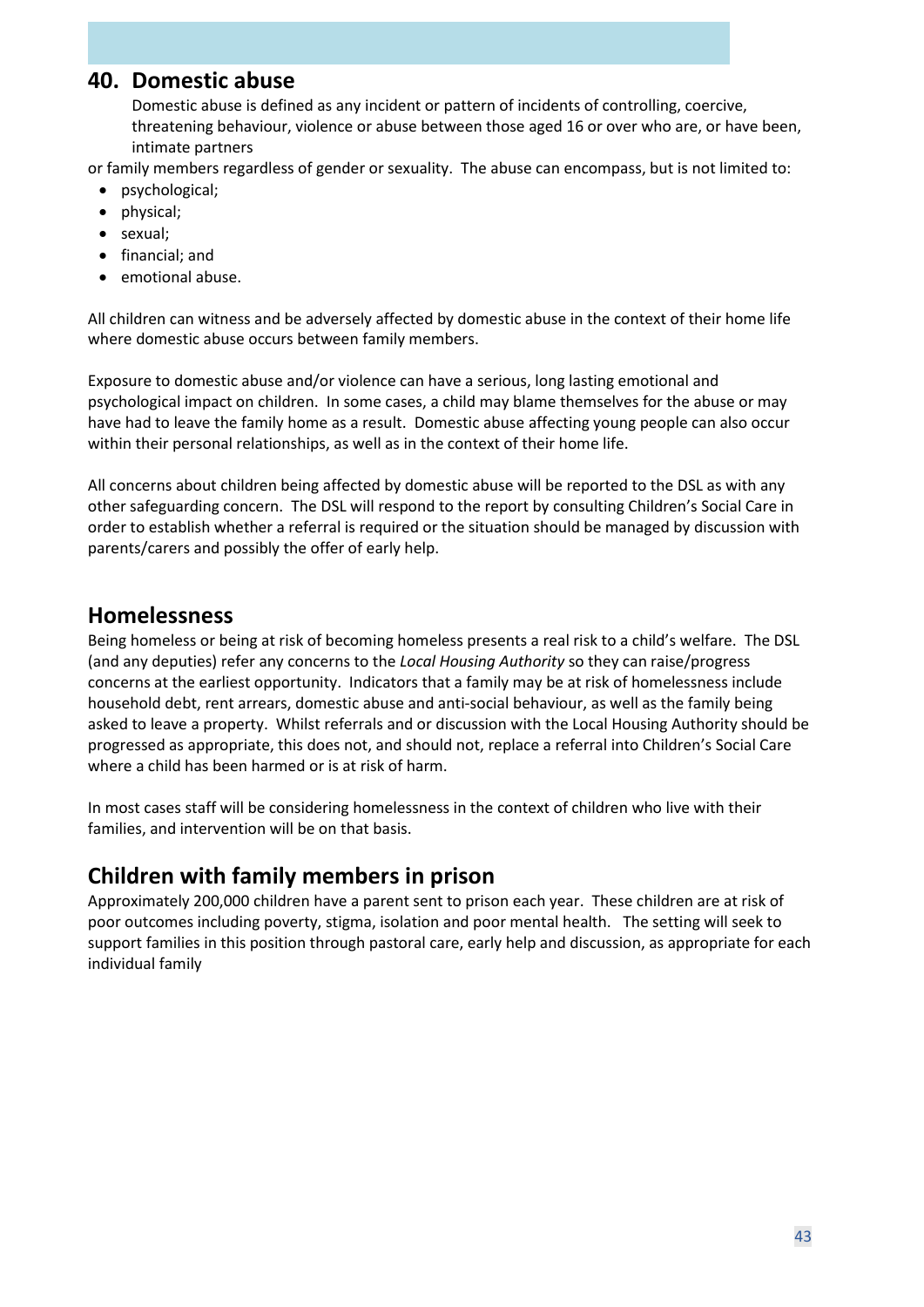# **Suggested wording for information about Child Protection and Safeguarding to be included in School\* Prospectus**

Schools are strongly advised to inform parents/carers of their safeguarding and child protection procedures, their statutory responsibilities to safeguard and promote the welfare of children and the requirements to report child protection concerns to Children's Social Care. *Keeping Children Safe in Education 2021* requires the Designated Safeguarding Lead to ensure that the school's safeguarding and child protection policy is available publicly (e.g. via the school website); that parents know that referrals about suspected abuse or neglect may be made; and the role of the school in that process.

The following information can be used in the school's brochure:

*'Under the Education Act 2002, educational settings must make arrangements to safeguard and promote the welfare of children. Parents/carers should know that the law (Children Act 1989) requires all school staff to pass on information which gives rise to a concern about a child's welfare, including risk from neglect, physical, emotional or sexual abuse. Staff will seek, in general, to discuss any concerns with the parent/carer and discuss the need to make a referral to Children's Social Care if that is considered necessary. This will only be done where such discussion will not place the child at increased risk of significant harm or cause undue delay. The setting will seek advice from Children's Social Care when they have reasonable cause to suspect a child may be suffering or likely to suffer significant harm. Occasionally, concerns are passed on which are later found to be unfounded. Parents/carers will appreciate that the pre-school's Designated Safeguarding Lead carries out their responsibilities in accordance with the law and acts in the best interests of all children.'*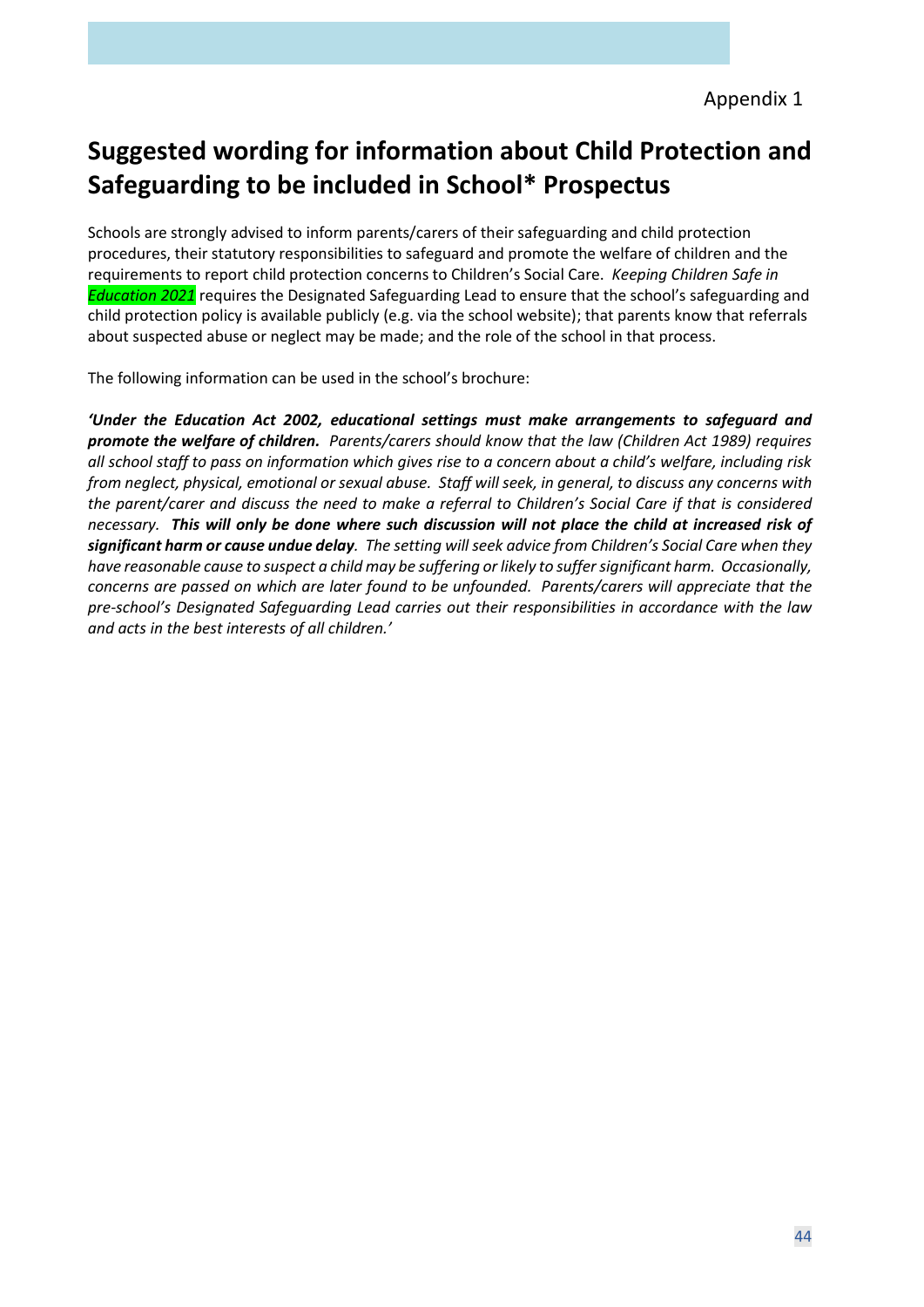# **Standards for Effective Child Protection Practice in Schools**

*The school's child protection and safeguarding responsibilities are inspected under the 'Leadership and Management' judgement in Ofsted inspections. The following standards may assist schools in evaluating their practice. They should be used jointly by the Designated Safeguarding Lead and the Designated Governor for Safeguarding to ensure the school is effective in safeguarding and child protection matters.*

In best practice, schools:

- 1. Have an ethos in which children feel secure, their viewpoints are valued, and they are encouraged to talk and are listened to;
- 2. Provide suitable support and guidance so that pupils have a range of appropriate adults to whom they can turn if they are worried or in difficulties;
- 3. Work with parents to build an understanding of the school's responsibilities to safeguard and promote the welfare of all children and a recognition that this may occasionally require children to be referred to investigative agencies as a constructive and helpful measure;
- 4. Ensure all staff are able to identify children who may benefit from early help; provide co-ordinated offers of early help; and ensure that children receive the right help at the right time to address concerns and risks and prevent issues escalating;
- 5. Are vigilant in cases of suspected child abuse, recognising the signs and symptoms, have clear procedures whereby all members of staff report such cases to the Designated Safeguarding Lead or – in her/his absence – the deputy Designated Safeguarding Lead, and are aware of Local Authority and WS procedures so that information is passed on effectively to the relevant professionals;
- 6. Monitor children who have been identified as in need of early help or at risk; maintain clear records of pupils' progress and welfare *in a secure place*; maintain sound policies on confidentiality; provide appropriate information to other professionals; and submit reports to and attend child protection conferences;
- 7. Provide and support regular child protection training and updates for **all** school staff and ensure that Designated Safeguarding Leads attend refresher training every two years to ensure their skills and expertise are up to date; and ensure that targeted funding for this work is used solely for this purpose;
- 8. Contribute to an inter-agency approach to safeguarding and child protection by developing effective and supportive liaison with other agencies;
- 9. Use the curriculum to teach children about safeguarding and raise their awareness and build confidence so that pupils have a range of contacts and strategies to identify risk, know who they can talk to about anything causes them concern and understand the importance of protecting others;
- 10. Provide clear policy statements for parents, staff and children and young people on this and on both positive behaviour policies and the school's approach to bullying;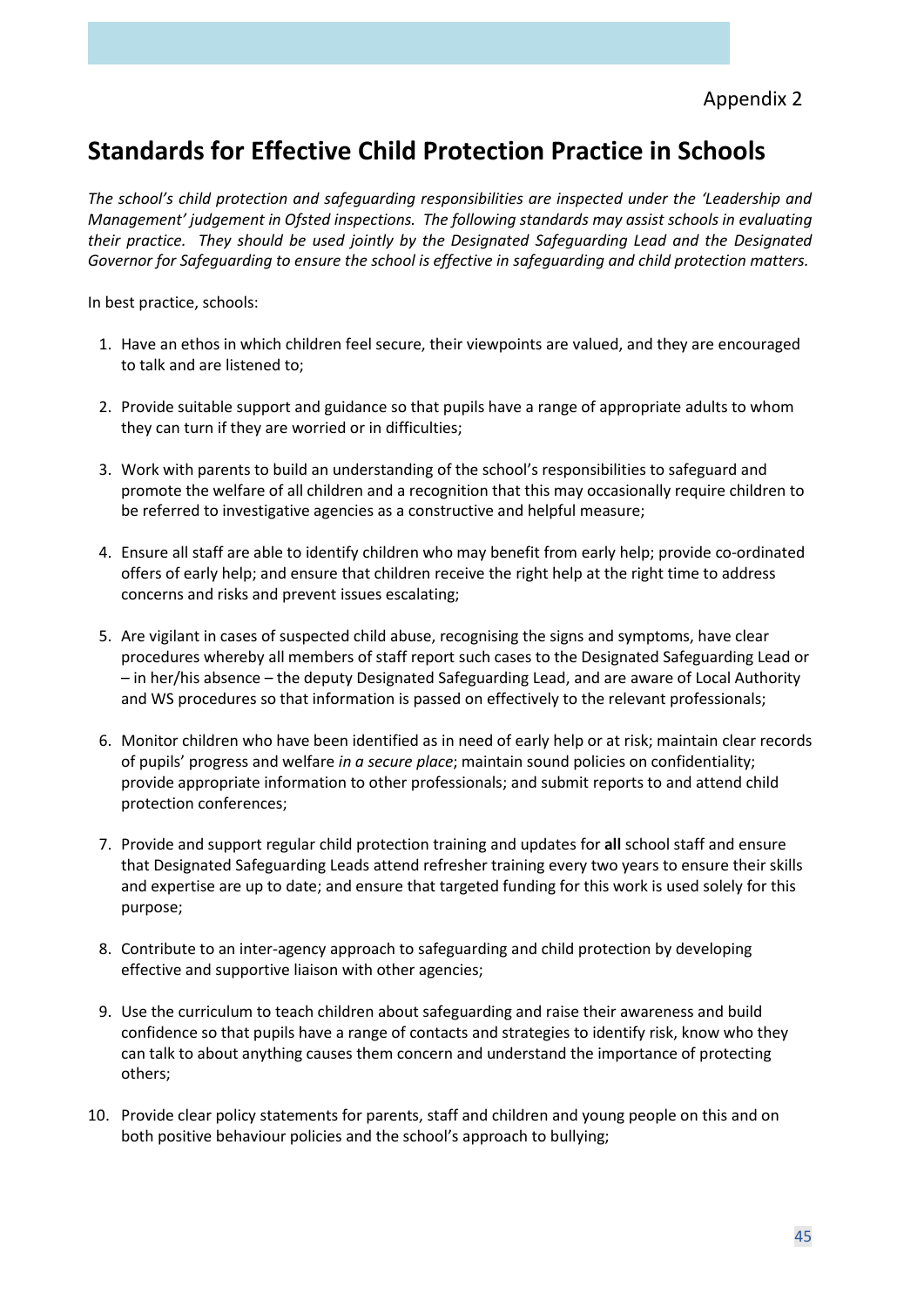- 11. Have a clear understanding of the various types of bullying and peer on peer abuse face to face, online, physical, verbal, sexual, prejudice based and indirect – and act promptly and firmly to combat it, making sure that pupils are aware of the school's position on this issue and who they can contact for support;
- 12. Have a clear understanding of the signs and impact of racist, disability, homophobic, transphobic and teenage relationship abuse; and a clear commitment to identifying and challenging those forms of abuse in order to safeguard children and maintain the safeguarding culture of the school;
- 13. Take particular care that pupils with SEN, disabilities and/or mental health difficulties in mainstream and special schools, who may be especially vulnerable to abuse, are supported effectively with particular attention paid to ensuring that those with communication difficulties are enabled to express themselves to a member of staff with appropriate communication skills;
- 14. Have a clear policy about the handling of allegations of abuse by members of staff, ensuring that all staff are fully aware of the procedures and that they are followed correctly at all times, using the guidance set out in *Keeping Children Safe in Education 2021* and WS inter-agency child protection procedures;
- 15. Have a written whole school safeguarding policy, which is produced, owned and regularly reviewed by all school staff, taking into account the views of children, parents/carers and governors, and which clearly outlines the school's position and positive action in respect of the aforementioned standards;
- 16. Ensure that specified information is passed on in a timely manner to the Local Authority and WS for monitoring purposes;
- 17. Have a Single Central Record in place that fully complies with the guidance in *Keeping Children Safe in Education 2021*.

#### **Reference Documents**

Keeping Children Safe in Education (DfE 2021)

Working Together to Safeguard Children (DfE 2018)

Warwickshire Safeguarding (WS) inter-agency safeguarding procedures – [https://www.safeguardingwarwickshire.co.uk/safeguarding-children/i-work-with-children-and-young](https://www.safeguardingwarwickshire.co.uk/safeguarding-children/i-work-with-children-and-young-people/interagency-safeguarding-procedures)[people/interagency-safeguarding-procedures](https://www.safeguardingwarwickshire.co.uk/safeguarding-children/i-work-with-children-and-young-people/interagency-safeguarding-procedures)

Child Protection Record Keeping Guidance (WCC Education Safeguarding Service)

What to do if You're Worried a Child is being Abused 2015 – Advice for Practitioners (HMG 2015)

Children missing education – Statutory guidance for local authorities (DfE 2016)

Sexting in schools and colleges: responding to incidents and safeguarding young people (UK Council for Child Internet Safety 2017)

#### **Further Information, Advice and Support**

For advice and support about any safeguarding matter in school, please contact:

**Education Lead** on **01926 418608 or email mashbusinesssupport@warwickshire.gov.uk.**